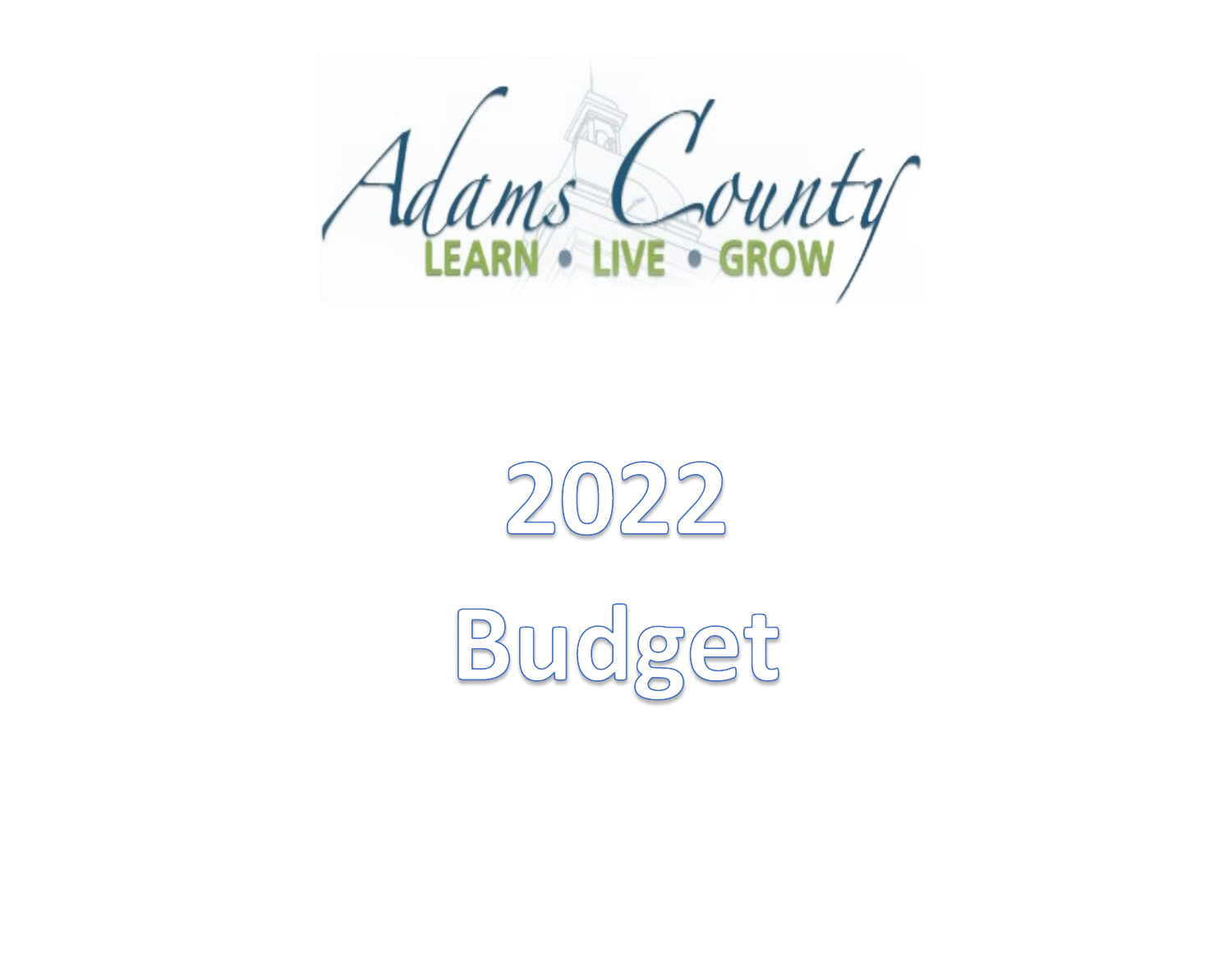|                          | Acct Description                    | 2018    | 2019    | 2020    | 2021    | 2021     | 2022       | 2022       | 2022                                     |
|--------------------------|-------------------------------------|---------|---------|---------|---------|----------|------------|------------|------------------------------------------|
|                          |                                     | Expend  | Expend  | Expend  | Adopted | Expend   | Req Budget | Adopted    | <b>Notes</b>                             |
| <b>Fund: 1000</b>        |                                     |         |         |         | Rudnet  |          |            | Rudnet     |                                          |
|                          | - Fund Description : County General |         |         |         |         |          |            |            |                                          |
| $-$ Loc: 0001            |                                     |         |         |         |         |          |            |            |                                          |
| $\overline{\phantom{a}}$ | Loc Description : Clerk             |         |         |         |         |          |            |            |                                          |
| 11100                    | Elected Offical                     | 48,390  | 49,823  | 49,879  | 50,378  | 36,795   | 51,889     | 51,889     |                                          |
| 11200                    | Deputy/s                            | 227,549 | 235,704 | 246,435 | 270,275 | 196,298  | 283,100    | 282,060    |                                          |
| 21100                    | Office Supplies                     | 5,589   | 4,852   | 4,091   | 6,000   | 3,234    | 6,000      | 4,000      |                                          |
| 21700                    | Support & Trust Checks              | 797     | 666     | 208     | 800     | $\Omega$ | 800        | 800        |                                          |
| 31200                    | Training                            |         | 100     |         | 100     | $\Omega$ | 100        | 100        |                                          |
| 31700                    | Travel                              | 1,720   | 2,344   | 714     | 1,800   | 1,733    | 2,400      | 2,400      |                                          |
| 32200                    | Printing                            | 713     | 732     |         | 1,200   | 133      | 600        | 600        |                                          |
| 35100                    | Dues & Subscriptions                | 610     | 610     | 610     | 950     | 570      | 950        | 950        |                                          |
| 35200                    | Conference Registration             | 660     | 700     | 100     | 915     | 750      | 915        | 915        |                                          |
|                          |                                     | 286,028 | 295,531 | 302,037 | 332,418 | 239,513  | 346,754    | 343,714    |                                          |
|                          |                                     | 286,028 | 295,531 | 302,037 | 332,418 | 239,513  | 346,754    | 343,714    |                                          |
| $-$ Loc : 0002           |                                     |         |         |         |         |          |            |            |                                          |
| $\overline{\phantom{a}}$ | Loc Description : Auditor           |         |         |         |         |          |            |            |                                          |
| 11100                    | Elected Offical                     | 49,903  | 51,442  | 51,500  | 52,015  | 37,991   | 53,576     |            | 53,576 would like pay hike               |
| 11200                    | Deputy/s                            | 156,804 | 160,485 | 173,681 | 180,606 | 122,641  | 168,804    |            | 161,995 need pay hikes                   |
| 21100                    | Office Supplies                     | 2,191   | 780     | 1,177   | 1,200   | 1,534    | 1,000      | 1,000      |                                          |
| 30100                    | <b>Contractural Services</b>        |         |         |         |         | 5,273    | 3,500      | 3,500      |                                          |
| 31200                    | Training                            | 220     | 220     |         | 400     | 120      | 1,000      | 1,000      |                                          |
| 31700                    | Travel                              | 4,804   | 6,098   | 780     | 3,500   | 1,531    | 3,000      | 3,000      |                                          |
| 32200                    | Printing                            | 1,372   | 425     | 908     | 800     | 381      | 1,000      |            | 1,000 checks, W2s, 1095c, 1099s          |
| 11212                    | HR Coordinator                      |         |         |         |         | 14,215   | 54,384     |            | 54,384 under Commish                     |
| 35100                    | Dues & Subscriptions                | 750     | 773     | 923     | 900     | 825      | 1,200      | 1,200      |                                          |
| 35800                    | Maint. Fund Acct Software           |         |         |         | 90,000  | 40,946   | 72,000     | 72,000 LOW |                                          |
| 36200                    | Maint. Tax & Assessment<br>lsw      |         |         |         | 30,000  | 25,906   | 36,600     |            | 36,600 X-Soft (\$204,000 1 time<br>cost) |
|                          |                                     | 216,044 | 220,223 | 228,969 | 359,421 | 251,363  | 396,064    | 389,255    |                                          |
|                          |                                     | 216,044 | 220,223 | 228,969 | 359,421 | 251,363  | 396,064    | 389,255    |                                          |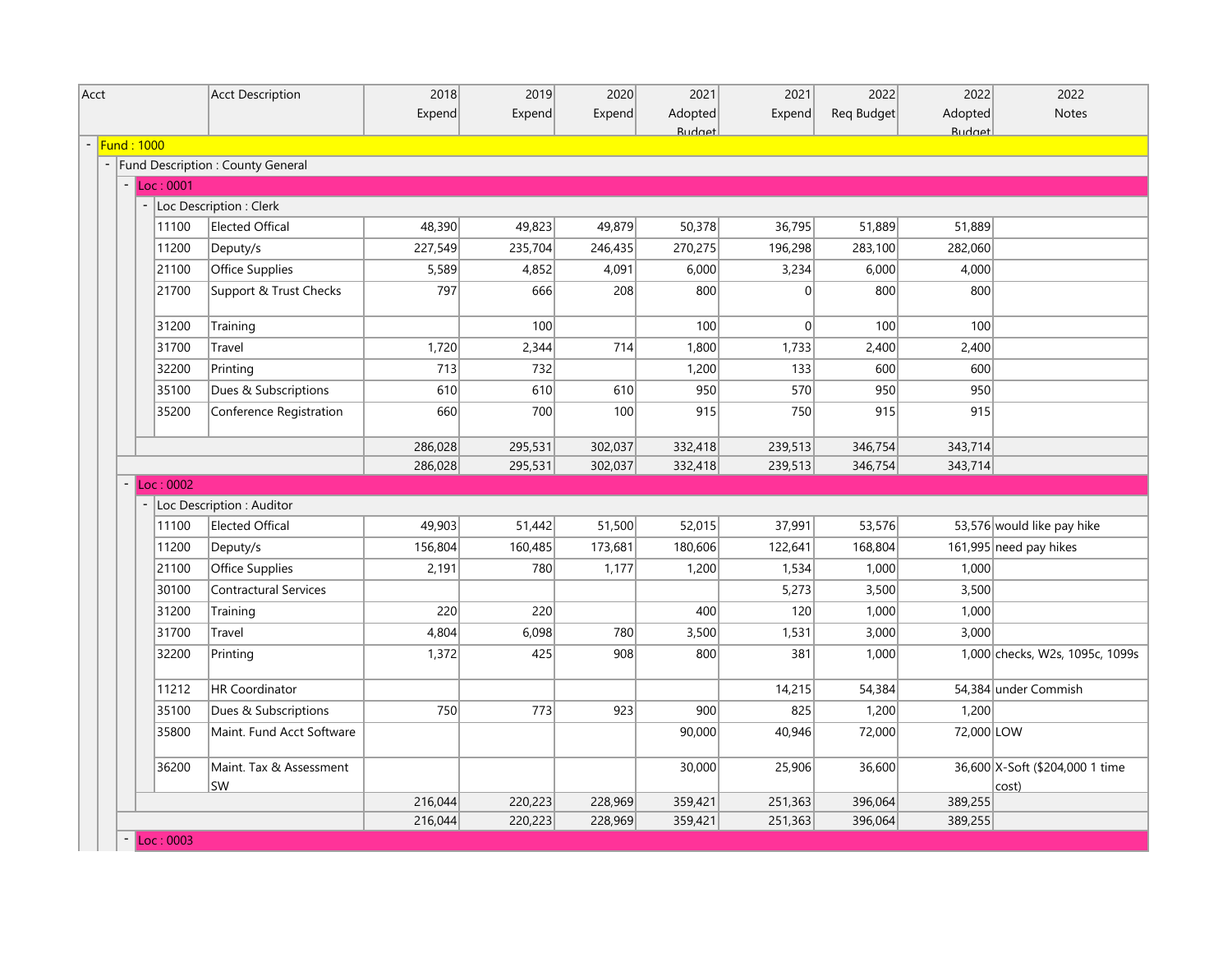|                                     | Loc Description : Treasurer       |         |         |         |          |              |          |          |                           |
|-------------------------------------|-----------------------------------|---------|---------|---------|----------|--------------|----------|----------|---------------------------|
| 11100                               | Elected Offical                   | 48,390  | 49,823  | 49,879  | 50,378   | 36,795       | 51,889   | 51,889   |                           |
| 11200                               | Deputy/s                          | 74,409  | 95,768  | 75,232  | 71,858   | 53,471       | 73,584   | 73,584   |                           |
| 11300                               | Part Time                         | 2,265   |         |         | 12,000   | 4,198        | 6,000    | 6,000    |                           |
| 21100                               | Office Supplies                   | 420     | 576     | 414     | 1,000    | 707          | 1,000    | 1,000    |                           |
| 31200                               | Training                          | 437     | 625     | 149     | 600      | 61           | 600      | 600      |                           |
| 31700                               | Travel                            | 1,460   | 2,014   | 1,266   | 1,400    | 637          | 1,400    | 1,400    |                           |
| 33700                               | Equipment Repair                  |         | 511     | 188     | 500      | $\mathbf 0$  | 500      | 500      |                           |
| 35100                               | Dues & Subscriptions              | 279     | 279     | 271     | 325      | $\mathbf{0}$ | 325      | 325      |                           |
| 35200                               | Conference Registration           | 425     | 545     | 450     | 850      | 489          | 850      | 850      |                           |
|                                     |                                   | 128,085 | 150,141 | 127,849 | 138,911  | 96,358       | 136,148  | 136,148  |                           |
|                                     |                                   | 128,085 | 150,141 | 127,849 | 138,911  | 96,358       | 136,148  | 136,148  |                           |
| $\overline{\phantom{a}}$ Loc : 0004 |                                   |         |         |         |          |              |          |          |                           |
|                                     | Loc Description : Recorder        |         |         |         |          |              |          |          |                           |
| 11100                               | Elected Offical                   | 48,390  | 49,823  | 49,879  | 50,378   | 36,795       | 51,889   | 51,889   |                           |
| 11200                               | Deputy/s                          | 36,105  | 37,174  | 37,825  | 40,352   | 29,453       | 42,083   | 42,083   |                           |
| 21100                               | Office Supplies                   | 593     | 314     | 485     | 595      | 359          | 595      | 595      |                           |
| 31700                               | Travel                            | 141     | 145     |         | 150      | 150          | 150      | 150      |                           |
| 35100                               | Dues & Subscriptions              | 29      | 475     | 475     | 475      | 475          | 550      |          | 550 Dues are 1% + \$20    |
|                                     |                                   | 85,258  | 87,931  | 88,664  | 91,950   | 67,232       | 95,267   | 95,267   |                           |
|                                     |                                   | 85,258  | 87,931  | 88,664  | 91,950   | 67,232       | 95,267   | 95,267   |                           |
| $\overline{C}$ Loc : 0006           |                                   |         |         |         |          |              |          |          |                           |
|                                     | Loc Description : Surveyor        |         |         |         |          |              |          |          |                           |
| 11100                               | Elected Offical                   | 48,390  | 49,823  | 49,879  | 50,378   | 36,795       | 51,889   | 51,889   |                           |
| 11200                               | Deputy/s                          | 30,526  | 32,761  | 35,257  | 36,338   | 26,522       | 37,948   | 37,948   |                           |
| 11500                               | Overtime                          |         |         |         | $\Omega$ | $\Omega$     | $\Omega$ | $\Omega$ |                           |
| 12500                               | CDL/Physical                      | 150     |         | 160     | 300      | 80           | 300      | 300      |                           |
| 12800                               | Labor Rod&Chain/Full-Part<br>Time | 14,947  | 20,317  | 18,999  | 21,218   | 13,780       | 21,218   | 21,218   |                           |
| 21100                               | Office Supplies                   | 467     | 547     | 115     | 350      | 228          | 350      | 350      |                           |
| 22000                               | Gas, Oil and Lube                 | 8,651   | 7,544   | 9,104   | 12,000   | 7,738        | 15,000   |          | 12,000 GAS PRICE INCREASE |
| 22200                               | <b>Tires</b>                      | 1,246   | 3,042   | 2,468   | 5,000    | 799          | 5,000    | 5,000    |                           |
| 22301                               | Stakes, Flags & Small Tools       | 1,487   | 2,292   | 535     | 500      | 45           | 550      | 550      |                           |
| 23302                               | Labor, Garage & Motor<br>Suppl    | 1,298   | 1,100   | 3,653   | 6,500    | 1,381        | 7,500    | 5,000    |                           |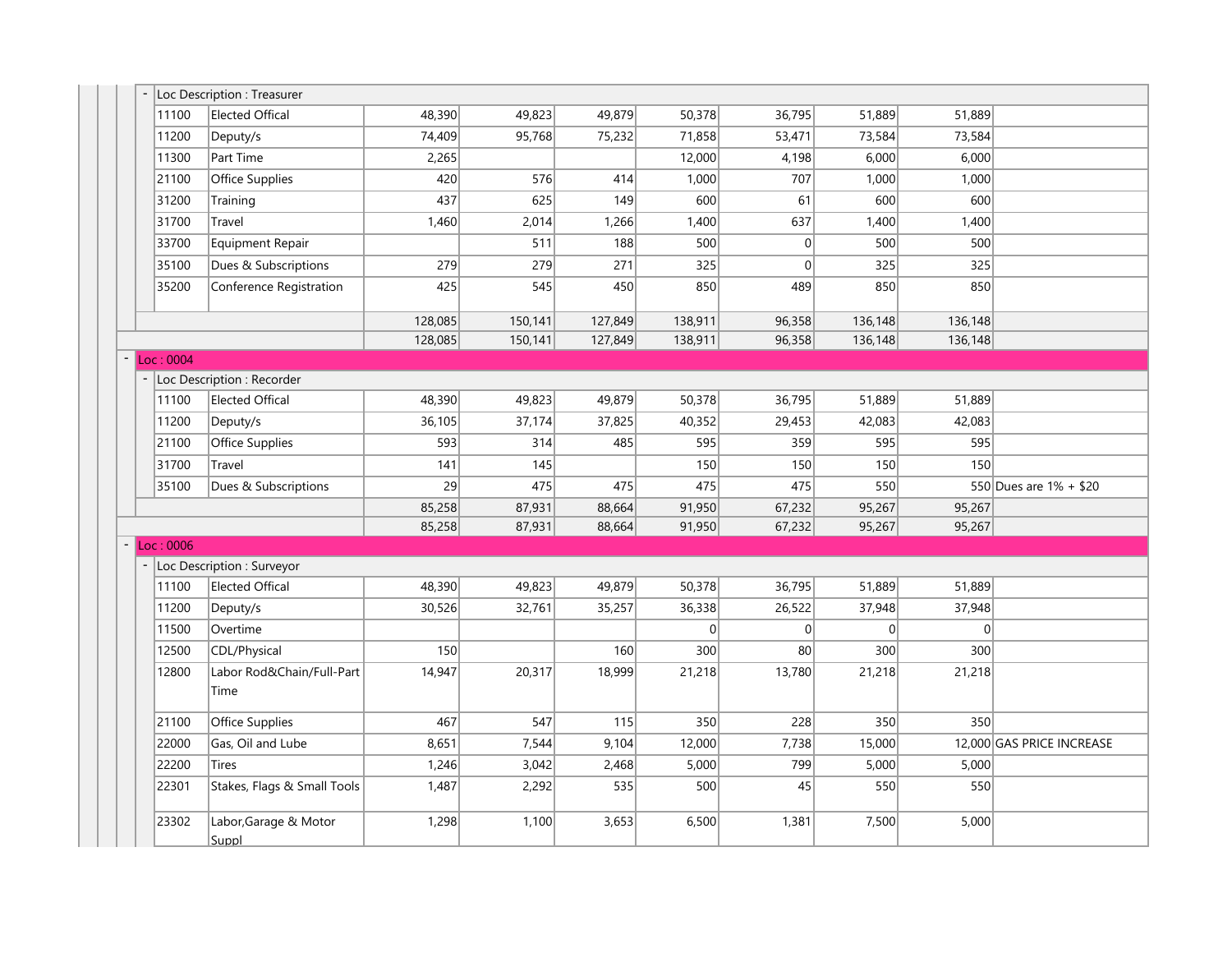| 32200     | Printing                     |         | 126     | 120     | 200         | 80       | 300      | 300     |                                     |
|-----------|------------------------------|---------|---------|---------|-------------|----------|----------|---------|-------------------------------------|
| 32300     | Rebind Book/Records          |         |         |         | 100         | 0        | 150      | 150     |                                     |
| 33601     | Service Laser/Equip          | 1,691   | 396     | 29      | 900         | 0        | 900      | 900     |                                     |
| 35100     | Dues & Subscriptions         | 243     | 488     | 313     | 500         | 340      | 500      | 500     |                                     |
|           |                              | 109,096 | 118,436 | 120,632 | 134,284     | 87,788   | 141,605  | 136,105 |                                     |
|           |                              | 109,096 | 118,436 | 120,632 | 134,284     | 87,788   | 141,605  | 136,105 |                                     |
| Loc: 0007 |                              |         |         |         |             |          |          |         |                                     |
|           | - Loc Description : Coroner  |         |         |         |             |          |          |         |                                     |
| 11100     | <b>Elected Offical</b>       | 14,965  | 15,409  | 15,426  | 15,580      | 11,379   | 16,047   | 16,047  |                                     |
| 11200     | Deputy/s                     | 2,111   | 2,174   | 1,812   | 2,196       | 1,098    | 6,107    |         | 6,107 Divided between 3<br>deputies |
| 11201     | <b>Chief Deputy</b>          | 3,370   | 3,471   | 3,471   | 3,506       | 1,753    | 9,611    | 9,611   |                                     |
| 21100     | Office Supplies              |         |         |         | 300         | 0        | 85       | 85      |                                     |
| 21601     | Personal Protective Wear     |         |         |         | 300         | 60       | 300      | 300     |                                     |
| 21701     | Body Bags, Stain Cards, etc. | 240     |         | 305     | 600         | 345      | 2,000    | 2,000   |                                     |
| 31100     | Legal Fees/Services          |         |         |         | 0           | 0        | 0        | 0       |                                     |
| 31203     | Autopsy Fees                 | 20,689  | 25,926  | 38,896  | 25,000      | 17,565   | 37,000   | 37,000  |                                     |
| 31600     | Postage                      |         |         |         | 60          | $\Omega$ | $\Omega$ | 0       |                                     |
| 31700     | Travel                       | 198     | 240     | 474     | 500         | 480      | 800      | 800     |                                     |
| 32004     | Transportation               |         |         |         | 100         | 0        | 100      | 100     |                                     |
| 35100     | Dues & Subscriptions         | 450     | 450     | 900     | 450         | 0        | 450      | 450     |                                     |
| 42601     | Equipment                    |         |         |         | 0           | 0        | 0        | 0       |                                     |
|           |                              | 42,023  | 47,670  | 61,284  | 48,592      | 32,680   | 72,500   | 72,500  |                                     |
|           |                              | 42,023  | 47,670  | 61,284  | 48,592      | 32,680   | 72,500   | 72,500  |                                     |
| Loc: 0008 |                              |         |         |         |             |          |          |         |                                     |
|           | - Loc Description : Assessor |         |         |         |             |          |          |         |                                     |
| 11100     | Elected Offical              | 49,409  | 50,872  | 50,929  | 51,429      | 37,563   | 52,941   | 52,971  |                                     |
| 11200     | Deputy/s                     | 65,461  | 67,292  | 73,467  | 75,611      | 54,613   | 77,901   | 77,010  |                                     |
| 11300     | Part Time                    |         |         |         | $\mathbf 0$ | 0        | 7,500    | 7,500   |                                     |
| 11402     | Assessor Level III           | 1,500   | 1,500   | 1,442   | 1,500       | 58       | 1,500    | 1,500   |                                     |
| 21100     | Office Supplies              | 791     | 713     | 871     | 1,200       | 1,159    | 1,500    | 1,500   |                                     |
| 31200     | Training                     | 1,968   | 4,267   | 567     | 4,000       | 3,030    | 4,300    | 1,000   |                                     |
| 31700     | Travel                       | 220     | 251     | 336     | 1,000       | 821      | 3,000    | 1,500   |                                     |
| 33700     | <b>Equipment Repair</b>      |         |         |         | 200         | 0        | 200      | 200     |                                     |
| 35100     | Dues & Subscriptions         | 600     | 975     | 1,290   | 1,500       | 554      | 1,500    | 1,500   |                                     |
|           |                              | 119,949 | 125,870 | 128,902 | 136,440     | 97,798   | 150,342  | 144,681 |                                     |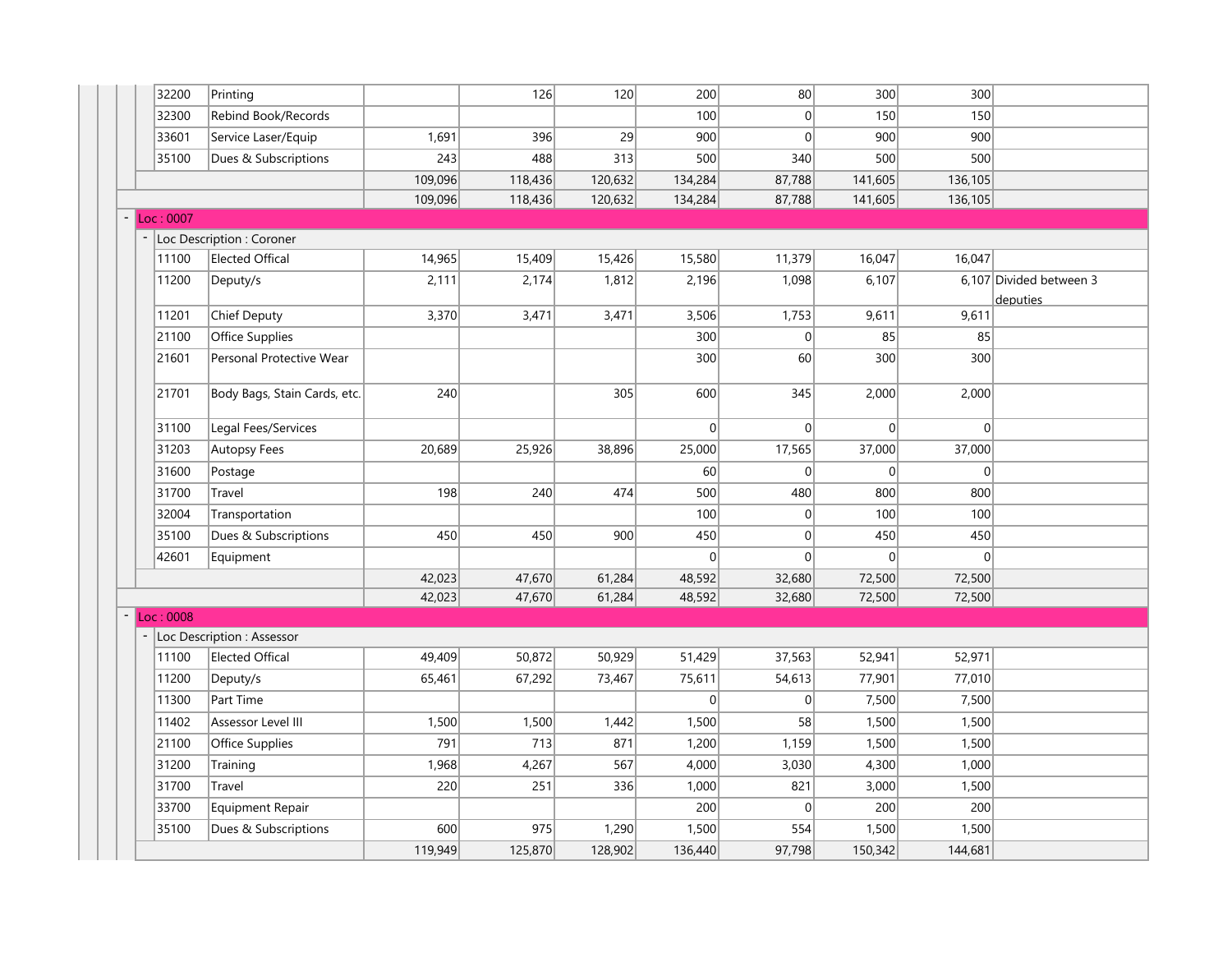|           |                                               | 119,949 | 125,870 | 128,902 | 136,440 | 97,798   | 150,342 | 144,681     |                                                |
|-----------|-----------------------------------------------|---------|---------|---------|---------|----------|---------|-------------|------------------------------------------------|
| Loc: 0009 |                                               |         |         |         |         |          |         |             |                                                |
|           | Loc Description : Prosecuting Attorney        |         |         |         |         |          |         |             |                                                |
| 11300     | Part Time                                     | 14,561  | 15,229  | 17,883  | 19,356  | 14,710   | 19,356  |             | 19,356 Nicole                                  |
| 11302     | Administrator/Secretary                       | 37,712  | 38,830  | 43,615  | 44,720  | 32,645   | 46,543  | 46,543 Jodi |                                                |
| 11403     | Secretary                                     | 26,572  | 30,272  | 31,886  | 32,718  | 23,695   | 33,689  |             | 33,689 Jennifer                                |
| 11601     | Secretary/Receptionist                        | 30,408  | 31,068  | 31,344  | 31,677  | 23,136   | 33,064  | 33,064 Lisa |                                                |
| 11700     | Deputy Prosecutor                             | 39,780  | 40,958  | 41,004  | 41,414  | 30,248   | 42,657  |             | 42,657 Audra                                   |
| 11801     | Victim Advocate                               | 23,839  | 23,628  | 24,573  | 24,819  | 15,741   | 25,563  | 25,563      |                                                |
| 12100     | Prosecutor's Investigator                     | 28,773  | 29,719  | 653     | 60,000  | 37,019   | 56,650  | 56,650      |                                                |
| 21100     | Office Supplies                               |         | 1,654   | 956     | 1,400   | 413      | 1,400   | 1,400       |                                                |
| 21200     | Victim Advocate Supplies                      |         | 150     |         | 200     | $\Omega$ | 200     | 200         |                                                |
| 21303     | <b>Books/Research Materials</b>               |         | 1,736   | 912     | 1,000   | 911      | 3,087   | 3,087       |                                                |
| 22000     | Gas, Oil and Lube                             | 257     | 1,335   | 101     | 3,000   | 2,960    | 3,000   | 3,000       |                                                |
| 35100     | Dues & Subscriptions                          | 600     | 600     | 704     | 650     | 600      | 650     | 650         |                                                |
| 35301     | Witness/Deposition Fees                       |         | 2,014   | 2,522   | 2,140   | 2,038    | 4,817   | 4,817       |                                                |
|           |                                               | 202,502 | 217,193 | 196,153 | 263,094 | 184,116  | 270,676 | 270,676     |                                                |
|           |                                               | 202,502 | 217,193 | 196,153 | 263,094 | 184,116  | 270,676 | 270,676     |                                                |
| Loc: 0010 |                                               |         |         |         |         |          |         |             |                                                |
|           | Loc Description : Registration Of Voters      |         |         |         |         |          |         |             |                                                |
| 12200     | Per Diem-Voter                                | 1,800   | 1,800   | 1,800   | 1,800   | 1,350    | 1,800   | 1,800       |                                                |
|           | Registration                                  | 1,800   | 1,800   | 1,800   | 1,800   | 1,350    | 1,800   | 1,800       |                                                |
|           |                                               | 1,800   | 1,800   | 1,800   | 1,800   | 1,350    | 1,800   | 1,800       |                                                |
| Loc: 0011 |                                               |         |         |         |         |          |         |             |                                                |
|           | Loc Description : County Coop Ext Svc (Agent) |         |         |         |         |          |         |             |                                                |
| 11303     | Program Assistant                             | 6,853   | 8,018   | 10,843  | 16,272  | 10,334   | 16,272  |             | 16,272 This line item doubled                  |
|           |                                               |         |         |         |         |          |         |             | from 2018 & 2019 due to                        |
|           |                                               |         |         |         |         |          |         |             | Council wage increase Jan.                     |
|           |                                               |         |         |         |         |          |         |             | 2020 for part time summer                      |
|           |                                               |         |         |         |         |          |         |             | help. Need Baker & Tilly to<br>re-evaluate #'s |
| 11500     | Overtime                                      | 329     | 349     |         | 500     | 335      | 500     | 500         |                                                |
| 11701     | Admin Assistant                               | 28,940  | 29,798  | 59,664  | 61,203  | 44,666   | 64,576  | 64,056      |                                                |
| 21100     | Office Supplies                               | 2,409   | 2,347   | 2,395   | 2,400   | 1,913    | 2,400   | 2,400       |                                                |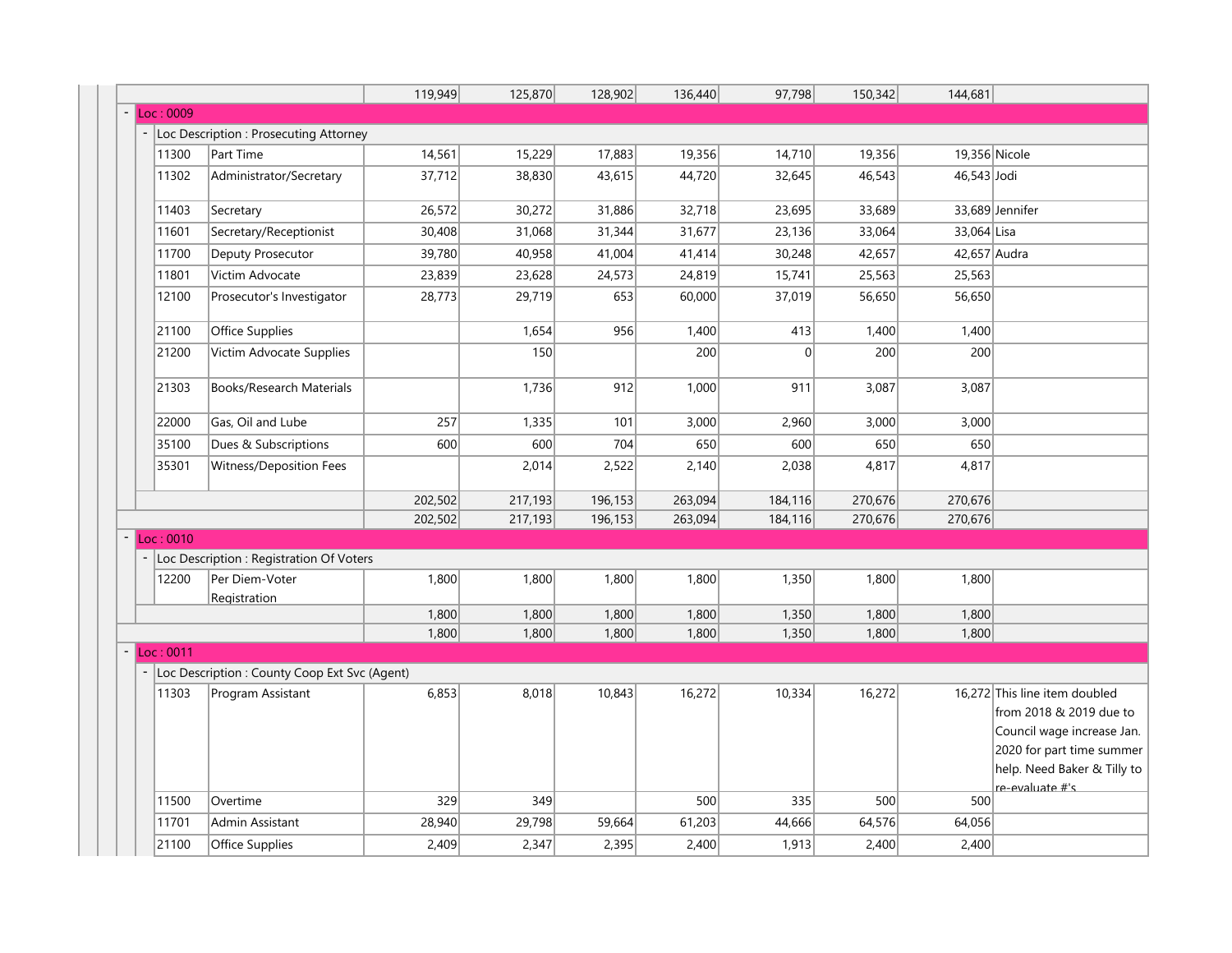| 21602                     | <b>Educational Lesson</b><br>Supplies        | 330     | 397     | 500     | 500            | 113            | 1,600    | 1,600    |                    |
|---------------------------|----------------------------------------------|---------|---------|---------|----------------|----------------|----------|----------|--------------------|
| 30100                     | <b>Contractural Services</b>                 | 108,960 | 111,695 | 114,500 | 114,500        | 114,500        | 117,940  | 117,940  |                    |
| 31600                     | Postage                                      | 4,705   | 4,455   | 4,947   | 5,200          | 4,305          | 5,200    | 5,200    |                    |
| 31700                     | Travel                                       | 7,820   | 5,899   | 4,226   | 6,000          | 3,247          | 6,000    | 6,000    |                    |
| 31903                     | <b>Educator Training</b>                     | 343     | 569     | 513     | 600            | 143            | 0        | 0        |                    |
| 32200                     | Printing                                     | 500     |         | 177     | 500            | $\Omega$       | $\Omega$ | $\Omega$ |                    |
| 34101                     | Equipment Rental/Lease                       | 2,260   | 2,690   | 3,090   | 3,000          | 2,660          | 3,000    | 3,000    |                    |
|                           |                                              | 163,449 | 166,217 | 200,855 | 210,675        | 182,216        | 217,488  | 216,968  |                    |
|                           |                                              | 163,449 | 166,217 | 200,855 | 210,675        | 182,216        | 217,488  | 216,968  |                    |
| $\blacksquare$ Loc : 0012 |                                              |         |         |         |                |                |          |          |                    |
|                           | - Loc Description : Veterans Service Officer |         |         |         |                |                |          |          |                    |
| 11101                     | Service Officer                              | 17,125  | 17,632  | 23,431  | 23,900         | 17,551         | 24,617   | 24,617   |                    |
| 21100                     | Office Supplies                              | 32      | 201     | 29      | 200            | 175            | 200      | 200      |                    |
| 31700                     | Travel                                       | 709     | 801     | 41      | 1,000          | 122            | 1,000    | 1,000    |                    |
| 35100                     | Dues & Subscriptions                         | 20      | 20      |         | 100            | 20             | 100      | 100      |                    |
| 35203                     | VetraSpec                                    | 449     |         |         | 449            | 0              | 449      | 449      |                    |
| 36100                     | Solider Burial                               |         |         |         | 38,000         | 33,200         | 38,000   | 38,000   |                    |
| 36201                     | Memorial Day Expenses                        |         |         |         | 4,000          | 4,080          | 4,000    | 4,000    |                    |
|                           |                                              | 18,335  | 18,654  | 23,501  | 67,649         | 55,148         | 68,366   | 68,366   |                    |
|                           |                                              | 18,335  | 18,654  | 23,501  | 67,649         | 55,148         | 68,366   | 68,366   |                    |
| $-$ Loc : 0061            |                                              |         |         |         |                |                |          |          |                    |
|                           | Loc Description : County Council             |         |         |         |                |                |          |          |                    |
| 11100                     | <b>Elected Offical</b>                       | 69,654  | 71,677  | 71,378  | 73,484         | 53,672         | 75,689   | 75,689   |                    |
| 11600                     | Attorney                                     | 5,036   | 5,185   | 5,191   | 30,470         | 10,584         | 15,450   | 15,450   |                    |
| 21100                     | Office Supplies                              |         | 278     | 121     | 50             | 0              | 120      | 120      |                    |
| 31100                     | Legal Fees/Services                          | 8,619   | 15,223  | 20,051  | 2,000          | 3,448          | 15,000   | 15,000   |                    |
| 31700                     | Travel                                       | 667     | 1,685   | 453     | 2,000          | 0              | 2,000    | 2,000    |                    |
| 35100                     | Dues & Subscriptions                         | 185     | 130     | 290     | 300            | 140            | 300      | 300      |                    |
|                           |                                              | 84,161  | 94,178  | 97,484  | 108,304        | 67,844         | 108,559  | 108,559  |                    |
|                           |                                              | 84,161  | 94,178  | 97,484  | 108,304        | 67,844         | 108,559  | 108,559  |                    |
| Loc:0062                  |                                              |         |         |         |                |                |          |          |                    |
|                           | Loc Description : Election Board             |         |         |         |                |                |          |          |                    |
| 11501                     | Members (3)                                  | 9,225   | 9,225   | 9,225   | 9,225          | 5,638          | 10,147   |          | 9,225 10% increase |
| 11603                     | Absentee/Travel Board                        | 8,738   | 2,973   | 8,520   | $\overline{0}$ | 0              | 10,282   | 10,282   |                    |
| 11703                     | Inspectors                                   | 1,800   | 600     | 1,800   | $\overline{0}$ | $\overline{0}$ | 3,000    | 3,000    |                    |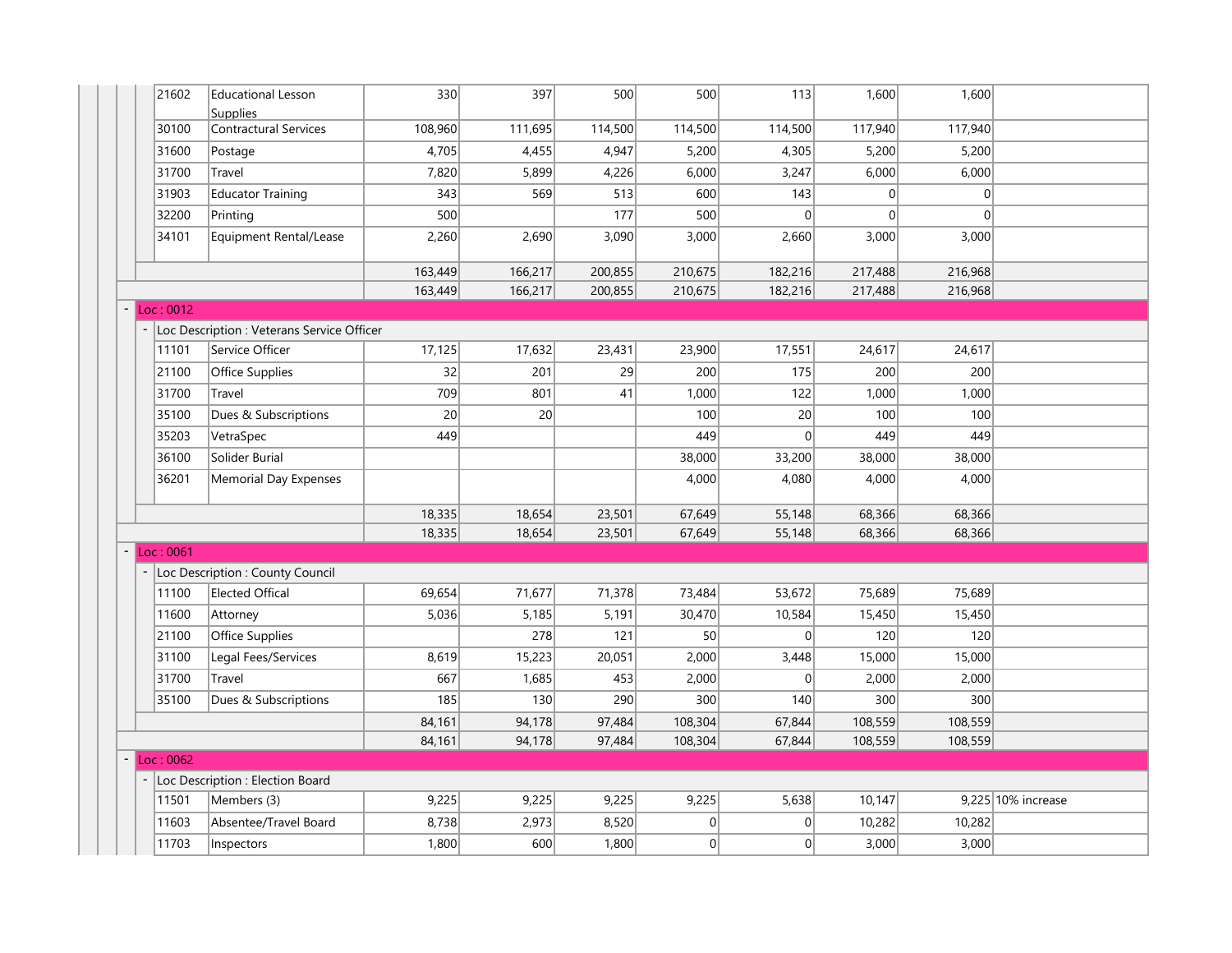| 11803          | Judges                           | 5,760  | 960    | 6,720  | 0        | 0        | 9,408   | 9,408  |  |
|----------------|----------------------------------|--------|--------|--------|----------|----------|---------|--------|--|
| 11902          | Clerks                           | 3,360  | 960    | 3,360  | 0        | 0        | 5,348   | 5,348  |  |
| 12300          | Meals                            | 1,305  | 300    | 1,440  | 0        | 0        | 1,320   | 1,320  |  |
| 12400          | Alternates                       | 225    | 225    | 325    | 0        | 0        | 375     | 375    |  |
| 12600          | Counting<br>Center/Prep/Co.Empl  | 4,344  | 1,364  | 10,188 | 0        | 0        | 4,400   | 4,400  |  |
| 21100          | Office Supplies                  | 109    | 923    | 3,309  | 0        | 0        | 1,500   | 1,500  |  |
| 31302          | On-Site Operator                 | 5,900  | 2,950  | 6,000  | 0        | 0        | 6,200   | 6,200  |  |
| 31601          | Travel-Poles & Absentee          | 15     | 45     | 97     | 0        | 0        | 100     | 100    |  |
| 31700          | Travel                           | 1,659  | 2,003  | 1,991  | 2,200    | 518      | 2,200   | 2,200  |  |
| 31801          | Delivery                         | 300    | 100    | 300    | 0        | 0        | 300     | 300    |  |
| 32200          | Printing                         | 413    | 640    | 1,132  | 0        | 0        | 1,000   | 1,000  |  |
| 32800          | Computer Maintenance             | 13,750 | 13,750 | 13,750 | 14,750   | 15,100   | 16, 100 | 16,100 |  |
| 34102          | Poll Rental                      | 880    | 360    | 680    | 0        | 0        | 880     | 880    |  |
| 35200          | Conference Registration          | 700    | 900    |        | 900      | 0        | 900     | 900    |  |
|                |                                  | 58,483 | 38,278 | 68,837 | 27,075   | 21,256   | 73,460  | 72,538 |  |
|                |                                  | 58,483 | 38,278 | 68,837 | 27,075   | 21,256   | 73,460  | 72,538 |  |
| Loc: 0063      |                                  |        |        |        |          |          |         |        |  |
|                | Loc Description : Drainage Board |        |        |        |          |          |         |        |  |
| 11200          | Deputy/s                         | 28,674 | 29,524 |        | 0        | 0        | 0       | 0      |  |
| 11600          | Attorney                         | 7,824  | 8,051  | 8,060  | $\Omega$ | 7,233    | 10,300  | 10,300 |  |
| 11804          | Board Member                     | 1,800  | 1,575  | 1,350  | 2,200    | 955      | 2,200   | 2,200  |  |
| 12801          | Per Diem                         |        |        |        | 200      | 0        | 200     | 200    |  |
| 13100          | Drain Brd Asst/Full-Part<br>Time | 10,576 | 10,266 | 11,986 | 11,646   | 6,063    | 11,646  | 11,646 |  |
| 13200          | Mauwee/Wab.Riv Basin<br>Comm     | 1,595  | 1,375  | 1,375  | 1,700    | 935      | 1,800   | 1,800  |  |
| 21100          | Office Supplies                  | 342    | 1,271  | 216    | 830      | 158      | 500     | 500    |  |
| 24400          | Uniforms                         |        | 260    | 315    | 400      | 260      | 500     | 500    |  |
| 31100          | Legal Fees/Services              | 341    | 1,458  | 583    | 9,766    | 627      | 1,600   | 1,600  |  |
| 31207          |                                  |        |        |        | 100      | 0        | 100     | 100    |  |
|                | <b>Application Fees</b>          |        |        |        |          |          |         |        |  |
|                | <b>Engineering Fees</b>          | 1,425  | 1,388  |        | 2,845    | 1,825    | 3,000   | 3,000  |  |
| 31303<br>31700 | Travel                           |        | 75     |        | 100      | 0        | 100     | 100    |  |
| 32100          | Publication of Legal             | 136    | 95     | 141    | 400      | $\Omega$ | 400     | 400    |  |
| 32200          | Notices<br>Printing              |        | 0      |        | 100      | 0        | 100     | 100    |  |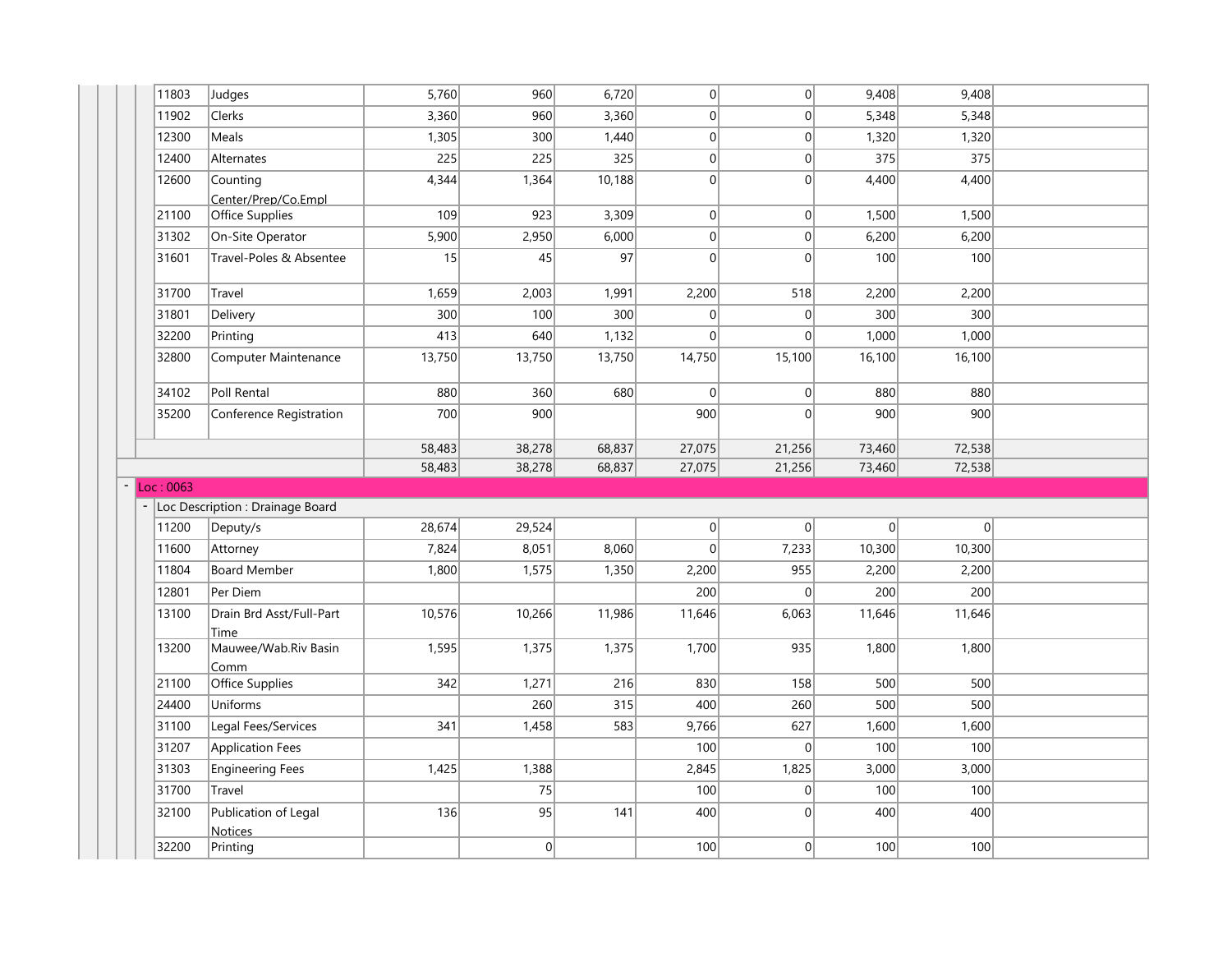| 33700     | Equipment Repair                       | 40 <sup>°</sup> | 31        | 159       | 300       | 0         | 300       | 300       |  |
|-----------|----------------------------------------|-----------------|-----------|-----------|-----------|-----------|-----------|-----------|--|
|           |                                        | 52,753          | 55,369    | 24,185    | 30,587    | 18,056    | 32,746    | 32,746    |  |
|           |                                        | 52,753          | 55,369    | 24,185    | 30,587    | 18,056    | 32,746    | 32,746    |  |
| Loc: 0066 |                                        |                 |           |           |           |           |           |           |  |
|           | - Loc Description : PTABOA Board       |                 |           |           |           |           |           |           |  |
| 11804     | Board Member                           | 100             | 150       |           | 1,000     | 150       | 1,000     | 1,000     |  |
| 31700     | Travel                                 |                 |           |           | 200       | 0         | 200       | 200       |  |
| 32201     | Advertising                            | 5               |           |           | 100       | 0         | 100       | 100       |  |
|           |                                        | 105             | 150       | 0         | 1,300     | 150       | 1,300     | 1,300     |  |
|           |                                        | 105             | 150       | 0         | 1,300     | 150       | 1,300     | 1,300     |  |
| Loc: 0068 |                                        |                 |           |           |           |           |           |           |  |
|           | Loc Description : Commissioners        |                 |           |           |           |           |           |           |  |
| 11100     | Elected Offical                        | 72,592          | 74,703    | 75,749    | 76,545    | 55,908    | 78,841    | 78,841    |  |
| 11600     | Attorney                               | 28,363          | 29,203    | 29,236    | 0         | 25,355    | 36,050    | 36,050    |  |
| 11805     | Highway Engineer                       | 75,671          | 78,192    | 95,319    | 96,960    | 40,985    | 99,869    | 0         |  |
| 12301     | Social Security                        | 403,230         | 433,260   | 346,194   | 461,306   | 260,935   | 395,000   | 365,000   |  |
| 12402     | PERF                                   | 508,099         | 553,132   | 496,169   | 533,937   | 390,125   | 560,000   | 550,000   |  |
| 12502     | Sheriff Retirement                     | 163,000         | 163,000   |           | $\Omega$  | $\Omega$  | 186,614   | 186,614   |  |
| 12601     | Health Insurance                       | 2,000,000       | 1,666,667 | 1,500,000 | 2,000,000 | 1,166,667 | 1,850,000 | 1,850,000 |  |
| 12700     | Workman's Comp                         | 150,000         | 100,000   | 150,000   | 100,000   | 100,000   | 100,000   | 100,000   |  |
| 12803     | Other Employee Insurances              | 31,033          | 22,722    | 18,005    | 35,000    | 12,899    | 20,000    | 20,000    |  |
| 12900     | Employee Suppl<br>Retirement           | 45,427          | 48,075    | 51,675    | 50,000    | 38,610    | 53,000    | 53,000    |  |
| 13001     | Office & Miscellaneous                 | 20,000          | 20,000    | 20,000    | 20,000    | 0         | $\Omega$  | 0         |  |
| 13201     | <b>EMA Life Insurance</b>              |                 | 525       |           | 525       | 0         | 525       | 525       |  |
| 21100     | Office Supplies                        | 227             | 150       | 172       | 250       | 215       | 250       | 250       |  |
| 31000     | Sheriff Tax Warrants                   | 8,341           | 7,948     | 6,102     | $\Omega$  | 29        | $\Omega$  | $\Omega$  |  |
| 31100     | Legal Fees/Services                    | 126,764         | 102,642   | 76,601    | 129,528   | 46,881    | 130,000   | 100,000   |  |
| 31400     | Preservation of Cty Records            | 1,200           |           | 1,200     | 1,200     | 1,200     | 1,200     | 1,200     |  |
| 31600     | Postage                                | 54,389          | 45,488    | 45,279    | 60,000    | 30,236    | 53,500    | 53,500    |  |
| 31700     | Travel                                 | 2,986           | 2,500     | 2,097     | 3,000     | 3,848     | 6,000     | 6,000     |  |
| 31904     | PostMeter<br>Rent/Repair/CpyPaper      | 4,779           | 5,418     | 3,040     | 6,000     | 3,550     | 5,000     | 5,000     |  |
| 32001     | Employee Training                      | 2,226           |           | 500       | 1,000     | 219       | 3,000     | 3,000     |  |
| 32100     | Publication of Legal<br><b>Notices</b> | 4,651           | 5,423     | 5,761     | 6,000     | 2,143     | 6,000     | 6,000     |  |
|           |                                        |                 |           |           |           |           |           |           |  |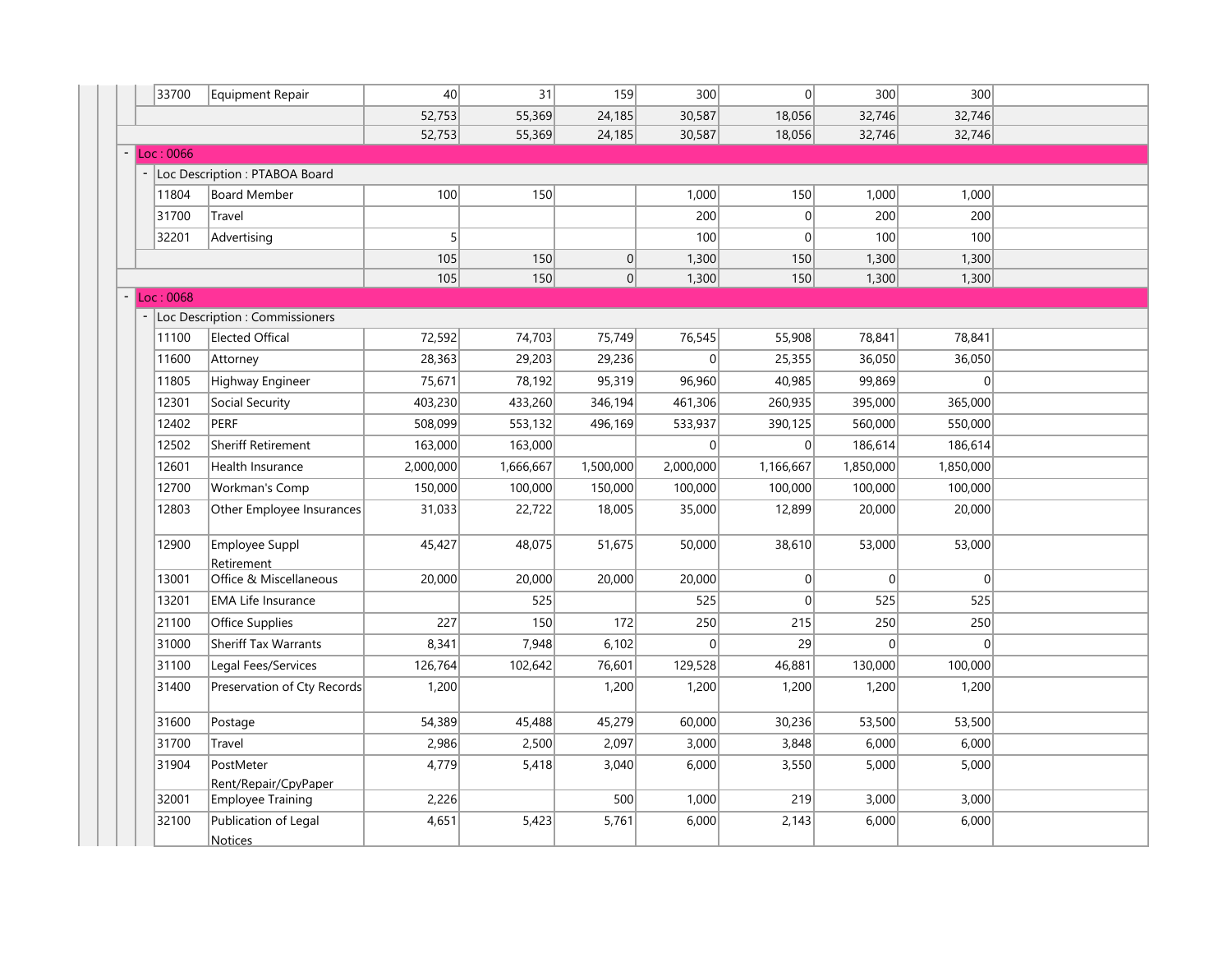| 32600 | Unemployment                       | 5,014   |         | 1,235   | 5,000    | 8,588    | 10,000   | 10,000   |  |
|-------|------------------------------------|---------|---------|---------|----------|----------|----------|----------|--|
| 32700 | Offical Bonds                      | 2,412   | 1,594   | 2,190   | 2,500    | 930      | 2,500    | 2,500    |  |
| 32801 | Insurance Bldg & Structure         | 370,122 | 420,917 | 414,190 | 491,400  | 458,432  | 500,000  | 500,000  |  |
| 33000 | <b>Bond Principal</b>              | 745,000 | 380,000 | 785,000 | 805,000  | 400,000  | 420,000  | 420,000  |  |
| 33101 | <b>Bond Interest</b>               | 563,286 | 272,243 | 533,000 | 503,537  | 254,768  | 232,269  | 232,269  |  |
| 33200 | <b>Bond Custodial Fees</b>         | 5,699   | 4,757   |         | 5,464    | 2,232    | 6,732    | 6,732    |  |
| 35100 | Dues & Subscriptions               | 4,292   | 6,791   | 4,186   | 6,000    | 5,829    | 6,000    | 6,000    |  |
| 35205 | Mental Health                      | 222,723 | 229,229 | 237,908 | 247,420  | 123,841  | 257,985  | 257,985  |  |
| 35302 | <b>EMS</b>                         | 375,855 | 375,855 | 375,855 | 375,855  | 281,891  | 378,855  | 378,855  |  |
| 35400 | <b>Bi-County Services</b>          | 39,312  | 39,312  | 39,312  | 39,312   | 29,484   | 41,280   | 41,280   |  |
| 35600 | Private Inst/Secure Detent.        | 73,630  | 78,840  | 59,010  | 75,000   | 42,200   | 75,000   | 75,000   |  |
| 35801 | 4-H Bldg Maintenance               | 13,500  | 13,500  | 13,500  | 13,500   | 13,500   | 13,500   | 13,500   |  |
| 35901 | 4-H Council Budget                 | 16,200  | 16,200  | 16,200  | 16,200   | 16,200   | 16,200   | 16,200   |  |
| 36000 | Soil & Water District              | 13,300  | 13,300  | 13,300  | 13,300   | 13,300   | 15,000   | 15,000   |  |
| 36100 | Solider Burial                     | 26,300  | 25,100  | 30,700  | 0        | $\Omega$ | 0        | 0        |  |
| 36201 | <b>Memorial Day Expenses</b>       | 3,160   | 3,116   | 3,390   | $\Omega$ | $\Omega$ | $\Omega$ | $\Omega$ |  |
| 36300 | St, Mary Wabsh River<br>Cleanup    | 359     | 2,438   | 2,171   | 10,000   | 8,181    | 20,000   | 10,000   |  |
| 36400 | <b>Tax Refunds</b>                 | 2,923   | 20,577  | 81,034  | 40,000   | 6,725    | 40,000   | 40,000   |  |
| 36600 | Exam of Records                    | 52,576  | 36,833  | 79,731  | 50,000   | 55,320   | 80,000   | 75,000   |  |
| 36800 | Upper Wabash RB Comm-<br>Office Ex | 1,000   | 1,000   | 1,000   | 1,000    | 3,125    | 1,000    | 1,000    |  |
| 36900 | St. Mary's River Gauge             | 5,560   | 2,780   | 2,780   | 3,000    | $\Omega$ | 3,000    | 3,000    |  |
| 37000 | Council on Aging                   | 29,750  | 30,000  | 30,000  | 30,000   | 22,800   | 35,000   | 35,000   |  |
| 37100 | <b>County Promotions</b>           | 105     | 105     |         | 200      | 205      | 1,200    | 200      |  |
| 37200 | Fees & Penalties                   | 2,356   | 612     | 6,363   | 3,000    | 7,509    | 10,000   | 10,000   |  |
| 37300 | <b>Cost Allocation Plan</b>        | 5,000   | 10,000  | 5,000   | 5,000    | 5,000    | 5,000    | 5,000    |  |
| 37501 | Maintenance Property               |         | 1,598   | 8,896   | 2,500    | 2,431    | 5,000    | 5,000    |  |
| 37901 | Dog Pound                          | 40,492  | 40,723  | 40,720  | 45,000   | 39,714   | 60,000   | 60,000   |  |
| 38101 | Maumee River Basin                 | 22,544  | 22,544  | 22,544  | 24,750   | 22,544   | 24,750   | 24,750   |  |
| 38201 | <b>Historical Society</b>          | 3,600   | 3,600   | 7,200   | 3,600    | 3,600    | 10,000   | 10,000   |  |
| 38300 | <b>Consulting Fees</b>             | 22,450  | 19,150  | 3,000   | 2,500    | 6,310    | 10,000   | 10,000   |  |
| 39300 | Comm Corr Indigent<br>Fundina      | 5,513   | 1,135   | 6,397   | 5,000    | 4,238    | 5,000    | 5,000    |  |
| 42100 | Unicorp Comm<br>Infrastructure     | 890     | 2,200   | 2,847   | 5,000    | 600      | 5,000    | 5,000    |  |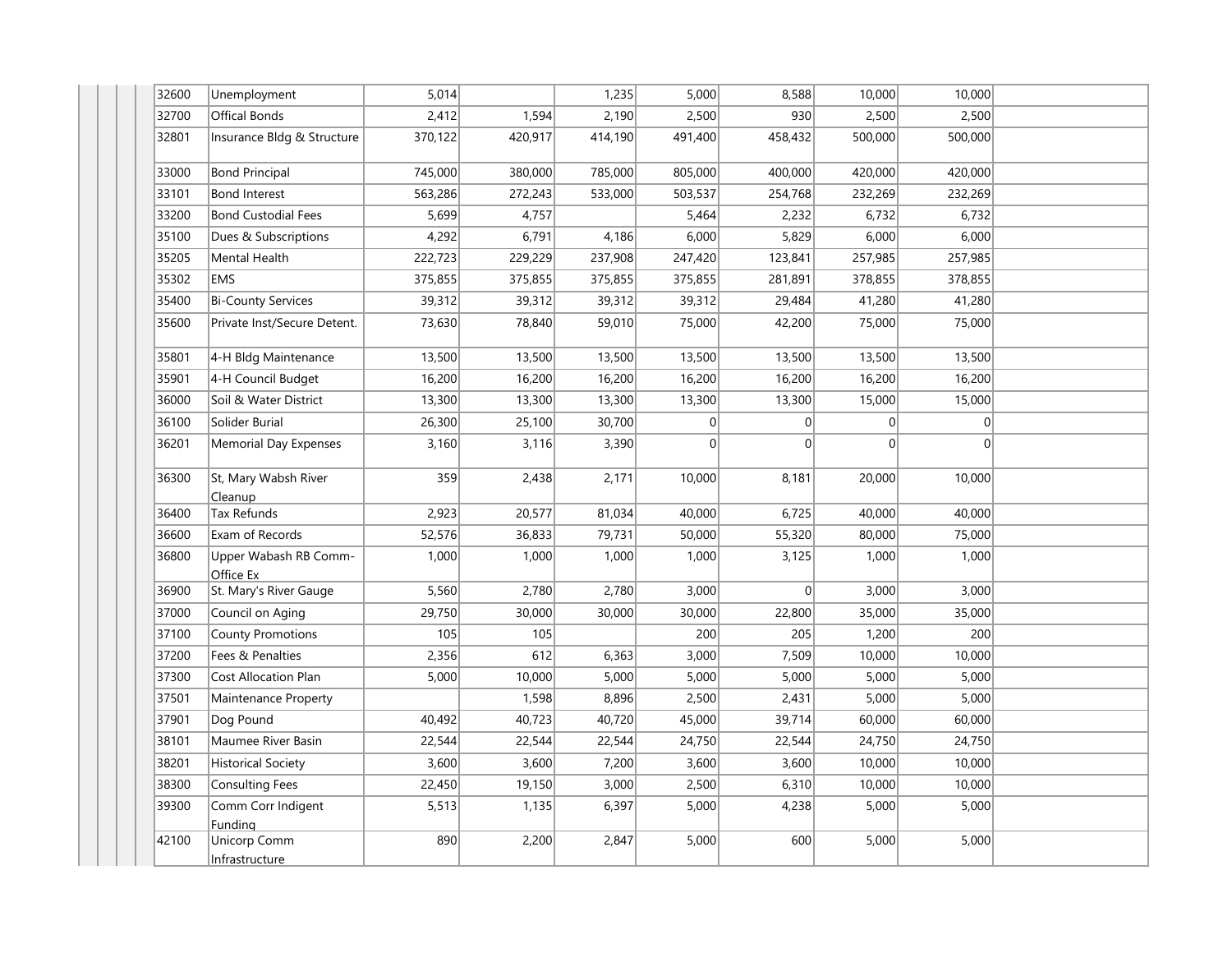| 42601          | Equipment                              | 35,090    | 24,579    | 30,133    | 25,000         | 16,789    | 160,000   |           | 160,000 Sureyor new truck & trailer |
|----------------|----------------------------------------|-----------|-----------|-----------|----------------|-----------|-----------|-----------|-------------------------------------|
| 42701          | <b>Hospital Ambulance</b>              | 55,000    | 55,000    | 55,000    | 55,000         | 55,000    | 55,000    | 0         |                                     |
|                |                                        | 6,467,991 | 5,514,676 | 5,836,891 | 6,491,289      | 4,091,091 | 6,090,120 | 5,849,251 |                                     |
|                |                                        | 6,467,991 | 5,514,676 | 5,836,891 | 6,491,289      | 4,091,091 | 6,090,120 | 5,849,251 |                                     |
| $-$ Loc : 0079 |                                        |           |           |           |                |           |           |           |                                     |
|                | - Loc Description : Plan Commission    |           |           |           |                |           |           |           |                                     |
| 11203          | 1st Deputy & Asst Director             | 31,030    | 31,925    | 35,349    | 36,317         | 26,507    | 37,882    | 37,882    |                                     |
| 11600          | Attorney                               | 4,849     | 4,993     | 1,346     | $\overline{0}$ | 0         | 0         | 0         |                                     |
| 12801          | Per Diem                               | 3,550     | 4,950     | 3,400     | 5,000          | 1,850     | 5,000     | 5,000     |                                     |
| 21100          | Office Supplies                        | 379       | 464       | 790       | 500            | 196       | 500       | 500       |                                     |
| 21202          | <b>Official Records</b>                | 236       | 282       |           | 350            | 0         | 350       | 350       |                                     |
| 22000          | Gas, Oil and Lube                      | 177       | 460       |           | 500            | 0         | 500       | 500       |                                     |
| 31100          | Legal Fees/Services                    | 22,134    | 18,080    | 27,058    | 30,000         | 14,266    | 20,000    | 20,000    |                                     |
| 31700          | Travel                                 |           |           |           | 300            | 0         | 300       | 300       |                                     |
| 32100          | Publication of Legal<br>Notices        | 1,155     | 1,487     | 703       | 2,000          | 407       | 2,000     | 2,000     |                                     |
| 35100          | Dues & Subscriptions                   |           |           |           | 100            | 0         | 100       | 100       |                                     |
|                |                                        | 63,510    | 62,641    | 68,646    | 75,067         | 43,226    | 66,632    | 66,632    |                                     |
|                |                                        | 63,510    | 62,641    | 68,646    | 75,067         | 43,226    | 66,632    | 66,632    |                                     |
| $-$ Loc: 0101  |                                        |           |           |           |                |           |           |           |                                     |
|                | - Loc Description : Planning & Zoning  |           |           |           |                |           |           |           |                                     |
| 11600          | Attorney                               | 1,958     | 2,017     | 544       | 0              | 0         | 0         | 0         |                                     |
| 12801          | Per Diem                               | 1,900     | 2,700     | 2,200     | 3,000          | 1,750     | 3,000     | 3,000     |                                     |
| 21100          | Office Supplies                        | 137       | 96        | 190       | 190            | 45        | 190       | 190       |                                     |
| 21202          | <b>Official Records</b>                |           |           |           | 100            | 0         | 100       | 100       |                                     |
| 31100          | Legal Fees/Services                    | 2,605     |           | 6,165     | 20,000         | 4,715     | 20,000    | 20,000    |                                     |
| 31700          | Travel                                 |           |           |           | 200            | 0         | 200       | 200       |                                     |
| 32100          | Publication of Legal<br><b>Notices</b> | 399       | 699       | 254       | 800            | 219       | 800       | 800       |                                     |
|                |                                        | 6,999     | 5,512     | 9,353     | 24,290         | 6,729     | 24,290    | 24,290    |                                     |
|                |                                        | 6,999     | 5,512     | 9,353     | 24,290         | 6,729     | 24,290    | 24,290    |                                     |
| $-$ Loc: 0201  |                                        |           |           |           |                |           |           |           |                                     |
|                | Loc Description : Superior Court       |           |           |           |                |           |           |           |                                     |
| 11204          | Court Admin/Court                      | 38,637    | 39,781    | 43,652    | 44,741         | 32,659    | 51,293    |           | 49,816 Carrie Freeman:              |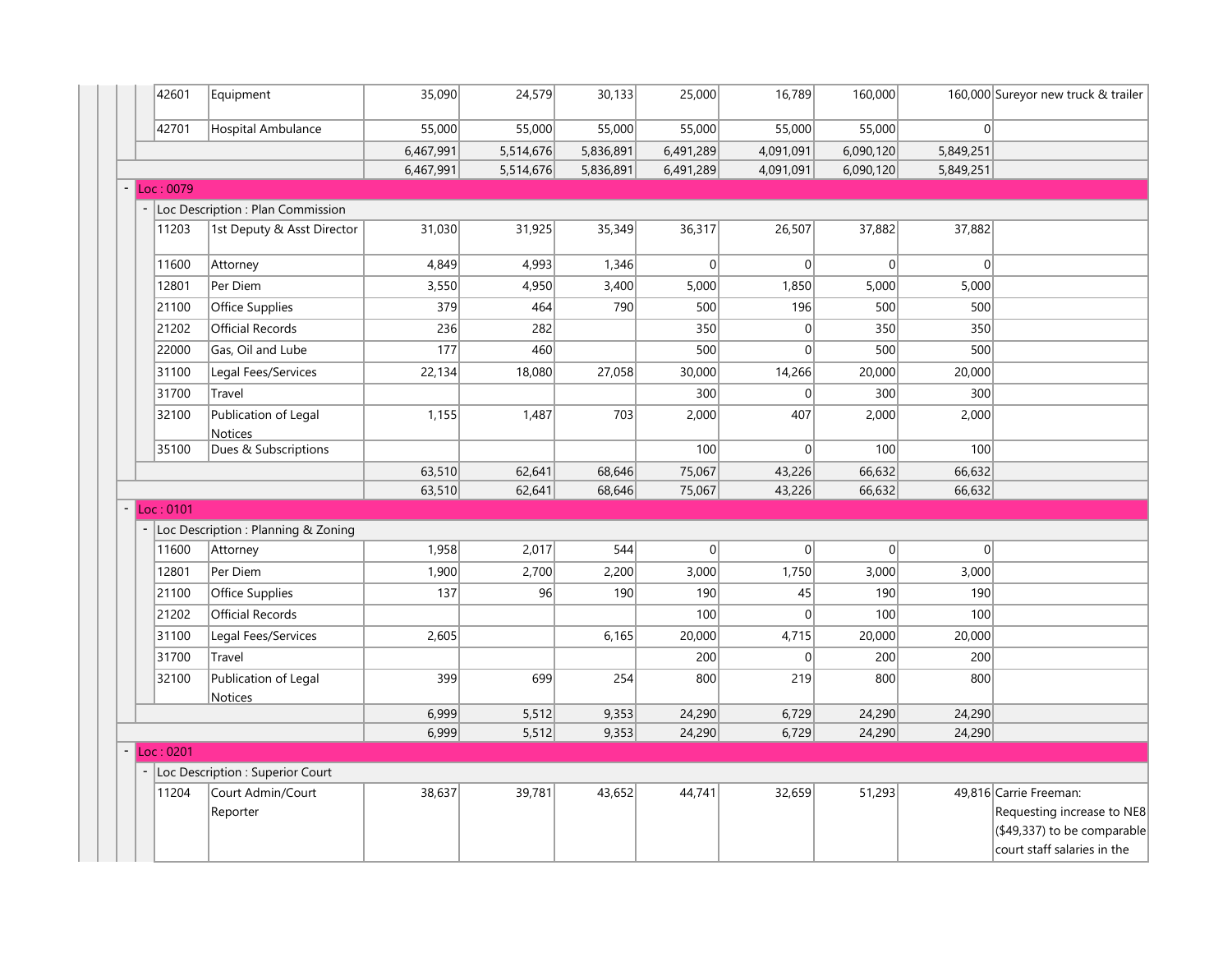| 11304          | Court Reporter/Research<br>Asst  | 28,576  | 31,894  | 31,948  | 32,594   | 23,794         | 37,315         |                | 36,234 Janalee Hurst: Requesting<br>increase to NE5 (\$35,838)<br>to be comparable court                                                          |
|----------------|----------------------------------|---------|---------|---------|----------|----------------|----------------|----------------|---------------------------------------------------------------------------------------------------------------------------------------------------|
| 11408          | Court Reporter/Computer<br>Admin | 26,083  | 26,750  | 31,750  | 32,698   | 23,866         | 37,398         |                | staff salaries in the area<br>36,317 Marilyn Andrews:<br>Requesting increase to NE5<br>(\$35,838) to be comparable<br>court staff salaries in the |
| 11807          | Translator                       | 4,234   | 3,389   | 4,556   | 5,000    | 2,815          | 5,000          | 5,000          |                                                                                                                                                   |
| 11904          | Bailiff/Clerk                    | 26,841  | 26,750  | 31,750  | 32,698   | 23,866         | 37,398         |                | 36,317 Shelly Landrum:<br>Requesting increase to NE5<br>(\$35,838) to be comparable<br>court staff salaries in the                                |
| 12003          | Transcripts                      | 230     |         | 3,812   | 3,000    | 80             | 2,500          | 2,500          |                                                                                                                                                   |
| 12300          | Meals                            | 300     | 666     | 438     | 1,000    | $\overline{0}$ | 500            | 500            |                                                                                                                                                   |
| 12804          | Compensation-Pauper<br>Counsel   |         |         | 5,200   | 5,000    | 1,602          | 5,000          | 5,000          |                                                                                                                                                   |
| 12901          | Per Diem-Petit Jurors            | 0       |         |         | 1,000    | 0              | 500            | 500            |                                                                                                                                                   |
| 13400          | Misc. Indigent                   | 8,950   | 2,650   | 1,710   | 0        | 0              | $\overline{0}$ | $\overline{0}$ |                                                                                                                                                   |
| 13800          | GAL/Facilitator                  |         |         |         | 2,500    | 0              | 2,500          | 2,500          |                                                                                                                                                   |
| 14000          | Judge Pro Tem                    | 50      | 50      |         | 300      | 0              | 150            | 150            |                                                                                                                                                   |
| 21100          | Office Supplies                  | 2,229   | 2,582   | 1,766   | 3,000    | 2,263          | 3,000          | 3,000          |                                                                                                                                                   |
| 31206          | Psychiatric & Medical<br>Service |         |         |         | 7,000    | 4,000          | 4,000          | 4,000          |                                                                                                                                                   |
| 31600          | Postage                          |         | 77      |         | 150      | 0              | 50             | 50             |                                                                                                                                                   |
| 31700          | Travel                           | 130     | 890     | 48      | 800      | 0              | 300            | 300            |                                                                                                                                                   |
| 32200          | Printing                         |         | 64      | 67      | 100      | 0              | 75             | 75             |                                                                                                                                                   |
| 34000          | Dry Cleaning                     |         |         |         | 50       | 0              | $\overline{0}$ | $\overline{0}$ |                                                                                                                                                   |
| 35100          | Dues & Subscriptions             | 784     | 608     | 818     | 1,200    | 430            | 1,000          | 1,000          |                                                                                                                                                   |
| 35200          | Conference Registration          |         |         | 25      | 800      | 0              | 500            | 500            |                                                                                                                                                   |
| 35700          | Software Maintenance             |         |         |         | 5,000    | 1,059          | 13,000         | 13,000         |                                                                                                                                                   |
| 42601          | Equipment                        |         |         |         | $\Omega$ | $\Omega$       | 5,000          | $\Omega$       |                                                                                                                                                   |
|                |                                  | 137,044 | 136,151 | 157,540 | 178,631  | 116,434        | 206,479        | 196,759        |                                                                                                                                                   |
|                |                                  | 137,044 | 136,151 | 157,540 | 178,631  | 116,434        | 206,479        | 196,759        |                                                                                                                                                   |
| $-$ Loc : 0232 |                                  |         |         |         |          |                |                |                |                                                                                                                                                   |
|                | Loc Description : Circuit Court  |         |         |         |          |                |                |                |                                                                                                                                                   |
| 11206          | Crt Admin/Sec/Asst<br>Reporter   | 38,666  | 39,781  | 46,179  | 44,699   | 32,630         | 46,446         |                | 46,446 Sandy Brown/\$563.21 @<br>1.26%                                                                                                            |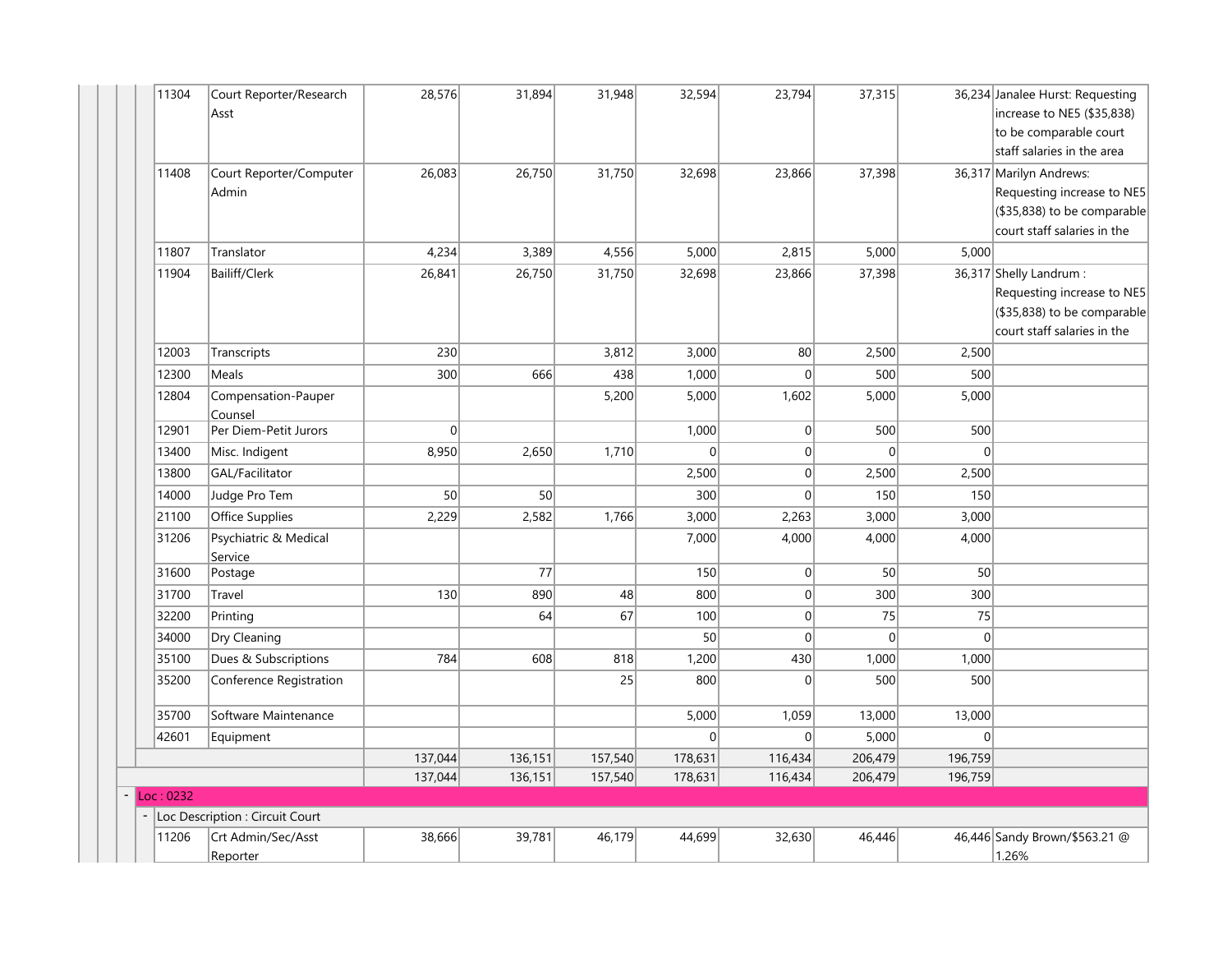| 11305         | Chief Reporter                    | 33,838  | 34,839  | 35,462  | 36,317          | 26,507  | 39,437   |                | 40,331 Nan Johnson/\$457.59 @                                              |
|---------------|-----------------------------------|---------|---------|---------|-----------------|---------|----------|----------------|----------------------------------------------------------------------------|
|               |                                   |         |         |         |                 |         |          |                | 1.26% BUT REQUESTING                                                       |
|               |                                   |         |         |         |                 |         |          |                | \$39,437.00                                                                |
| 11409         | <b>Assistant Reporter</b>         | 30,479  | 31,382  | 31,929  | 32,635          | 23,822  | 35,485   |                | 36,275 Kari Burkholder/\$411.20 @                                          |
|               |                                   |         |         |         |                 |         |          |                | 1.26% BUT REQUESTING                                                       |
|               |                                   |         |         |         |                 |         |          |                | \$35,485.00                                                                |
| 11707         | Translator                        | 434     | 1,137   | 180     | 800             | 120     | 300      | 300            |                                                                            |
| 11808         | Bailiff/Asst Admin/Asst           | 26,250  | 27,028  | 25,617  | 32,573          | 23,779  | 33,862   |                | 33,862 Molly Butler/\$410.42 @                                             |
|               | Report                            |         |         |         |                 |         |          |                | 1.26%                                                                      |
| 11905         | Temp Asst Court Reporter          |         |         |         | 500             | 0       | 500      |                | 500 2020 NO TRIALS COVID                                                   |
| 12003         | Transcripts                       | 1,540   |         | 750     | 1,000           | 0       | 1,000    | 1,000          |                                                                            |
| 12804         | Compensation-Pauper               | 5,978   | 13,435  | 6,110   | 15,000          | 495     | 13,000   |                | 13,000 \$2,000 to Psychiatric &                                            |
|               | Counsel                           |         |         |         |                 |         |          |                | <b>Medical Service</b>                                                     |
| 12901         | Per Diem-Petit Jurors             | 292     |         |         | 2,000           | 0       | 2,000    |                | 2,000 2020 NO TRIALS COVID                                                 |
| 13800         | GAL/Facilitator                   | 33,367  | 27,120  | 8,999   | 30,000          | 25,397  | 30,000   | 30,000         |                                                                            |
| 14000         | Judge Pro Tem                     | 50      | 125     | 25      | 500             | 277     | 500      | 500            |                                                                            |
| 21100         | Office Supplies                   |         | 1,938   | 1,999   | 2,450           | 1,117   | 2,450    | 2,450          |                                                                            |
| 31206         | Psychiatric & Medical<br>Service  | 10,400  | 3,700   | 4,720   | 2,500           | 3,000   | 4,500    |                | 4,500 Plus \$2,000 from Pauper<br>Counsel                                  |
| 33600         | <b>Maintenance Contracts</b>      | 1,000   | 188     | 100     | 500             | 0       | 13,072   |                | 13,072 New/BIS Contract.                                                   |
|               |                                   |         |         |         |                 |         |          |                | \$1,059.37 WebEx Contract                                                  |
|               |                                   |         |         |         |                 |         |          |                | \$11,512.50 or IT?                                                         |
| 34000         | Dry Cleaning                      | 17      |         | 19      | 50 <sup>1</sup> | 0       | 50       | 50             |                                                                            |
| 35100         | Dues & Subscriptions              | 1,074   | 513     | 913     | 7,000           | 4,865   | 7,000    |                | 7,000 Online Lexis/Nexis Law                                               |
|               |                                   |         |         |         |                 |         |          |                | Books (transfer from CC                                                    |
| 35200         | Conference Registration           | 406     | 807     |         | 900             | 0       | 900      |                | $F_{\text{equi}+n}$ and $F_{\text{equi}}$<br>900 No in person events COVID |
|               |                                   |         |         |         |                 |         |          |                |                                                                            |
|               |                                   | 183,791 | 181,993 | 163,002 | 209,424         | 142,009 | 230,502  | 232,186        |                                                                            |
|               |                                   | 183,791 | 181,993 | 163,002 | 209,424         | 142,009 | 230,502  | 232,186        |                                                                            |
| $-$ Loc: 0271 |                                   |         |         |         |                 |         |          |                |                                                                            |
|               | Loc Description : Public Defender |         |         |         |                 |         |          |                |                                                                            |
| 11104         | <b>Public Defenders</b>           | 172,625 | 226,569 | 237,703 | 262,146         | 190,645 | 269,366  | 269,366        |                                                                            |
| 11202         | Office Manager                    |         |         |         | 40,768          | 29,741  | 42,355   | 42,355         |                                                                            |
| 11300         | Part Time                         |         | 12,817  | 8,985   | $\Omega$        | 592     | $\Omega$ | $\overline{0}$ |                                                                            |
| 11403         | Secretary                         | 29,387  | 30,257  | 33,901  | 29,370          | 16,954  | 30,719   | 30,719         |                                                                            |
| 13500         | Appointed Pauper Council          |         |         |         |                 | 1,755   | 15,000   | 15,000         |                                                                            |
|               |                                   |         |         |         |                 |         |          |                |                                                                            |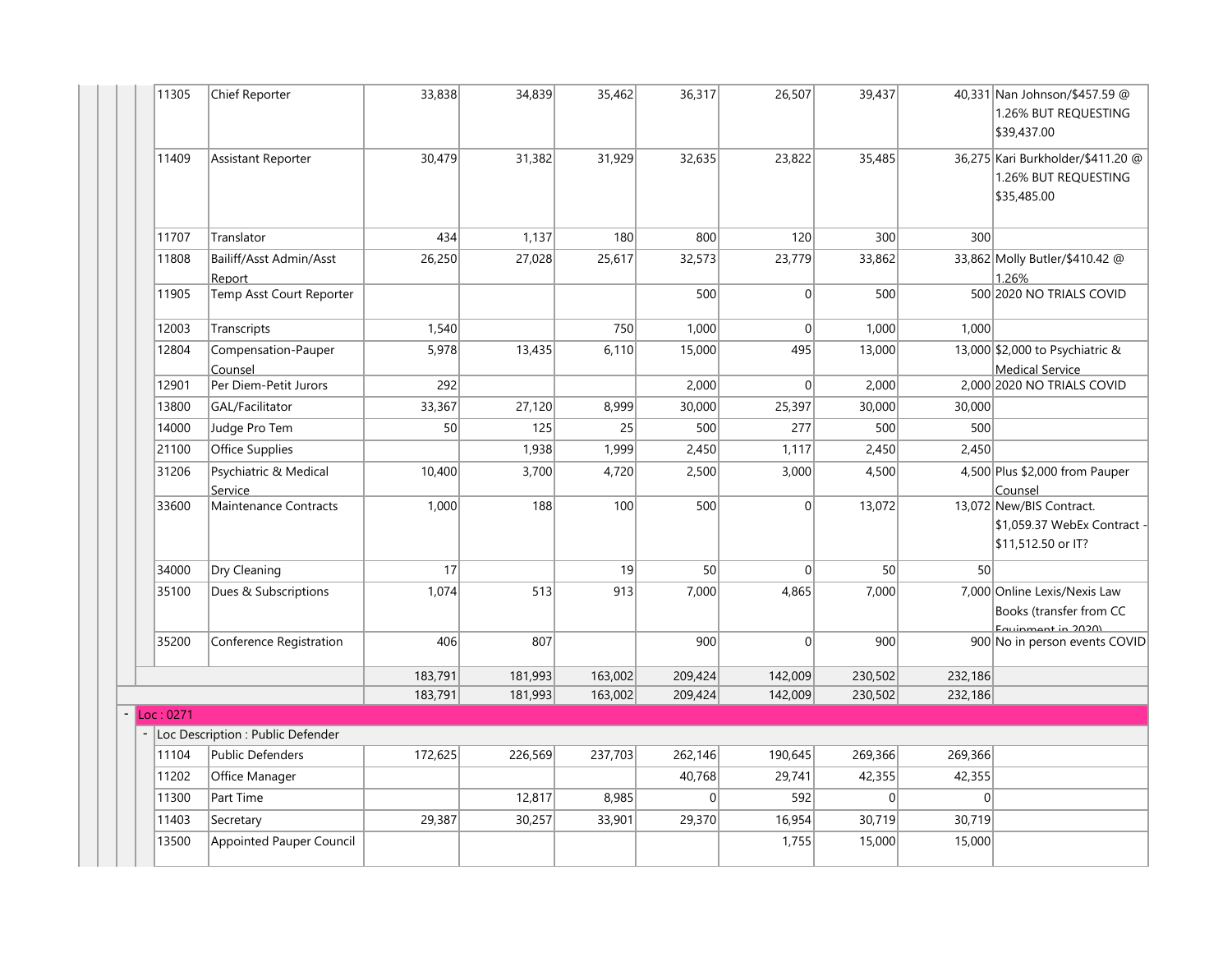| 21100                               | Office Supplies                        | 1,563   | 2,272   | 1,629   | 1,750    | 924     | 1,750   | 1,750        |                                                               |
|-------------------------------------|----------------------------------------|---------|---------|---------|----------|---------|---------|--------------|---------------------------------------------------------------|
| 21203                               | Office Allowance                       | 796     | 2,200   | 2,200   | 2,200    | 0       | 2,200   | 2,200        |                                                               |
| 31200                               | Training                               | 635     |         | 266     | 1,000    | 0       | 1,000   | 1,000        |                                                               |
| 32005                               | Miscellaneous Expenses                 | 2,571   | 3,500   | 3,228   | 3,800    | 1,821   | 3,800   | 3,800        |                                                               |
|                                     |                                        | 207,577 | 277,615 | 287,912 | 341,034  | 242,432 | 366,190 | 366,190      |                                                               |
|                                     |                                        | 207,577 | 277,615 | 287,912 | 341,034  | 242,432 | 366,190 | 366,190      |                                                               |
| $\overline{\phantom{a}}$ Loc : 0273 |                                        |         |         |         |          |         |         |              |                                                               |
|                                     | - Loc Description : Juvenile Probation |         |         |         |          |         |         |              |                                                               |
| 11105                               | <b>Chief Probation Officer</b>         | 69,642  | 57,883  | 56,210  | 57,712   | 42,118  | 58,465  | 58,465 Jack  |                                                               |
| 11114                               | Asst. Chief Probation<br>Officer       |         | 52,500  | 56,734  | 52,723   | 38,469  | 53,513  | 53,513 Matt  |                                                               |
| 11207                               | Probation Officer                      | 65,289  | 66,611  | 68,074  | 70,175   | 51,203  | 71,227  | 71,227 Tom   |                                                               |
| 11306                               | Secretary (1)                          | 28,538  | 29,384  | 31,852  | 32,781   | 23,923  | 34,284  |              | 34,284 Marcy                                                  |
| 11403                               | Secretary                              | 26,918  | 28,729  | 27,616  | 33,280   | 23,374  | 34,217  |              | 34,217 Jeremy                                                 |
| 11504                               | Probation Officer                      | 20,992  | 22,607  | 20,736  | 25,212   | 18,368  | 25,483  |              | 25,483 Danelle + \$25,000 User<br>Fees + \$4500 Offset Raises |
| 11710                               | Probation Officer                      | 62,134  | 63,439  | 64,832  | 66,833   | 40,162  | 39,699  | 39,699 Macy  |                                                               |
| 11814                               | <b>Probation Officer</b>               | 60,964  | 63,439  | 64,832  | 66,833   | 48,765  | 67,835  | 67,835 Kelly |                                                               |
| 11906                               | Probation Officer                      | 46,627  | 8,218   |         | $\Omega$ | 0       | 0       | 0            |                                                               |
| 21100                               | Office Supplies                        | 1,468   | 1,483   | 1,438   | 1,500    | 2,849   | 1,500   | 1,500        |                                                               |
| 22000                               | Gas, Oil and Lube                      | 1,131   | 1,515   | 476     | 2,000    | 490     | 2,000   | 2,000        |                                                               |
| 31200                               | Training                               |         |         | 719     | 500      | 219     | 500     | 500          |                                                               |
| 31700                               | Travel                                 | 857     | 1,306   | 1,046   | 2,000    | 1,826   | 2,000   | 2,000        |                                                               |
| 32200                               | Printing                               | 114     | 81      | 248     | 210      | 517     | 500     | 500          |                                                               |
| 35100                               | Dues & Subscriptions                   | 180     | 258     | 345     | 400      | 200     | 600     | 600          |                                                               |
| 35200                               | Conference Registration                | 2,824   | 2,654   | 200     | 3,000    | 2,385   | 3,000   | 3,000        |                                                               |
|                                     |                                        | 387,678 | 400,107 | 395,358 | 415,159  | 294,868 | 394,823 | 394,823      |                                                               |
|                                     |                                        | 387,678 | 400,107 | 395,358 | 415,159  | 294,868 | 394,823 | 394,823      |                                                               |
| $\overline{\phantom{0}}$ Loc : 0308 |                                        |         |         |         |          |         |         |              |                                                               |
|                                     | - Loc Description : Weights & Measures |         |         |         |          |         |         |              |                                                               |
| 11703                               | Inspectors                             | 5,504   | 5,965   | 4,505   | 7,831    | 2,860   | 7,416   | 7,416        |                                                               |
| 21100                               | Office Supplies                        | 285     | 183     | 165     | 300      | 110     | 300     | 300          |                                                               |
| 31700                               | Travel                                 | 642     | 566     | 549     | 765      | 703     | 1,315   | 1,315        |                                                               |
|                                     |                                        | 6,431   | 6,714   | 5,219   | 8,896    | 3,673   | 9,031   | 9,031        |                                                               |
|                                     |                                        | 6,431   | 6,714   | 5,219   | 8,896    | 3,673   | 9,031   | 9,031        |                                                               |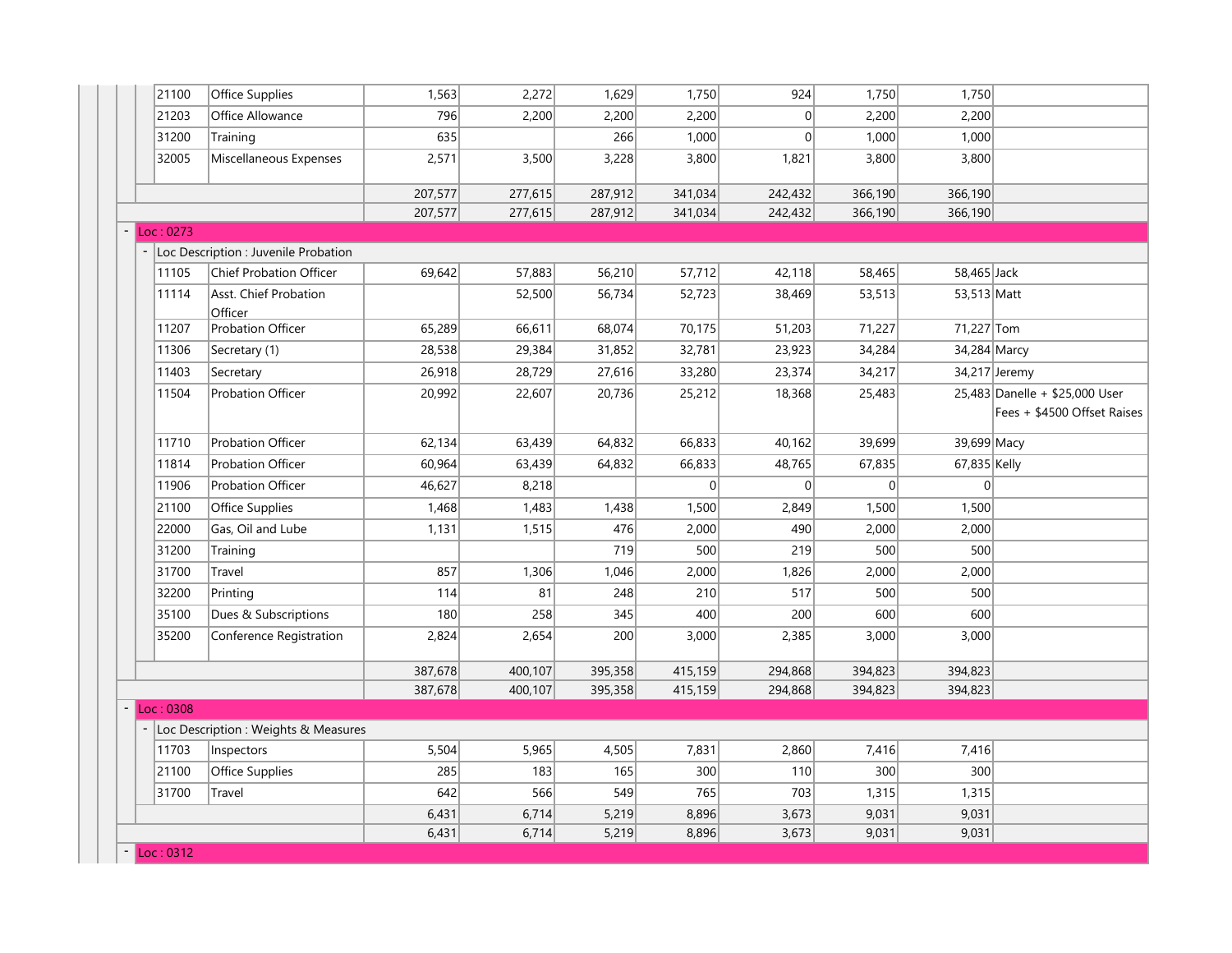|                                     | - Loc Description : Building Department |         |         |         |         |                |         |         |                                        |
|-------------------------------------|-----------------------------------------|---------|---------|---------|---------|----------------|---------|---------|----------------------------------------|
| 11106                               | Bldg Comm & Plan<br>Director            | 48,138  | 49,564  | 58,007  | 58,693  | 42,869         | 60,454  | 60,454  |                                        |
| 11208                               | <b>First Deputy</b>                     | 26,500  | 27,264  | 29,751  | 32,718  | 21,442         | 34,744  | 34,224  |                                        |
| 11300                               | Part Time                               | 51      |         |         | 200     | $\overline{0}$ | 200     | 200     |                                        |
| 21100                               | Office Supplies                         | 279     | 776     | 282     | 600     | 399            | 600     | 600     |                                        |
| 22000                               | Gas, Oil and Lube                       | 2,936   | 4,226   | 2,804   | 4,500   | 2,062          | 4,500   | 4,500   |                                        |
| 22200                               | <b>Tires</b>                            | 618     | 727     | 374     | 800     | 80             | 800     | 800     |                                        |
| 22601                               | Other Supplies                          | 125     | 110     | 197     | 300     | 0              | 300     | 300     |                                        |
| 33700                               | Equipment Repair                        |         |         | 123     | 200     | $\overline{0}$ | 200     | 200     |                                        |
| 35100                               | Dues & Subscriptions                    | 189     | 185     | 685     | 300     | 195            | 300     | 300     |                                        |
| 35200                               | Conference Registration                 |         | 247     |         | 250     | 0              | 250     | 250     |                                        |
|                                     |                                         | 78,836  | 83,099  | 92,223  | 98,561  | 67,047         | 102,348 | 101,828 |                                        |
|                                     |                                         | 78,836  | 83,099  | 92,223  | 98,561  | 67,047         | 102,348 | 101,828 |                                        |
| $\overline{\phantom{a}}$ Loc : 0361 |                                         |         |         |         |         |                |         |         |                                        |
|                                     | - Loc Description : Civil Defense       |         |         |         |         |                |         |         |                                        |
| 11103                               | Director                                | 41,584  | 42,816  | 42,864  | 42,864  | 31,324         | 44,150  | 44,150  |                                        |
| 11401                               | Admin Assistant                         | 27,379  | 26,676  | 27,342  | 31,640  | 20,902         | 32,589  | 32,589  |                                        |
| 21100                               | Office Supplies                         | 767     | 537     | 705     | 700     | 423            | 700     | 700     |                                        |
| 31200                               | Training                                | 1,116   | 1,783   | 254     | 526     | $\overline{0}$ | 526     | 526     |                                        |
| 31700                               | Travel                                  | 1,457   | 1,277   | 1,352   | 2,700   | 1,026          | 2,700   | 1,700   |                                        |
| 33700                               | Equipment Repair                        | 491     | 792     | 4,748   | 3,513   | 1,566          | 3,513   | 3,513   |                                        |
| 35100                               | Dues & Subscriptions                    | 207     | 524     | 300     | 595     | 60             | 595     | 595     |                                        |
| 35303                               | <b>Emergency Contingency</b>            | 1,779   | 50      | 671     | 1,072   | 0              | 1,072   | 1,072   |                                        |
| 35402                               | <b>Hazardous Chemical</b>               |         |         |         | 536     | 0              | 536     | 536     |                                        |
|                                     |                                         | 74,780  | 74,455  | 78,236  | 84,146  | 55,301         | 86,381  | 85,381  |                                        |
|                                     |                                         | 74,780  | 74,455  | 78,236  | 84,146  | 55,301         | 86,381  | 85,381  |                                        |
| Loc: 0380                           |                                         |         |         |         |         |                |         |         |                                        |
|                                     | - Loc Description : Jail                |         |         |         |         |                |         |         |                                        |
| 11107                               | Chief Jailer                            | 40,769  | 44,697  | 46,184  | 46,558  | 34,009         | 51,919  |         | 51,919 Miller - added to pay<br>matrix |
| 11500                               | Overtime                                | 17,219  | 27,464  | 10,244  | 12,000  | 20,554         | 12,000  | 12,000  |                                        |
| 11604                               | Jailers                                 | 511,134 | 592,276 | 712,774 | 794,453 | 488,647        | 854,549 | 808,690 |                                        |
| 12201                               | <b>Assistant Cooks</b>                  | 29,960  | 39,843  | 18,109  | 30,000  | 14,605         | 30,000  |         | 30,000 Part Time                       |
| 12302                               | Cook                                    | 20,585  | 24,011  | 55,175  | 57,338  | 40,436         | 58,887  |         | 58,887 Full Time Cooks                 |
| 12902                               | <b>Assistant Jailers</b>                | 52,097  | 8,084   | 16,195  | 30,000  | 16,480         | 30,000  |         | 30,000 Part Time                       |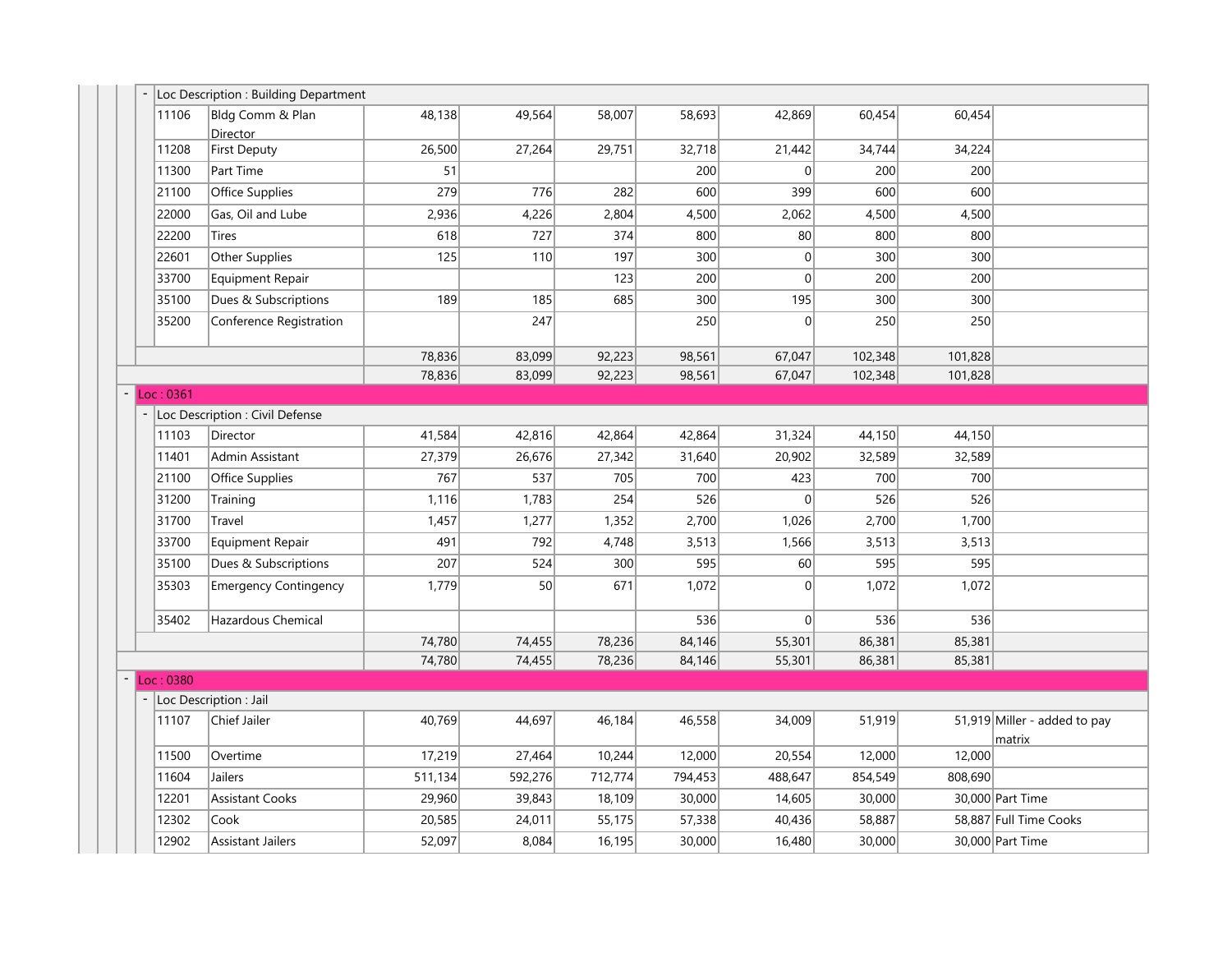| 13002         | Facility Maint                          |           | 31,250    | 11,643    | 32,261    | 25,033    | 39,832    |              | 41,391 Approve Wage 6/2021      |
|---------------|-----------------------------------------|-----------|-----------|-----------|-----------|-----------|-----------|--------------|---------------------------------|
| 22601         | Other Supplies                          | 33,540    | 28,446    | 29,541    | 40,000    | 19,051    | 40,000    | 30,000       |                                 |
| 24400         | Uniforms                                | 2,455     | 2,374     | 2,551     | 2,500     | 203       | 2,500     | 2,500        |                                 |
| 31200         | Training                                | 1,194     | 3,342     | 666       | 5,000     | 229       | 5,000     | 5,000        |                                 |
| 31202         | Medical                                 | 231,596   | 16,365    | 24,266    | 10,000    | 4,735     | 30,000    |              | 30,000 Excluded Medical &       |
|               |                                         |           |           |           |           |           |           |              | Supplies/County Expenses.       |
|               |                                         |           |           |           |           |           |           |              | CF-61,215.67                    |
|               |                                         |           |           |           |           |           |           |              | reimbursement to Co in          |
|               |                                         |           |           |           |           |           |           |              | 2020. Inmate RX also            |
|               |                                         |           |           |           |           |           |           |              | monthly expense for             |
|               |                                         |           |           |           |           |           |           |              | Co(those not in contract)       |
| 31401         | <b>Medical Contract</b>                 | 50,000    | 344,067   | 317,600   | 350,400   | 321,200   | 361,000   |              | 361,000 Rate Increase           |
| 31500         | <b>GPS Monitoring</b>                   | 12,404    | 6,836     | 4,825     | 10,000    | 3,755     | 10,000    | 10,000       |                                 |
| 33102         | <b>Utlities</b>                         | 204,576   | 182,083   | 185,695   | 154,500   | 143,990   | 190,000   |              | 220,000 Fund short last 2 years |
| 33401         | Jail Software Maint                     |           | 84,990    | 82,097    | 83,990    | 556       | 84,000    |              | 84,000 Superion (other dept.    |
|               |                                         |           |           |           |           |           |           |              | reimb). County reimbursed       |
|               |                                         |           |           |           |           |           |           |              | \$20,000 by other depts         |
| 33700         | Equipment Repair                        | 15,600    | 14,364    | 3,919     | 35,000    | 2,085     | 35,000    | 30,000       |                                 |
| 35600         | Private Inst/Secure Detent.             |           |           | 595       | 2,000     | 0         | 2,000     | 2,000        |                                 |
| 37501         | Maintenance Property                    |           |           | 118,235   | 140,000   | 122,848   | 140,000   | 120,000      |                                 |
| 39900         | Meals                                   | 154,971   | 138,537   | 147,105   | 160,000   | 91,918    | 160,000   | 160,000      |                                 |
| 31704         | Inmate Extradition                      |           |           |           |           | 4,875     | 8,000     | 8,000        |                                 |
|               |                                         | 1,378,100 | 1,589,029 | 1,787,419 | 1,996,000 | 1,355,209 | 2,144,687 | 2,095,387    |                                 |
|               |                                         | 1,378,100 | 1,589,029 | 1,787,419 | 1,996,000 | 1,355,209 | 2,144,687 | 2,095,387    |                                 |
| Loc: 0622     |                                         |           |           |           |           |           |           |              |                                 |
|               | Loc Description : County Home - Elderly |           |           |           |           |           |           |              |                                 |
| 11209         | Director of Nursing                     | 40,385    | 41,565    | 46,860    | 48,061    | 35,083    | 48,967    |              | 49,503 Kendra                   |
| 11300         | Part Time                               | 102,239   | 120,146   | 149,289   | 150,000   | 109,146   | 154,500   | 154,500      |                                 |
| 11400         | <b>CNA Full Time</b>                    | 151,607   | 146,514   | 150,044   | 175,000   | 99,234    | 180,250   | 180,250      |                                 |
| 11406         | Administrator                           | 41,585    | 42,816    | 51,937    | 52,823    | 44,265    | 54,408    | 54,408       |                                 |
| 11500         | Overtime                                | 19,346    | 15,913    | 15,543    | 13,000    | 11,274    | 13,000    | 13,000       |                                 |
| 11605         | Admin. Asst.                            | 30,149    | 31,042    | 35,315    | 36,358    | 31,706    | 37,712    |              | 37,712 Vivyan                   |
| 11802         | Food Service Supervisor                 | 35,205    | 29,957    | 35,274    | 36,067    | 26,334    | 37,425    | 37,425 Angie |                                 |
| 11806         | Maintenance Supervisor                  | 27,031    | 28,080    | 31,800    | 32,448    | 22,449    | 33,421    | 33,421       |                                 |
| 12302<br>Cook |                                         | 24,418    | 21,135    | 24,856    | 27,144    | 18,986    | 27,227    |              | 27,227 Barbara Williamson       |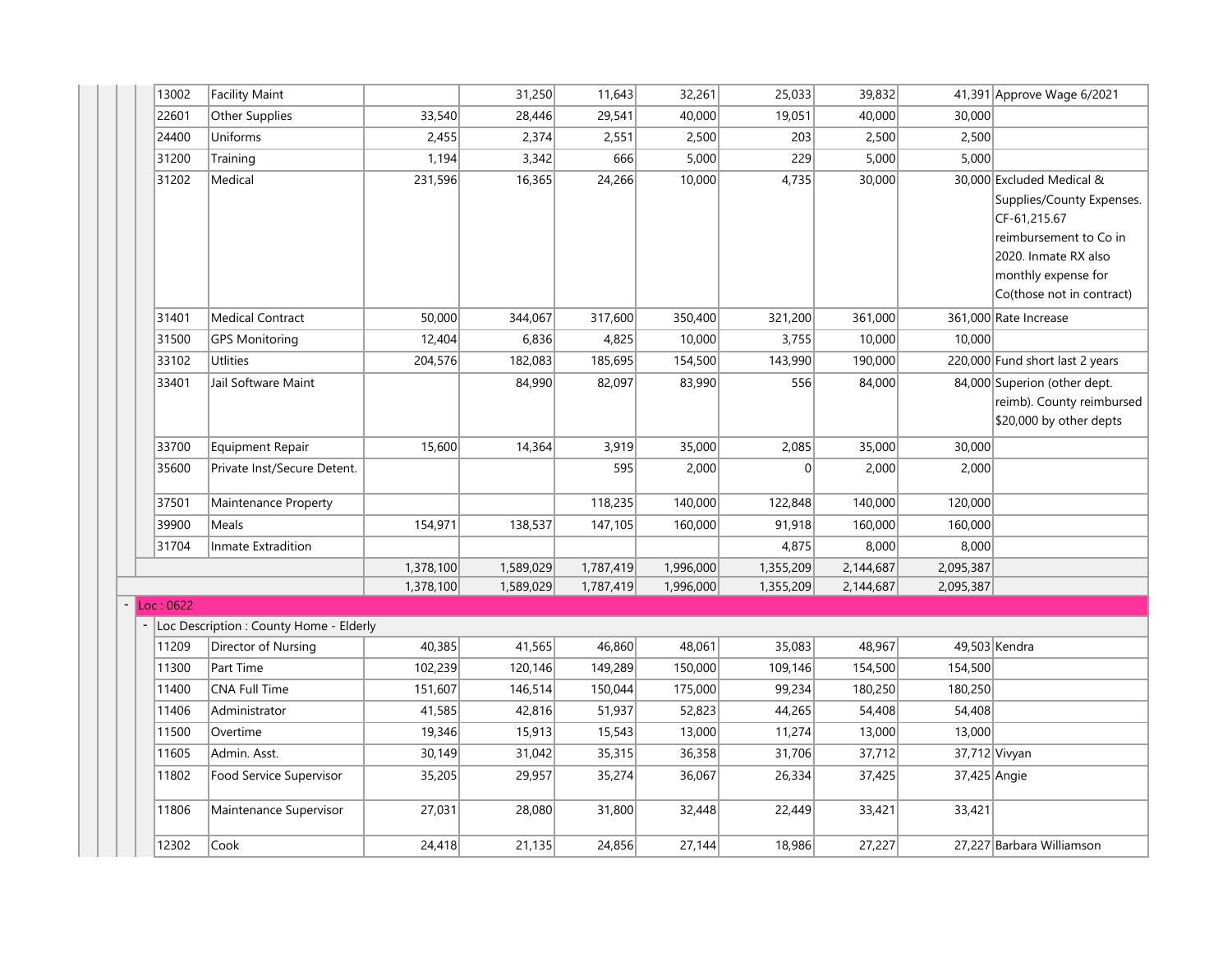| 21100                               | Office Supplies                                 | 3,620   | 3,932   | 2,626   | 3,650   | 3,138          | 3,650   | 3,650       |                    |
|-------------------------------------|-------------------------------------------------|---------|---------|---------|---------|----------------|---------|-------------|--------------------|
| 21600                               | Food                                            | 59,942  | 64,528  | 59,787  | 65,000  | 34,825         | 65,000  | 65,000      |                    |
| 21702                               | Softener Salt                                   | 6,154   | 6,530   | 4,860   | 7,037   | 2,678          | 6,500   | 6,500       |                    |
| 21800                               | Household/Laundry                               | 7,191   | 6,066   | 8,719   | 6,300   | 3,247          | 6,000   | 6,000       |                    |
| 21900                               | Medical Supplies                                | 7,881   | 6,545   | 8,207   | 8,600   | 6,693          | 8,600   | 8,600       |                    |
| 22000                               | Gas, Oil and Lube                               | 2,869   | 3,036   | 2,535   | 3,040   | 1,167          | 3,040   | 3,040       |                    |
| 22300                               | Tools, Paint & Hardware                         | 2,497   | 2,592   | 2,807   | 2,502   | 2,241          | 2,502   | 2,502       |                    |
| 22400                               | Housekeeping Supplies                           | 7,168   | 3,138   | 2,311   | 3,000   | 2,801          | 3,000   | 3,000       |                    |
| 23301                               | Vehicle Maint & Supplies                        | 2,544   | 3,691   | 4,681   | 3,813   | 2,091          | 4,000   | 4,000       |                    |
| 31200                               | Training                                        | 2,852   | 1,291   | 837     | 3,153   | 454            | 2,000   | 2,000       |                    |
| 31300                               | Temporary Services                              | 8,891   | 10,021  | 4,929   | 10,000  | 0              | 10,000  | 0           |                    |
| 31305                               | <b>Medical Director</b>                         | 5,043   | 4,203   |         | 5,043   | 0              | 500     | 500         |                    |
| 31600                               | Postage                                         | 386     | 497     | 495     | 626     | 8 <sup>1</sup> | 604     | 604         |                    |
| 32201                               | Advertising                                     | 651     | 538     | 560     | 700     | 352            | 700     | 700         |                    |
| 33102                               | Utlities                                        | 31,793  | 31,581  | 30,851  | 37,141  | 24,668         | 36,000  | 36,000      |                    |
| 33600                               | Maintenance Contracts                           | 10,833  | 13,223  | 15,601  | 17,200  | 13,497         | 18,000  | 18,000      |                    |
| 33700                               | Equipment Repair                                | 5,294   | 4,669   | 7,368   | 6,139   | 1,102          | 7,000   | 7,000       |                    |
| 33901                               | <b>Bldg Structure</b>                           | 7,596   | 6,634   | 9,601   | 10,000  | 4,279          | 10,000  | 10,000      |                    |
| 34001                               | Farm & Yard                                     | 373     | 186     | 103     | 500     | 374            | 250     | 250         |                    |
| 35100                               | Dues & Subscriptions                            | 2,123   | 2,251   | 2,572   | 2,500   | 2,155          | 2,500   | 2,500       |                    |
| 35201                               | Special Assessment Taxes                        | 13      | 13      | 13      | 50      | 12             | 25      | 25          |                    |
| 35403                               | Social & Activities                             | 4,056   | 4,067   | 5,131   | 4,200   | 3,264          | 4,500   | 4,500       |                    |
| 35701                               | Mound Maintenance                               | 2,400   | 2,200   | 2,310   | 2,400   | 1,820          | 2,400   | 2,400       |                    |
| 38300                               | Consulting Fees                                 | 5,228   | 3,762   | 7,453   | 3,020   | 5,750          | 5,000   | 5,000       |                    |
|                                     |                                                 | 659,363 | 662,362 | 725,275 | 776,515 | 515,093        | 788,681 | 779,217     |                    |
|                                     |                                                 | 659,363 | 662,362 | 725,275 | 776,515 | 515,093        | 788,681 | 779,217     |                    |
| $\overline{\phantom{a}}$ Loc : 0660 |                                                 |         |         |         |         |                |         |             |                    |
|                                     | - Loc Description : 4-D Program (Child Support) |         |         |         |         |                |         |             |                    |
| 11210                               | IV-D Deputy Prosecutor                          | 39,000  | 40,155  | 40,200  | 40,586  | 29,644         | 40,610  |             | 40,610 Julie-Marie |
| 11301                               | IV-D Caseworker                                 | 29,577  | 26,641  | 28,115  | 28,826  | 21,038         | 29,306  | 29,306 Fawn |                    |
| 11410                               | IV-D Caseworker (1)                             | 29,577  | 29,895  | 29,908  | 30,386  | 22,187         | 30,974  |             | 30,974 Janelle     |
| 11809                               | IV-D Caseworker (2)                             | 29,577  | 29,895  | 29,908  | 30,345  | 22,158         | 30,899  |             | 30,899 Michelle    |
| 21100                               | Office Supplies                                 |         |         |         | 1,260   | 0              | 1,260   | 1,260       |                    |
| 31700                               | Travel                                          |         |         |         | 904     | 0              | 904     | 904         |                    |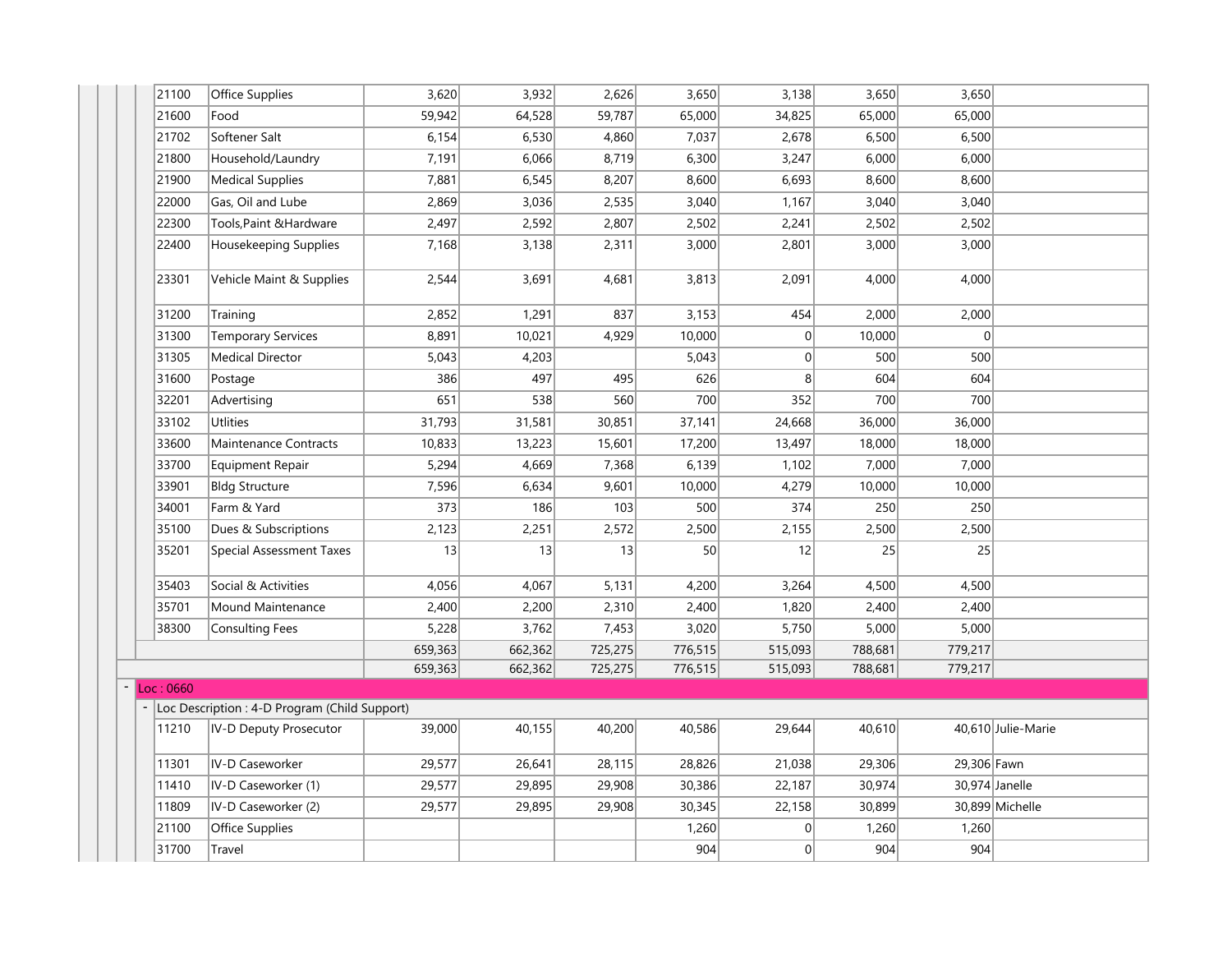|                           |                                             | 127,731 | 126,586 | 128,131 | 132,307  | 95,027   | 133,953  | 133,953        |  |
|---------------------------|---------------------------------------------|---------|---------|---------|----------|----------|----------|----------------|--|
|                           |                                             | 127,731 | 126,586 | 128,131 | 132,307  | 95,027   | 133,953  | 133,953        |  |
| $\blacksquare$ Loc : 0750 |                                             |         |         |         |          |          |          |                |  |
|                           | Loc Description : Soil & Water Conservation |         |         |         |          |          |          |                |  |
| 11108                     | Conservationist                             | 36,190  | 36,394  | 42,135  | 42,787   | 31,251   | 44,070   | 44,070         |  |
| 11605                     | Admin. Asst.                                | 26,423  | 27,756  | 20,468  | 29,474   | 21,511   | 30,678   | 30,678         |  |
|                           |                                             | 62,613  | 64,150  | 62,603  | 72,261   | 52,762   | 74,748   | 74,748         |  |
|                           |                                             | 62,613  | 64,150  | 62,603  | 72,261   | 52,762   | 74,748   | 74,748         |  |
| $-$ Loc : 9600            |                                             |         |         |         |          |          |          |                |  |
|                           | - Loc Description : Information Systems     |         |         |         |          |          |          |                |  |
| 11102                     | IS Manager                                  | 93,769  | 96,547  | 96,655  | 97,622   | 71,302   | 100,551  | 100,551 Mike   |  |
| 11405                     | Ass. IT Director                            | 50,481  | 51,957  | 54,885  | 70,000   | 50,577   | 72,100   | 72,100 Bob     |  |
| 11602                     | <b>GIS Employee</b>                         | 52,000  | 53,500  | 53,560  | 70,000   | 50,522   | 72,100   | 72,100 Ethan   |  |
| 11709                     | <b>Workflow Manager</b>                     |         | 40,527  |         | $\Omega$ | 0        | $\Omega$ | $\Omega$       |  |
| 21100                     | Office Supplies                             | 53      | 804     | 1,647   | 1,500    | 1,091    | 2,000    | 2,000          |  |
| 35720                     | <b>NetMotion Yearly</b>                     |         |         |         |          |          | 15,000   | 15,000         |  |
|                           | Maintenance                                 |         |         |         |          |          |          |                |  |
| 31200                     | Training                                    |         |         | 806     | 500      | 449      | 500      | 500            |  |
| 31700                     | Travel                                      | 388     | 1,099   | 1,060   | 1,000    | 358      | 500      | 500            |  |
| 32804                     | Copy Machine & Usage                        | 19,474  | 14,646  | 14,050  | 45,000   | 13,612   | 45,000   | 45,000         |  |
|                           | Charges                                     |         |         |         |          |          |          |                |  |
| 33600                     | Maintenance Contracts                       | 18,077  | 59,118  | 41,315  | 50,000   | 33,187   | 50,000   | 50,000         |  |
| 33603                     | Repairs to DeMarc                           | 21,119  | 31,688  | 51,817  | 15,000   | 8,060    | 15,000   | 15,000         |  |
|                           | Room&New IT                                 |         |         |         |          |          |          |                |  |
| 35100                     | Dues & Subscriptions                        | 614     | 277     | 1,346   | 1,000    | 345      | 500      | 500            |  |
| 35700                     | Software Maintenance                        | 494,773 | 440,043 | 379,194 | 390,000  | 379,779  | 0        | $\overline{0}$ |  |
| 35800                     | Maint. Fund Acct Software                   | 14,325  | 119,153 | 80,955  | $\Omega$ | $\Omega$ | $\Omega$ | $\Omega$       |  |
| 35900                     | Internet & Network                          | 87,465  | 78,766  | 93,366  | 90,000   | 52,647   | 90,000   | 90,000         |  |
|                           | Services<br>Maint. Tax & Assessment         |         |         |         | $\Omega$ | 0        | 0        |                |  |
| 36200                     | SW                                          | 23,030  | 52,022  | 47,000  |          |          |          | 0              |  |
| 37800                     | Maint. Court & Clerk                        | 7,000   | 149     |         | 2,500    | $\Omega$ | $\Omega$ | $\vert$ 0      |  |
|                           | Software                                    |         |         | 19,746  |          |          |          |                |  |
| 37900                     | Phone Handset&Server<br>Maint               |         | 5,198   |         | 10,000   | 19,398   | 20,000   | 20,000         |  |
| 38000                     | Server Hardware Maint                       |         | 8,153   | 10,778  | 10,000   | 8,863    | 10,000   | 10,000         |  |
| 38100                     | Nimble SAN Maint                            |         | 24,695  | 22,252  | 25,000   | 0        | 25,000   | 25,000         |  |
| 38200                     | Fortigate Firewall Maint                    |         | 5,176   | 5,576   | 6,000    | 2,210    | 20,000   | 20,000         |  |
|                           |                                             |         |         |         |          |          |          |                |  |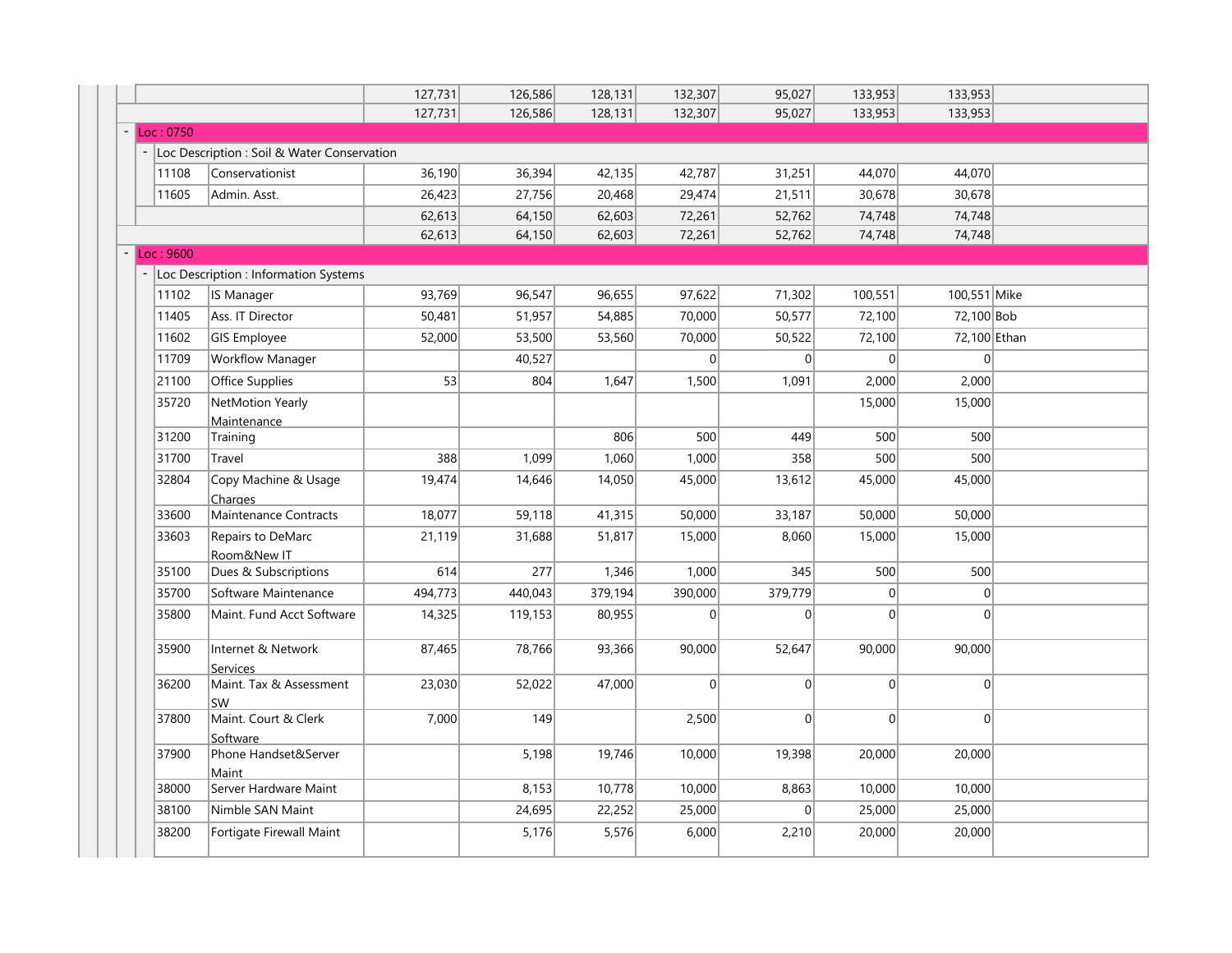| 38300                     | Consulting Fees                      | 97,840  | 72,336    | 80,524    | 90,000    | 94,986         | 90,000         | 90,000    |  |
|---------------------------|--------------------------------------|---------|-----------|-----------|-----------|----------------|----------------|-----------|--|
| 38301                     | Backup Servers & Storage<br>Maint    |         | 2,581     | 12,920    | 10,000    | 17,137         | 20,000         | 20,000    |  |
| 38400                     | Aruba Switch Maint                   |         |           | 6,251     | 10,000    | 3,306          | 10,000         | 10,000    |  |
| 38500                     | <b>EMC SAN Maint</b>                 |         |           |           | 0         | 0              | $\overline{0}$ | 0         |  |
| 38600                     | <b>UPS Maint</b>                     |         |           | 4,199     | 15,000    | 0              | 16,000         | 16,000    |  |
| 35715                     | Veeam Yearly Maintenance             |         |           |           |           |                | 20,000         | 20,000    |  |
| 35725                     | McAfee Yearly<br>Maintenance         |         |           |           |           |                | 55,000         | 55,000    |  |
| 35750                     | TimeViewer Yearly<br>Maintenance     |         |           |           |           |                | 3,000          | 3,000     |  |
| 38302                     | Secondary Circuits                   |         |           |           |           | 325,538        | 0              | 0         |  |
| 35755                     | WebEx Yearly Maintenance             |         |           |           |           |                | 15,000         | 15,000    |  |
| 35730                     | RSA Yearly Maintenance               |         |           |           |           |                | 20,000         | 20,000    |  |
| 35710                     | <b>VMWare Yearly</b><br>Maintenance  |         |           |           |           |                | 65,000         | 65,000    |  |
| 35735                     | Quest Kace Yearly<br>Maintenance     |         |           |           |           |                | 15,000         | 15,000    |  |
| 35740                     | Adobe Yearly Maintenance             |         |           |           |           |                | 10,000         | 10,000    |  |
| 35745                     | Mimecast Yearly<br>Maintenance       |         |           |           |           |                | 50,000         | 50,000    |  |
| 35705                     | Microsoft Yearly<br>Maintenance      |         |           |           |           |                | 90,000         | 90,000    |  |
|                           |                                      | 980,408 | 1,158,435 | 1,079,902 | 1,010,122 | 1,133,367      | 1,017,251      | 1,017,251 |  |
|                           |                                      | 980,408 | 1,158,435 | 1,079,902 | 1,010,122 | 1,133,367      | 1,017,251      | 1,017,251 |  |
| $\blacksquare$ Loc : 9601 |                                      |         |           |           |           |                |                |           |  |
|                           | Loc Description : Building & Grounds |         |           |           |           |                |                |           |  |
| 11407                     | Custodial Courthouse                 | 27,054  | 29,143    | 25,854    | 26,499    | 19,354         | 27,806         | 27,806    |  |
| 11705                     | Custodial Service Complex            | 27,563  | 28,369    | 25,368    | 26,520    | 19,340         | 27,807         | 27,807    |  |
| 11806                     | Maintenance Supervisor               | 37,426  | 38,535    | 38,156    | 38,508    | 28,126         | 39,664         | 39,664    |  |
| 12002                     | Custodial Extra Help                 | 1,290   | 1,341     | 253       | 5,150     | 388            | 5,150          | 5,150     |  |
| 21100                     | Office Supplies                      |         |           |           | 100       | 36             | 100            | 100       |  |
| 22101                     | <b>Custodial Supplies</b>            | 8,248   | 9,094     | 7,711     | 9,270     | 4,391          | 9,548          | 9,548     |  |
| 24400                     | Uniforms                             | 340     | 134       | 391       | 400       | $\overline{0}$ | 400            | 400       |  |
| 30100                     | <b>Contractural Services</b>         | 21,851  | 17,360    | 15, 118   | 24,205    | 11,801         | 24,931         | 20,000    |  |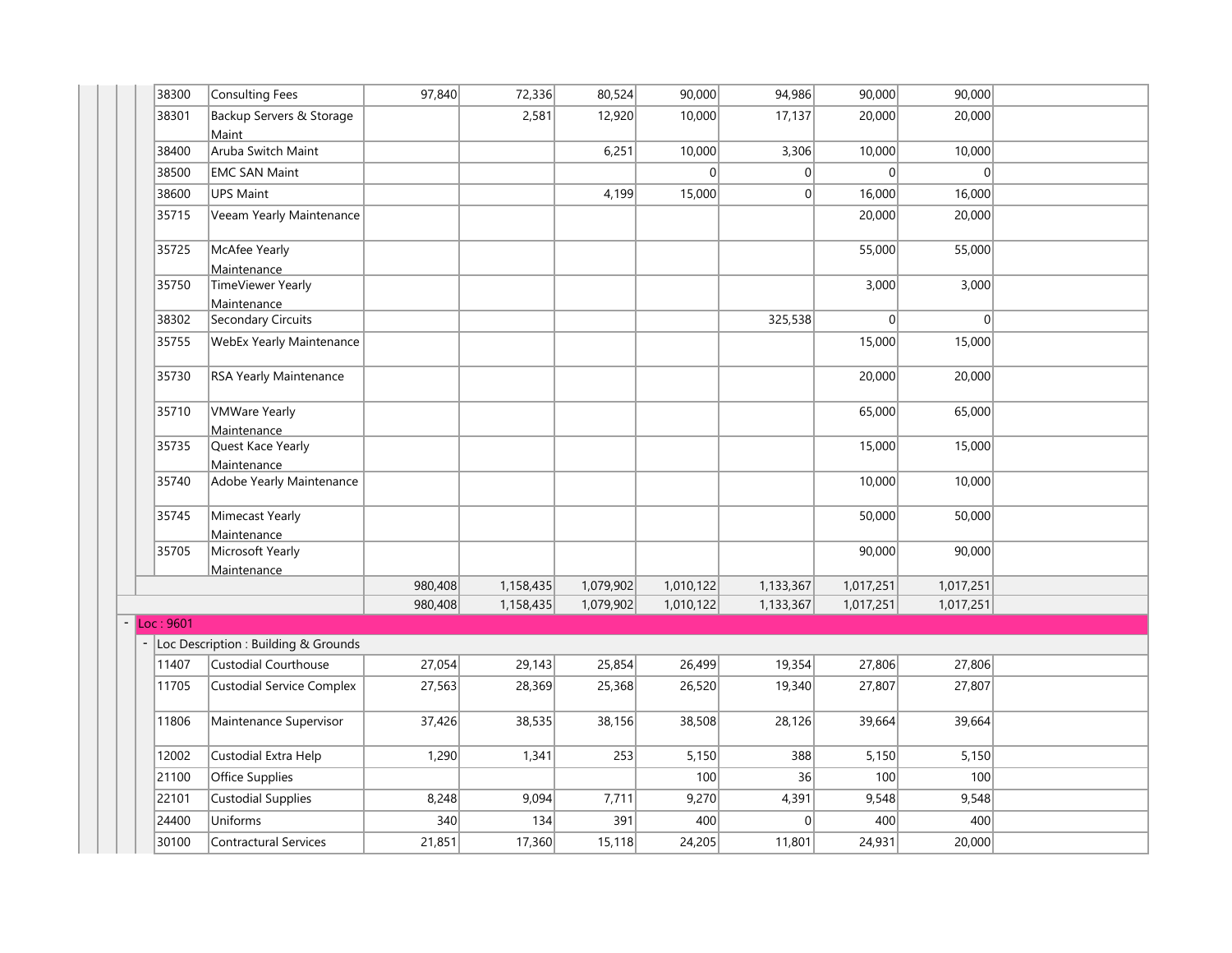|                   | 31700 | Travel                                          | 285        | 277        |            | 300        | $\Omega$  | 300        | 300        |  |
|-------------------|-------|-------------------------------------------------|------------|------------|------------|------------|-----------|------------|------------|--|
|                   | 33102 | <b>Utlities</b>                                 | 118,889    | 118,664    | 121,315    | 133,900    | 95,755    | 137,917    | 137,917    |  |
|                   | 33301 | Carpet Replacement                              | 4,000      | 1,109      |            | 3,605      | $\Omega$  | 3,605      | 3,605      |  |
|                   | 33900 | Bldg. Maint. &                                  | 22,384     | 19,899     | 16,423     | 30,900     | 18,695    | 31,827     | 20,000     |  |
|                   |       | Supplies/Repair                                 |            |            |            |            |           |            |            |  |
|                   | 34103 | Landscape Supplies &                            | 422        | 415        |            | 1,030      | 924       | 1,030      | 1,030      |  |
|                   |       | Materials                                       | 269,752    | 264,340    | 250,589    | 300,387    | 198,810   | 310,085    | 293,327    |  |
|                   |       |                                                 | 269,752    | 264,340    | 250,589    | 300,387    | 198,810   | 310,085    | 293,327    |  |
|                   |       |                                                 | 12,660,675 | 12,245,506 | 12,799,451 | 14,166,589 | 9,815,946 | 14,159,276 | 13,810,877 |  |
|                   |       |                                                 | 12,660,675 | 12,245,506 | 12,799,451 | 14,166,589 | 9,815,946 | 14,159,276 | 13,810,877 |  |
| - Fund: 1112      |       |                                                 |            |            |            |            |           |            |            |  |
|                   |       | - Fund Description : LIT - Economic Development |            |            |            |            |           |            |            |  |
| $-$ Loc: 0000     |       |                                                 |            |            |            |            |           |            |            |  |
| $\blacksquare$    |       | Loc Description : No Department                 |            |            |            |            |           |            |            |  |
|                   | 35000 | Regional Sewer District                         | 85,000     | 60,000     | 60,000     | 60,000     | 60,000    | 60,000     | 60,000     |  |
|                   | 35206 | <b>ACEDC</b>                                    | 122,618    | 123,182    | 143,286    | 143,286    | 74,527    | 143,286    | 143,286    |  |
|                   | 35304 | NIRCC                                           | 6,582      | 6,582      | 6,582      | 6,642      | 6,582     | 6,642      | 6,642      |  |
|                   | 35404 | AC Transportation                               | 572,937    | 1,015,594  | 1,127,926  | 788,722    | 781,288   | 788,722    | 788,722    |  |
|                   | 35501 | Hospital                                        | 943,216    | 947,556    | 1,023,469  | 788,722    | 798,501   | 788,722    | 788,722    |  |
|                   |       |                                                 | 1,730,353  | 2,152,914  | 2,361,263  | 1,787,372  | 1,720,898 | 1,787,372  | 1,787,372  |  |
|                   |       |                                                 | 1,730,353  | 2,152,914  | 2,361,263  | 1,787,372  | 1,720,898 | 1,787,372  | 1,787,372  |  |
|                   |       |                                                 | 1,730,353  | 2,152,914  | 2,361,263  | 1,787,372  | 1,720,898 | 1,787,372  | 1,787,372  |  |
|                   |       |                                                 | 1,730,353  | 2,152,914  | 2,361,263  | 1,787,372  | 1,720,898 | 1,787,372  | 1,787,372  |  |
| - Fund: 1119      |       |                                                 |            |            |            |            |           |            |            |  |
|                   |       | - Fund Description : Clerks Perp Fund           |            |            |            |            |           |            |            |  |
| $-$ Loc : 0000    |       |                                                 |            |            |            |            |           |            |            |  |
| $\blacksquare$    |       | Loc Description : No Department                 |            |            |            |            |           |            |            |  |
|                   | 21100 | Office Supplies                                 |            |            |            |            |           |            | 5,000      |  |
|                   | 31901 | Scanning & Microfilming                         | 9,060      | 14,844     | 4,085      | 15,000     | 4,000     | 15,000     | 15,000     |  |
|                   | 42601 | Equipment                                       | 3,629      | 2,754      | 3,222      | 5,000      | 4,929     | 10,000     | 5,000      |  |
|                   |       |                                                 | 12,689     | 17,598     | 7,307      | 20,000     | 8,929     | 25,000     | 25,000     |  |
|                   |       |                                                 | 12,689     | 17,598     | 7,307      | 20,000     | 8,929     | 25,000     | 25,000     |  |
|                   |       |                                                 | 12,689     | 17,598     | 7,307      | 20,000     | 8,929     | 25,000     | 25,000     |  |
|                   |       |                                                 | 12,689     | 17,598     | 7,307      | 20,000     | 8,929     | 25,000     | 25,000     |  |
| <b>Fund: 1122</b> |       |                                                 |            |            |            |            |           |            |            |  |
|                   |       | - Fund Description : Comm Corr Home Detention   |            |            |            |            |           |            |            |  |
| $-$ Loc : 0000    |       |                                                 |            |            |            |            |           |            |            |  |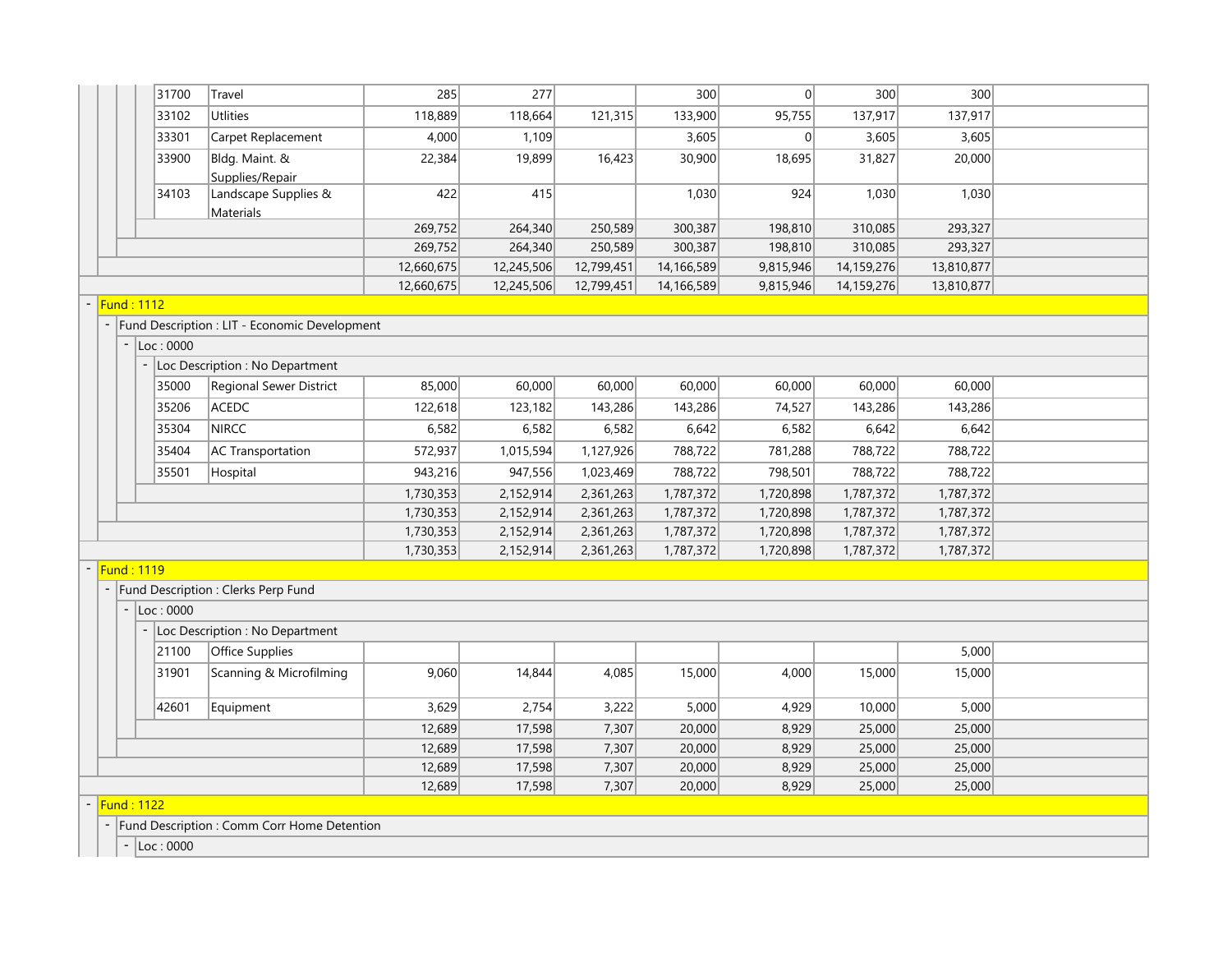|                   |       | Loc Description : No Department                    |       |                |         |                |                |              |                |                                                    |
|-------------------|-------|----------------------------------------------------|-------|----------------|---------|----------------|----------------|--------------|----------------|----------------------------------------------------|
|                   | 11109 | <b>Executive Director</b>                          |       |                | 49,127  | 49,127         | 35,900         | 49,127       |                | 49,127 lan Gilbert                                 |
|                   | 11211 | Asst. Director                                     |       |                | 32,076  | 32,076         | 23,440         | 32,076       |                | 32,076 Jeremy Wetter                               |
|                   | 11411 | <b>Field Officer</b>                               |       |                | 17,717  | 22,620         | 16,530         | 22,620       |                | 22,620 Aaron Thieme                                |
|                   | 11502 | Case Mgr./Full Time                                |       |                | 24,864  | 26,400         | 19,456         | 26,400       |                | 26,400 Madison Hake                                |
|                   | 11605 | Admin. Asst.                                       |       |                | 18,534  | 18,534         | 12,245         | 18,534       |                | 18,534 Magen Wilson                                |
|                   | 11900 | <b>Education Coordinator</b>                       |       |                | 10,259  | 10,259         | 7,497          | 10,259       |                | 10,259 Aaron Scheumann                             |
|                   | 12005 | Case Manager                                       |       |                | 26,400  | 26,400         | 19,292         | 26,400       |                | 26,400 Carly Raymond                               |
|                   | 12101 | Case Mgr. Supervisor                               |       |                | 40,500  | 40,500         | 29,596         | 40,500       |                | 40,500 Stephanie Beaver                            |
|                   | 12301 | Social Security                                    |       |                | 16,260  | 17,283         | 12,150         | 17,283       |                | 17,283 All employees                               |
|                   | 12402 | PERF                                               |       |                | 26,776  | 27,562         | 20,003         | 27,562       |                | 27,562 All full time employees                     |
|                   | 12601 | Health Insurance                                   |       |                | 12,552  | 23,366         | $\Omega$       | 13,000       |                | 13,000 Health Ins Reimb. to Co<br>General          |
|                   | 32802 | Insurance                                          |       |                |         |                |                | 10,366       | 10,366         |                                                    |
|                   | 33102 | <b>Utlities</b>                                    |       |                | 5,182   | $\overline{0}$ | $\Omega$       | $\Omega$     |                | 0 Utilities pd for leased<br>buildina              |
|                   | 33800 | <b>Drug Testing</b>                                |       |                |         | 6,543          | 3,272          | 6,543        |                | 6,543 200 series in State IDOC<br>budget           |
|                   | 34104 | Rent                                               |       |                | 24,000  | 24,000         | 18,000         | 24,000       |                | 24,000 Rent pd to Piqua Ad<br>Enterprises          |
|                   | 32502 | Project Sunrise                                    |       |                |         |                | 8,000          | 84,000       |                | 84,000 Adams Behavior Health &<br>The Bowen Center |
|                   |       |                                                    | 0     | 0              | 304,247 | 324,670        | 225,381        | 408,670      | 408,670        |                                                    |
|                   |       |                                                    | 0     | 0              | 304,247 | 324,670        | 225,381        | 408,670      | 408,670        |                                                    |
|                   |       |                                                    | 0     | 0              | 304,247 | 324,670        | 225,381        | 408,670      | 408,670        |                                                    |
|                   |       |                                                    | 0     | $\overline{0}$ | 304,247 | 324,670        | 225,381        | 408,670      | 408,670        |                                                    |
| <b>Fund: 1131</b> |       |                                                    |       |                |         |                |                |              |                |                                                    |
| $-$ Loc : 0000    |       | - Fund Description : Sales Disclosure Verification |       |                |         |                |                |              |                |                                                    |
|                   |       | Loc Description : No Department                    |       |                |         |                |                |              |                |                                                    |
|                   | 12301 | Social Security                                    | 617   | 318            | 723     | 1,200          | 544            | 1,200        | 787            |                                                    |
|                   | 12402 | PERF                                               | 995   | 512            | 1,164   | 1,100          | 876            | 1,100        | 1,255          |                                                    |
|                   | 12403 | Sales Disclosure Clerk                             | 8,154 | 8,395          | 9,539   | 9,834          | 7,177          | 10,076       | 10,284         |                                                    |
|                   | 30100 | <b>Contractural Services</b>                       |       |                |         | 12,000         | $\Omega$       | 12,000       | 0              |                                                    |
|                   | 31300 | <b>Temporary Services</b>                          |       |                |         | 3,100          | $\Omega$       | 3,100        | $\overline{0}$ |                                                    |
|                   | 31700 | Travel                                             |       | 50             |         | 1,500          | $\overline{0}$ | 1,500        | 3,000          |                                                    |
|                   | 33600 | Maintenance Contracts                              |       |                |         |                | $\overline{0}$ |              | 0              |                                                    |
|                   | 35100 | Dues & Subscriptions                               |       |                |         | 5,000<br>600   | $\Omega$       | 5,000<br>600 | 0              |                                                    |
|                   |       |                                                    | 9,766 | 9,275          | 11,426  | 34,334         | 8,597          | 34,576       | 15,326         |                                                    |
|                   |       |                                                    |       |                |         |                |                |              |                |                                                    |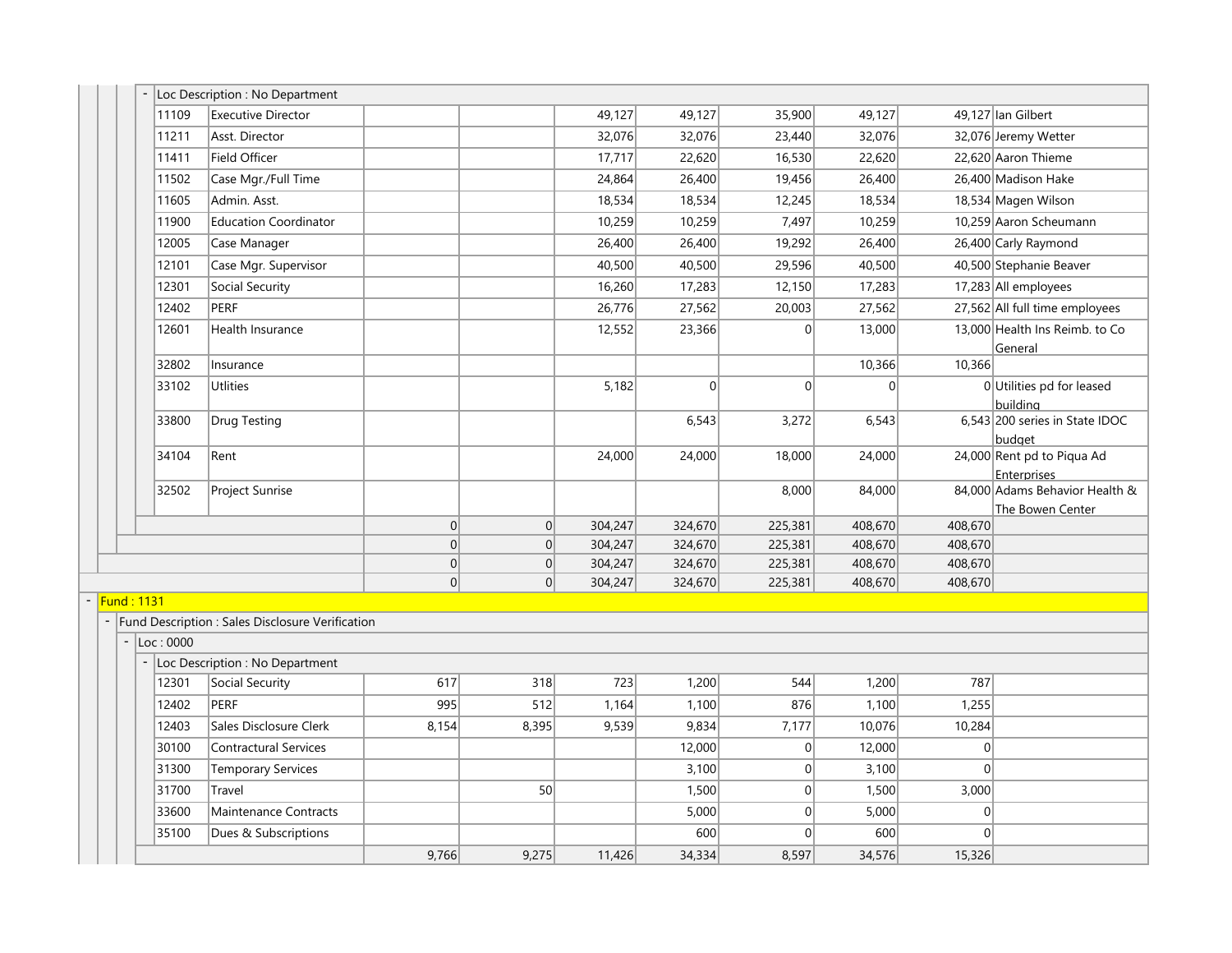|              |                |                                                     | 9,766     | 9,275    | 11,426    | 34,334  | 8,597    | 34,576    | 15,326    |  |
|--------------|----------------|-----------------------------------------------------|-----------|----------|-----------|---------|----------|-----------|-----------|--|
|              |                |                                                     | 9,766     | 9,275    | 11,426    | 34,334  | 8,597    | 34,576    | 15,326    |  |
|              |                |                                                     | 9,766     | 9,275    | 11,426    | 34,334  | 8,597    | 34,576    | 15,326    |  |
| - Fund: 1135 |                |                                                     |           |          |           |         |          |           |           |  |
|              |                | - Fund Description : Cumulative Bridge              |           |          |           |         |          |           |           |  |
|              | $-$ Loc : 0000 |                                                     |           |          |           |         |          |           |           |  |
|              |                | Loc Description : No Department                     |           |          |           |         |          |           |           |  |
|              | 30100          | <b>Contractural Services</b>                        | 160,388   | $\Omega$ | 79,197    | 15,000  | 20,306   | 30,000    | 30,000    |  |
|              | 31100          | Legal Fees/Services                                 |           | 1,644    | 493       | 5,000   | 131      | 5,000     | 5,000     |  |
|              | 31101          | <b>Bridge Replacement</b>                           | 1,157,227 | 326,640  | 1,011,414 | 800,000 | 136,977  | 800,000   | 800,000   |  |
|              | 31700          | Travel                                              | 852       | 938      | 460       | 1,000   | 0        | 1,000     | 1,000     |  |
|              | 31701          | Materials                                           | 1,270     | 14,659   | 2,522     | 15,000  | 11,050   | 15,000    | 15,000    |  |
|              | 31800          | Telephone                                           |           |          |           | 1,000   | 0        | 1,000     | 1,000     |  |
|              | 32201          | Advertising                                         | 180       | 196      | 175       | 400     | 116      | 500       | 500       |  |
|              | 32802          | Insurance                                           |           |          |           | 600     | 0        | 600       | 600       |  |
|              | 42601          | Equipment                                           |           | 29,143   |           | 2,000   | 710      | 2,000     | 2,000     |  |
|              | 33605          | Repairs & Maintenance                               |           | 11,636   | 17,399    | 30,000  | 840      | 30,000    | 30,000    |  |
|              | 31209          | <b>Technical Services</b>                           |           | 95,863   | 100,518   | 30,000  | 25,250   | 450,000   | 450,000   |  |
|              |                |                                                     | 1,319,917 | 480,719  | 1,212,178 | 900,000 | 195,380  | 1,335,100 | 1,335,100 |  |
|              |                |                                                     | 1,319,917 | 480,719  | 1,212,178 | 900,000 | 195,380  | 1,335,100 | 1,335,100 |  |
|              |                |                                                     | 1,319,917 | 480,719  | 1,212,178 | 900,000 | 195,380  | 1,335,100 | 1,335,100 |  |
|              |                |                                                     | 1,319,917 | 480,719  | 1,212,178 | 900,000 | 195,380  | 1,335,100 | 1,335,100 |  |
| - Fund: 1138 |                |                                                     |           |          |           |         |          |           |           |  |
|              |                | - Fund Description : Cumulative Capital Development |           |          |           |         |          |           |           |  |
|              | $-$ Loc : 0000 |                                                     |           |          |           |         |          |           |           |  |
|              |                | Loc Description : No Department                     |           |          |           |         |          |           |           |  |
|              | 33700          | Equipment Repair                                    | 105,357   | 24,396   | 94,681    | 100,000 | 39,249   | $\Omega$  | 0         |  |
|              | 34003          | <b>Crthse Exterior Renovation</b>                   | 6,879     | 11,838   | 19,325    | 20,000  | $\Omega$ | 20,000    | 20,000    |  |
|              | 36200          | Maint. Tax & Assessment<br>SW                       |           |          |           |         |          | 204,000   | 204,000   |  |
|              | 42500          | Computer Hardware<br>Purchase                       | 181,602   | 36,204   | 55,362    | 75,000  | 65,630   | 150,000   | 150,000   |  |
|              | 42702          | Computer Software<br>Purchases                      | 12,706    | 39,949   | 42,999    | 50,000  | 12,124   | 75,000    | 75,000    |  |
|              | 42901          | GIS                                                 | 48,500    | 50,050   | 46,500    | 60,000  | 10,137   | 60,000    | 60,000    |  |
|              | 34006          | Service Complex<br>Repairs/Main.                    |           |          |           |         |          | 33,333    | 55,000    |  |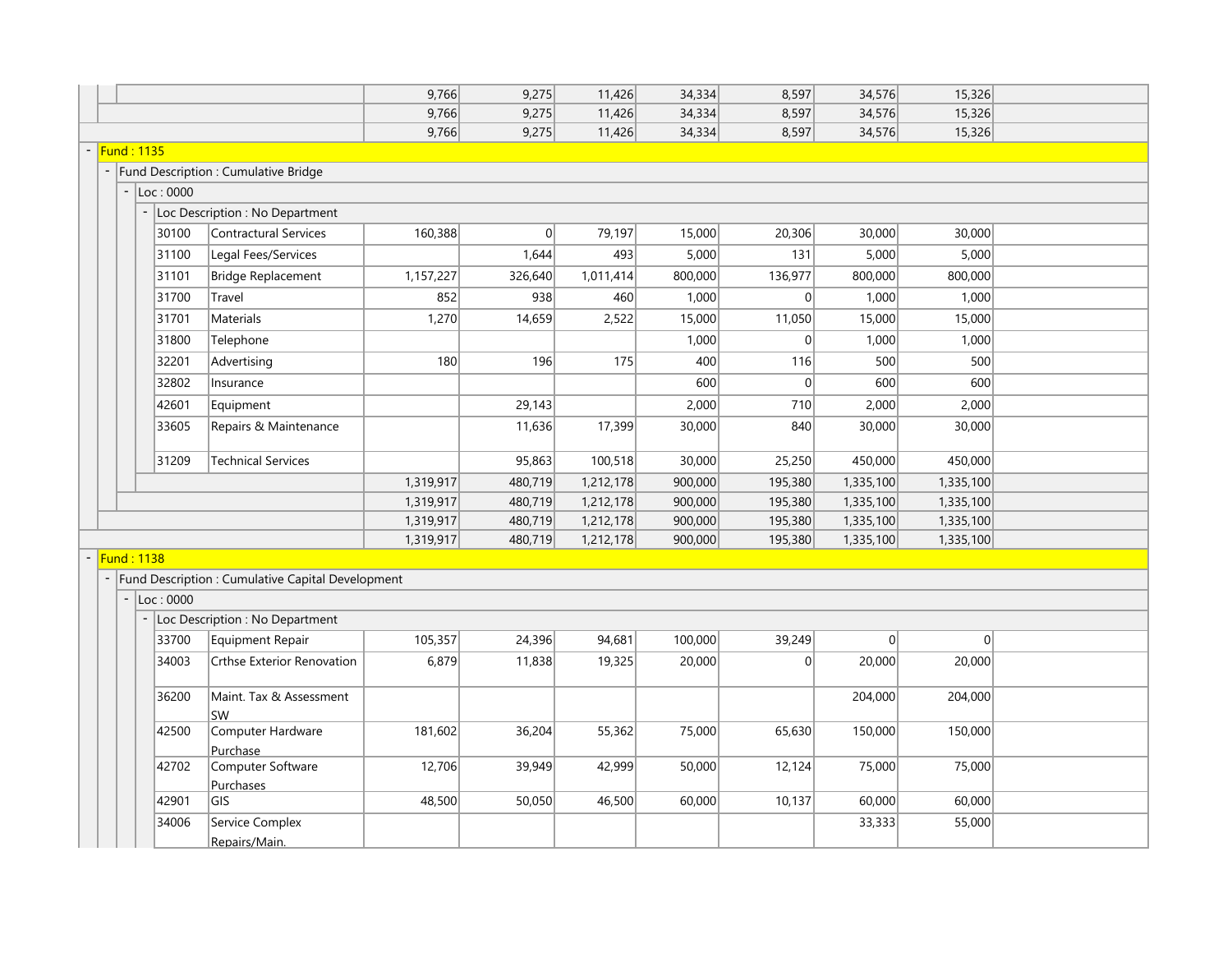| 47200             | Clerk Equip                              | 53,021  | 53,021  |         | 1,400          | 0         | 1,400   | 1,400          |                                     |
|-------------------|------------------------------------------|---------|---------|---------|----------------|-----------|---------|----------------|-------------------------------------|
| 47300             | <b>Treasurer Equip</b>                   |         | 210     | 505     | 600            | $\vert$ 0 | 600     | 600            |                                     |
| 47400             | Sheriff Equipment                        | 22,840  | 19,245  | 5,430   | 24,000         | 22,750    | 62,500  |                | 24,000 Adding 2 new vehicles +      |
|                   |                                          |         |         |         |                |           |         |                | equipment to make them              |
| 48000             | Commiss Equip                            |         | 1,775   |         | $\overline{0}$ | 0         | 0       | $\mathbf{0}$   | mad roady                           |
| 48200             | Bldg & Grounds Equip                     | 29      | 547     |         | 1,000          | $\Omega$  | 1,000   | 1,000          |                                     |
| 48300             | Superior Crt Equip                       | 258     | 3,000   | 338     | 35,000         | 215       | 0       | 0              |                                     |
| 48400             | Public Defender Equip                    |         | 15,544  |         | 5,000          | 2,772     | 5,000   | 5,000          |                                     |
| 48500             | Circuit Crt Equip                        | 19,374  | 11,549  | 9,535   | 12,200         | 3,934     | 24,772  |                | 24,772 *In CC Equipment or          |
|                   |                                          |         |         |         |                |           |         |                | Maintenance Contract? -             |
|                   |                                          |         |         |         |                |           |         |                | New/BIS Contract -                  |
|                   |                                          |         |         |         |                |           |         |                | \$1,059.37 WebEx Contract           |
|                   |                                          |         |         |         |                |           |         |                | \$11,512.50 or IT?                  |
| 48700             | Bldg. Dept. Equip                        |         |         |         | $\overline{0}$ | 0         | 0       | $\overline{0}$ |                                     |
| 48800             | <b>EMA Equip</b>                         | 1,051   | 1,000   | 1,051   | 1,051          | 976       | 1,051   | 1,051          |                                     |
| 48900             | Jail Equip                               | 5,920   | 12,561  | 9,388   | 14,000         | 0         | 14,000  | 14,000         |                                     |
| 49000             | Golden Meadows Equip                     | 16,971  | 15,305  | 17,791  | 18,004         | 31,046    | 18,004  | 18,004         |                                     |
| 49200             | Sheriff Vehicles                         | 69,635  | 83,844  |         | 92,000         | 155,416   | 160,000 |                | 92,000 2 additional new cars, total |
|                   |                                          |         |         |         |                |           |         |                | of 5 vehicles                       |
| 34007             | Courthouse Repairs/Main.                 |         |         |         |                |           | 33,333  | 55,000         |                                     |
| 34008             | Superior Court                           |         |         |         |                |           | 33,333  | 55,000         |                                     |
|                   | Repairs/Main.                            | 544,143 | 380,038 | 302,905 | 509,255        | 344,249   | 897,326 | 855,827        |                                     |
|                   |                                          | 544,143 | 380,038 | 302,905 | 509,255        | 344,249   | 897,326 | 855,827        |                                     |
|                   |                                          | 544,143 | 380,038 | 302,905 | 509,255        | 344,249   | 897,326 | 855,827        |                                     |
|                   |                                          | 544,143 | 380,038 | 302,905 | 509,255        | 344,249   | 897,326 | 855,827        |                                     |
| <b>Fund: 1140</b> |                                          |         |         |         |                |           |         |                |                                     |
|                   | Fund Description : Cumulative Courthouse |         |         |         |                |           |         |                |                                     |
| Loc: 0000         |                                          |         |         |         |                |           |         |                |                                     |
|                   | - Loc Description : No Department        |         |         |         |                |           |         |                |                                     |
| 33700             | Equipment Repair                         | 31,782  | 169,418 | 49,181  | 120,000        | 112,073   |         | 0              |                                     |
| 34006             | Service Complex                          |         |         |         |                |           | 40,000  | 0              |                                     |
|                   | Repairs/Main.                            |         |         |         |                |           |         |                |                                     |
| 34007             | Courthouse Repairs/Main.                 |         |         |         |                |           | 40,000  | 0              |                                     |
| 34008             | Superior Court                           |         |         |         |                |           | 40,000  | 0              |                                     |

31,782 169,418 49,181 120,000 112,073 120,000 0

-

Repairs/Main.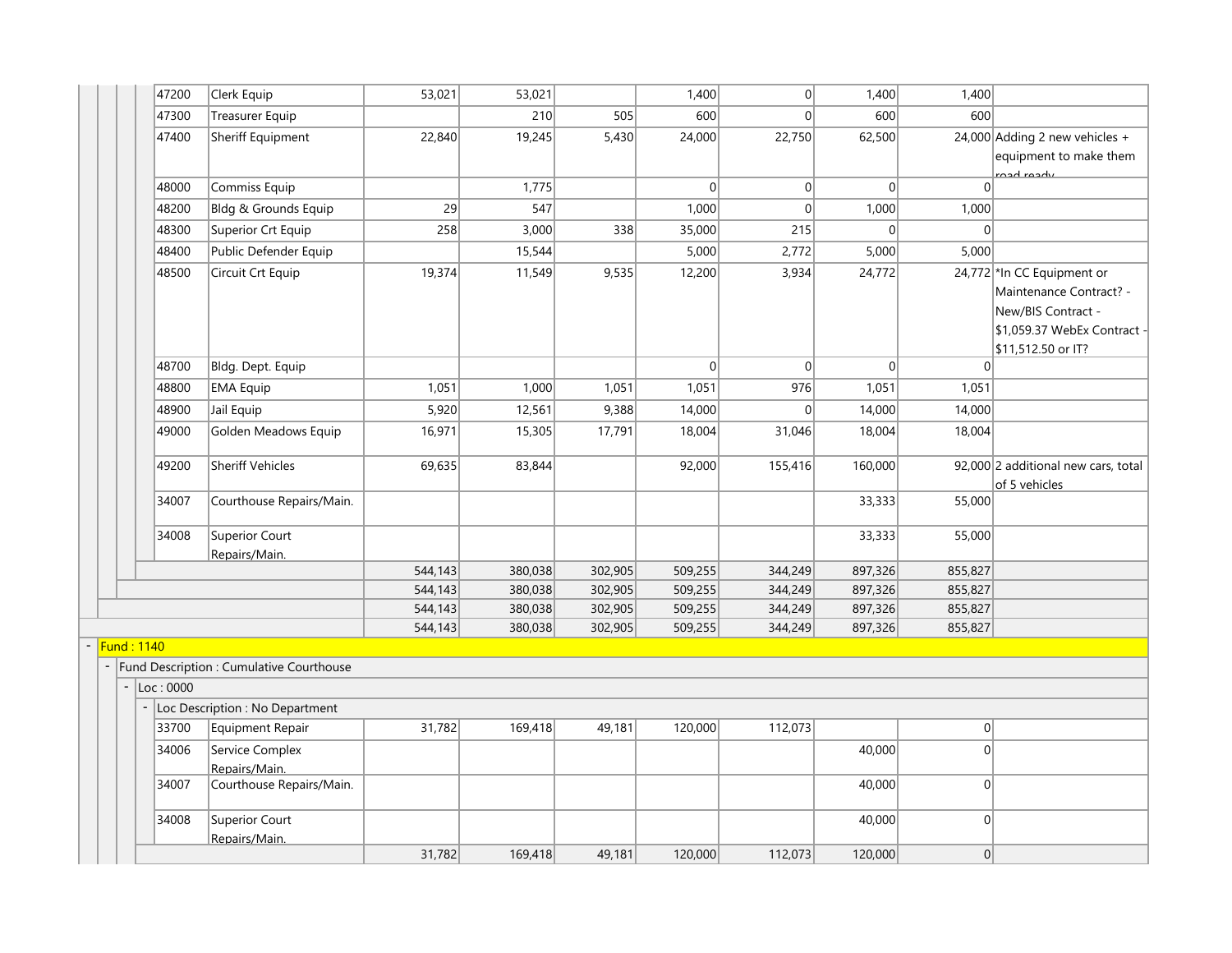|                |                                                 | 31,782 | 169,418 | 49,181 | 120,000        | 112,073        | 120,000  | 0              |  |
|----------------|-------------------------------------------------|--------|---------|--------|----------------|----------------|----------|----------------|--|
|                |                                                 | 31,782 | 169,418 | 49,181 | 120,000        | 112,073        | 120,000  | $\overline{0}$ |  |
|                |                                                 | 31,782 | 169,418 | 49,181 | 120,000        | 112,073        | 120,000  | $\overline{0}$ |  |
| - Fund: 1142   |                                                 |        |         |        |                |                |          |                |  |
|                | - Fund Description : Cumulative Jail            |        |         |        |                |                |          |                |  |
| $-$ Loc : 0000 |                                                 |        |         |        |                |                |          |                |  |
|                | - Loc Description : No Department               |        |         |        |                |                |          |                |  |
| 33000          | <b>Bond Principal</b>                           |        | 380,000 |        |                |                | 420,000  | 420,000        |  |
| 33101          | <b>Bond Interest</b>                            |        | 276,043 |        |                |                | 240,669  | 240,669        |  |
| 33700          | Equipment Repair                                | 18,590 | 33,381  |        | 0              | 0              | $\Omega$ | $\Omega$       |  |
| 33903          | Judicial Center Project                         | 14,046 | 173,767 | 0      | 0              | $\Omega$       | $\Omega$ | $\Omega$       |  |
| 37501          | Maintenance Property                            |        |         |        |                | 130,093        | $\Omega$ | $\overline{0}$ |  |
| 42700          | Demolition                                      | 9,512  | 1,000   |        | 0              | $\Omega$       | $\Omega$ | $\Omega$       |  |
|                |                                                 | 42,148 | 864,191 | 0      | 0              | 130,093        | 660,669  | 660,669        |  |
|                |                                                 | 42,148 | 864,191 | 0      | 0              | 130,093        | 660,669  | 660,669        |  |
|                |                                                 | 42,148 | 864,191 | 0      | 0              | 130,093        | 660,669  | 660,669        |  |
|                |                                                 | 42,148 | 864,191 | 0      | 0              | 130,093        | 660,669  | 660,669        |  |
| - Fund: 1148   |                                                 |        |         |        |                |                |          |                |  |
|                | - Fund Description : County Drug Free Community |        |         |        |                |                |          |                |  |
| $-$ Loc : 0000 |                                                 |        |         |        |                |                |          |                |  |
|                | - Loc Description : No Department               |        |         |        |                |                |          |                |  |
| 11109          | <b>Executive Director</b>                       | 5,760  | 6,500   | 6,825  | 6,825          | 3,412          | 6,825    | 6,825          |  |
| 11605          | Admin. Asst.                                    | 1,080  | 1,080   | 353    | 1,080          | 0              | $\Omega$ | 0              |  |
| 21100          | Office Supplies                                 | 729    | 296     | 155    | 200            | $\overline{0}$ | $\Omega$ | $\Omega$       |  |
| 31703          | Prevention Scholarships                         |        |         |        |                | $\Omega$       | 2,000    | 2,000          |  |
| 31001          | Drug Court                                      | 7,653  | 15,275  | 7,274  | 5,000          | 201            | $\Omega$ | $\Omega$       |  |
| 31201          | Project Success                                 | 1,742  | 2,220   |        | 0              | $\overline{0}$ | $\Omega$ | $\Omega$       |  |
| 31402          | Drug/Alcohol Prev Ed - AC                       |        |         |        | 0              | 7,149          | 3,500    | 3,500          |  |
| 31502          | Drug/Alcohol Prev Ed -<br>McMill                | 4,577  | 2,525   | 3,284  | 3,500          | 0              | 3,500    | 3,500          |  |
| 31600          | Postage                                         | 50     |         |        | 0              | 0              | $\Omega$ | $\overline{0}$ |  |
| 31602          | CD Education at Jail                            | 7,344  | 11,111  | 288    | 5,000          | $\Omega$       | $\Omega$ | $\Omega$       |  |
| 31702          | <b>DFAC Treatment</b>                           | 1,254  | 3,614   | 3,792  | 16,500         | 786            | 15,750   | 15,750         |  |
|                | Scholarships                                    |        |         |        |                |                |          |                |  |
| 31902          | Directors & Officers<br>Insurance               | 982    | 982     | 1,051  | 1,036          | 1,118          | 1,050    | 1,050          |  |
| 32002          | Rotary                                          | 525    | 600     | 390    | $\overline{0}$ | 0              | $\Omega$ | $\overline{0}$ |  |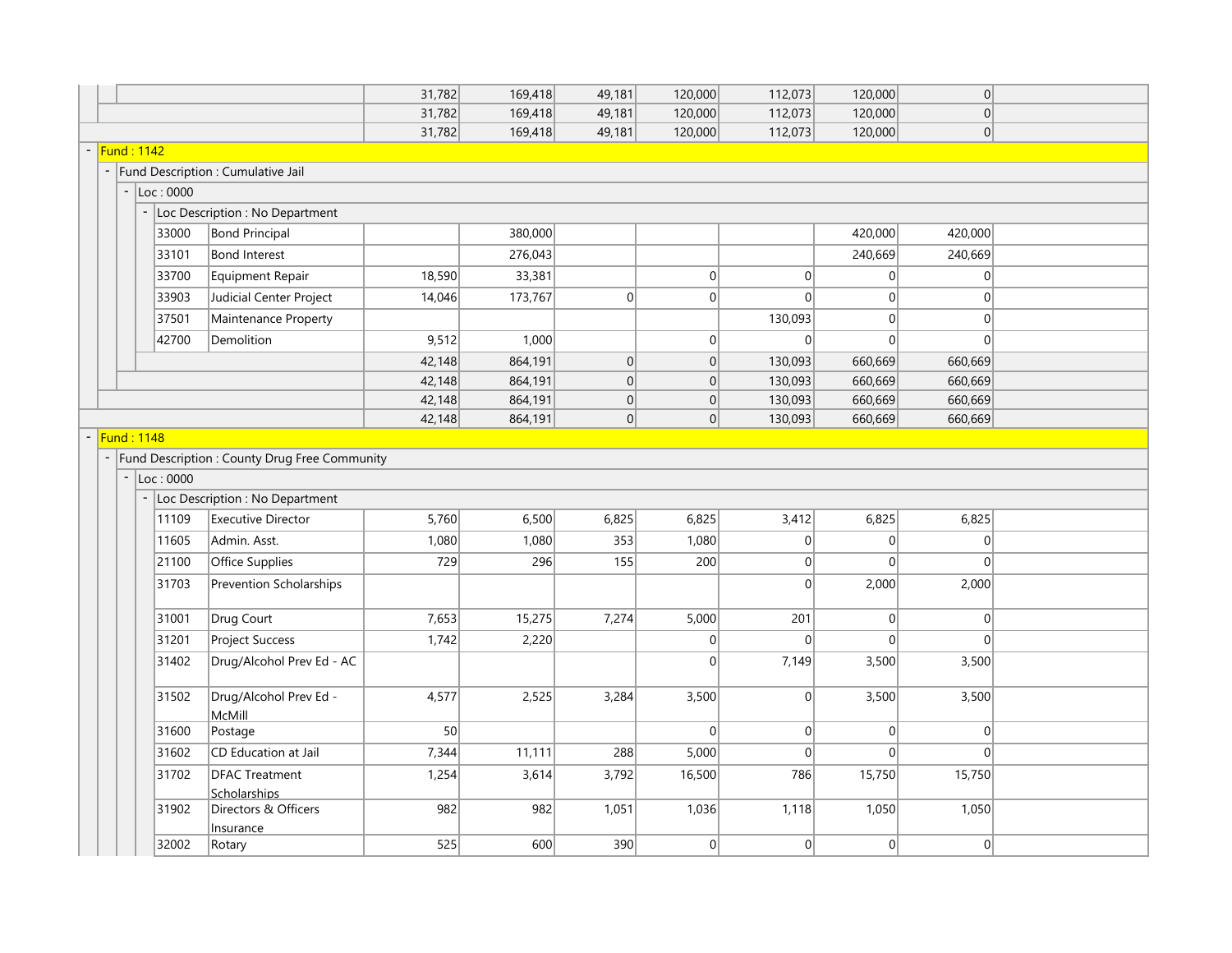|              | 32101 | Regional Annual Meeting                           |                    |                | 50             | 100              | $\Omega$       | 110              | 110              |  |
|--------------|-------|---------------------------------------------------|--------------------|----------------|----------------|------------------|----------------|------------------|------------------|--|
|              | 32301 | Website                                           | 788                | 540            | 408            | 753              | 283            | 840              | 840              |  |
|              | 32400 | Aggregate Student Surveys                         |                    |                |                | $\Omega$         | $\Omega$       | $\Omega$         | $\Omega$         |  |
|              | 32500 | Community Outreach                                | 25                 | 735            | 150            | 306              | 330            | 425              | 425              |  |
|              | 32603 | Decatur Police                                    | 9,000              | 9,148          | 3,454          | 3,500            | 2,880          | 5,000            | 5,000            |  |
|              | 32702 | Geneva PD                                         | 5,170              |                | 2,585          | 2,100            | 4,238          | 4,000            | 4,000            |  |
|              | 32805 | Monroe PD                                         |                    | 5,170          |                | 2,100            | 0              | 4,000            | 4,000            |  |
|              | 32900 | Too Good for Drugs                                |                    | 2,350          | 1,750          | 7,000            | $\Omega$       | 3,500            | 3,500            |  |
|              | 33001 | South Adams SADD                                  | 550                | 660            |                | 0                | 447            | 500              | 500              |  |
|              | 33800 | Drug Testing                                      |                    | 4,046          | 1,948          | 4,000            | $\Omega$       | 5,000            | 5,000            |  |
|              | 42601 | Equipment                                         | 4,240              | 3,504          | 3,595          | 3,000            | 2,872          | 7,000            | 7,000            |  |
|              | 32501 | <b>Bowen Center</b>                               |                    |                |                | 2,000            | $\Omega$       |                  | $\overline{0}$   |  |
|              | 32604 | Sheriff's Department                              |                    |                |                | 2,000            | $\Omega$       |                  | $\Omega$         |  |
|              |       |                                                   | 51,469             | 70,356         | 37,352         | 66,000           | 23,716         | 63,000           | 63,000           |  |
|              |       |                                                   | 51,469             | 70,356         | 37,352         | 66,000           | 23,716         | 63,000           | 63,000           |  |
|              |       |                                                   | 51,469             | 70,356         | 37,352         | 66,000           | 23,716         | 63,000           | 63,000           |  |
|              |       |                                                   | 51,469             | 70,356         | 37,352         | 66,000           | 23,716         | 63,000           | 63,000           |  |
| - Fund: 1152 |       |                                                   |                    |                |                |                  |                |                  |                  |  |
| Loc: 0000    |       | - Fund Description : Emerg Planning Right To Know |                    |                |                |                  |                |                  |                  |  |
|              |       | Loc Description : No Department                   |                    |                |                |                  |                |                  |                  |  |
|              | 11811 | Stipend Fund                                      | 1,860              | 1,460          | 1,260          | 2,845            | 880            | 2,845            | 2,845            |  |
|              | 12301 | Social Security                                   | 23                 | 14             | 12             | 50               | $\overline{7}$ | 50               | 50               |  |
|              | 12402 | PERF                                              | 13                 | 15             | 17             | 50 <sup>1</sup>  | 9              | 50               | 50               |  |
|              | 21500 | Operating Supplies                                | 261                | 15             |                | 406              | $\Omega$       | 406              | 406              |  |
|              | 30100 | Contractural Services                             |                    |                |                | 2,000            | $\Omega$       | 2,000            | 2,000            |  |
|              | 31200 |                                                   | 5,602              | 1,470          | 76             | 5,026            | 0              | 5,026            | 5,026            |  |
|              |       | Training                                          |                    |                |                |                  |                |                  |                  |  |
|              | 35502 | Services & Charges                                | 1,628              | 374            | 1,242          | 2,538            | 666            | 2,538            | 2,538            |  |
|              | 42601 | Equipment                                         | 4,751              | 2,198          |                | 5,075            | 782            | 5,075            | 5,075            |  |
|              |       |                                                   | 14, 138<br>14, 138 | 5,546<br>5,546 | 2,607<br>2,607 | 17,990           | 2,344<br>2,344 | 17,990<br>17,990 | 17,990<br>17,990 |  |
|              |       |                                                   | 14, 138            | 5,546          | 2,607          | 17,990<br>17,990 | 2,344          | 17,990           | 17,990           |  |
|              |       |                                                   | 14, 138            | 5,546          | 2,607          | 17,990           | 2,344          | 17,990           | 17,990           |  |
| - Fund: 1158 |       |                                                   |                    |                |                |                  |                |                  |                  |  |

- Fund Description : General Drain Improvement

- Loc : 0000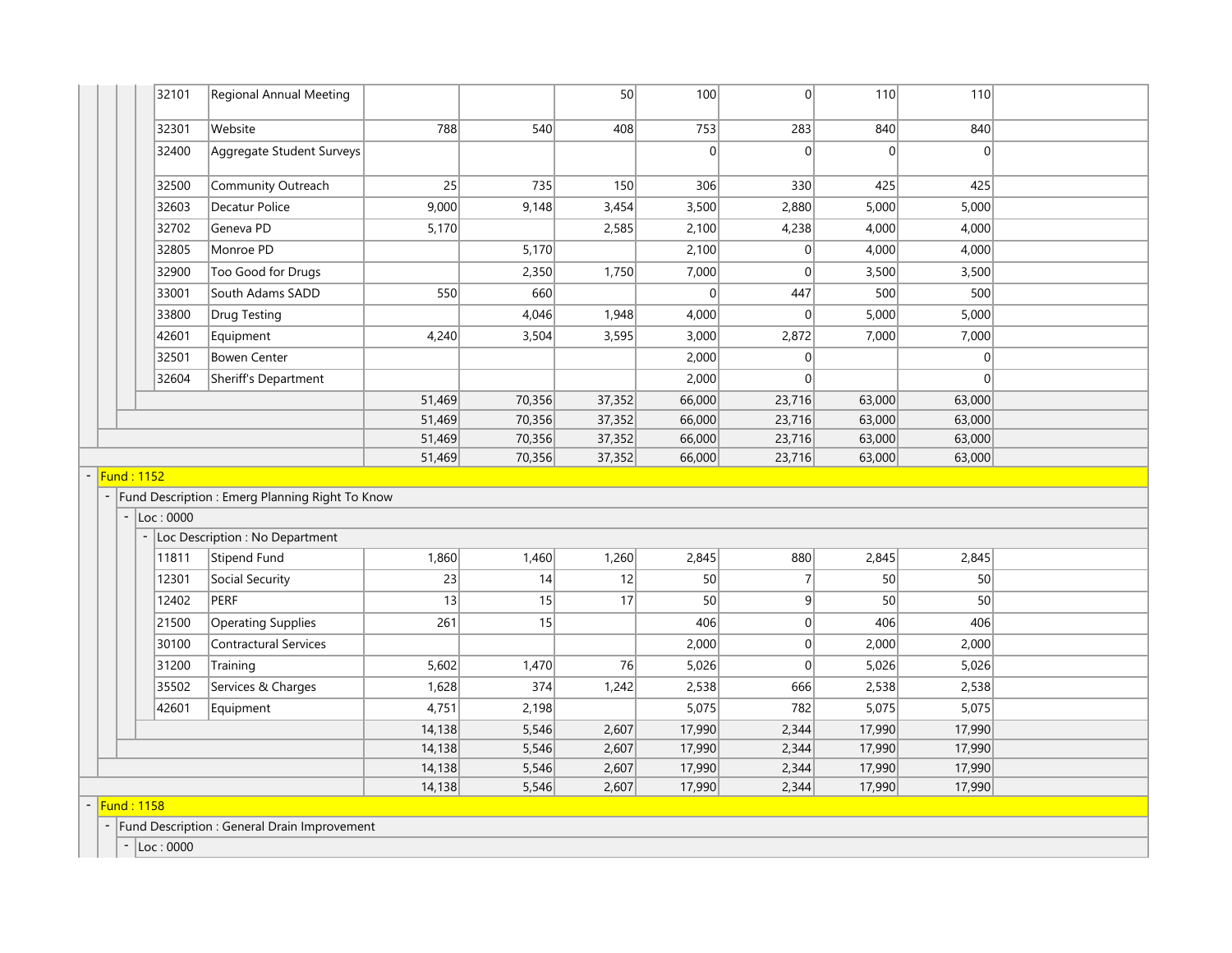|                             |       | Loc Description : No Department |        |        |        |        |          |        |               |                                                           |
|-----------------------------|-------|---------------------------------|--------|--------|--------|--------|----------|--------|---------------|-----------------------------------------------------------|
| 11113                       |       | Ditch Tech-Full/Part Time       |        |        |        | 16,771 | $\Omega$ | 16,771 | 16,771        |                                                           |
| 12301                       |       | Social Security                 |        |        |        | 1,339  | 0        | 1,339  | 1,339         |                                                           |
|                             | 12402 | PERF                            |        |        |        | 1,226  | $\Omega$ | 1,226  | 1,226         |                                                           |
|                             |       |                                 | 0      | 0      | 0      | 19,336 | $\Omega$ | 19,336 | 19,336        |                                                           |
|                             |       |                                 | 0      | 0      | 0      | 19,336 | 0        | 19,336 | 19,336        |                                                           |
|                             |       |                                 | 0      | 0      | 0      | 19,336 | 0        | 19,336 | 19,336        |                                                           |
|                             |       |                                 | 0      | 0      | 0      | 19,336 | 0        | 19,336 | 19,336        |                                                           |
| - Fund : 1159               |       |                                 |        |        |        |        |          |        |               |                                                           |
| - Fund Description : Health |       |                                 |        |        |        |        |          |        |               |                                                           |
| Loc: 0000                   |       |                                 |        |        |        |        |          |        |               |                                                           |
| $\overline{\phantom{a}}$    |       | Loc Description : No Department |        |        |        |        |          |        |               |                                                           |
|                             | 11112 | Registrar                       | 25,323 | 26,175 | 31,729 | 32,781 | 23,923   | 34,284 |               | 34,284 Theresa                                            |
| 11403                       |       | Secretary                       | 27,460 | 28,355 | 35,212 | 36,878 | 26,896   | 39,025 | 38,505 Dawn   |                                                           |
| 11404                       |       | Public Hlth Nurse               | 46,319 | 47,692 | 47,745 | 47,745 | 37,836   | 53,560 |               | 53,560 Holly - salary approved by<br>wage board in 2021   |
| 11503                       |       | Public Hith Nurse Part<br>Time  | 11,625 | 12,465 | 4,606  | 15,000 | 4,085    | 15,000 |               | 15,000 Karla Braun                                        |
| 11600                       |       | Attorney                        | 8,560  | 8,813  | 8,823  | 0      | 9,685    | 13,905 |               | 13,905 Adam Miller                                        |
| 11608                       |       | <b>Environmental Director</b>   | 45,865 | 47,224 | 47,277 | 47,541 | 38,388   | 54,408 |               | 54,408 Jessica - salary approved<br>by wage board in 2021 |
| 11708                       |       | Food Inspector                  | 8,051  | 8,708  | 4,594  | 0      | 5,727    | 15,975 | 15,975 Tara   |                                                           |
| 11804                       |       | <b>Board Member</b>             | 1,680  | 1,620  | 2,160  | 2,520  | 1,140    | 2,520  | 2,520         |                                                           |
| 11813                       |       | Health Officer                  | 23,993 | 24,704 | 24,732 | 24,979 | 18,245   | 25,729 | 25,729        |                                                           |
| 12301                       |       | Social Security                 | 16,446 | 19,620 | 20,287 | 27,724 | 16,064   | 27,724 | 27,724        |                                                           |
| 12402                       |       | PERF                            | 22,092 | 27,236 | 29,929 | 32,348 | 23,528   | 32,348 | 32,348        |                                                           |
| 12503                       |       | Environmental/Vital Record      | 27,560 | 28,377 | 34,530 | 36,358 | 26,536   | 37,969 | 37,969 Stacey |                                                           |
|                             | 12602 | Environmentalist                |        | 36,615 | 40,000 | 40,520 | 29,591   | 42,256 |               | 42,256 Nathan                                             |
| 21100                       |       | Office Supplies                 | 1,526  | 1,941  | 1,742  | 2,000  | 823      | 1,800  | 1,800         |                                                           |
| 21300                       |       | Personal Health                 | 3,884  | 4,764  | 2,254  | 4,011  | 1,289    | 3,500  | 3,500         |                                                           |
| 21400                       |       | <b>Environmental Health</b>     | 233    | 261    | 38     | 773    | 0        | 300    | 300           |                                                           |
| 22000                       |       | Gas, Oil and Lube               | 1,879  | 2,308  | 1,928  | 3,500  | 3,055    | 4,000  |               | 4,000 2 vehicles now instead of 1                         |
| 30100                       |       | <b>Contractural Services</b>    | 831    | 1,031  | 289    | 1,000  | 58       | 800    | 800           |                                                           |
| 31100                       |       | Legal Fees/Services             | 17,055 | 18,530 | 13,262 | 23,911 | 4,302    | 40,000 |               | 40,000 pending Federal Court case                         |
|                             | 31102 | Personal Hith Clinic            |        |        |        | 2,000  | 0        | 2,000  | 2,000         |                                                           |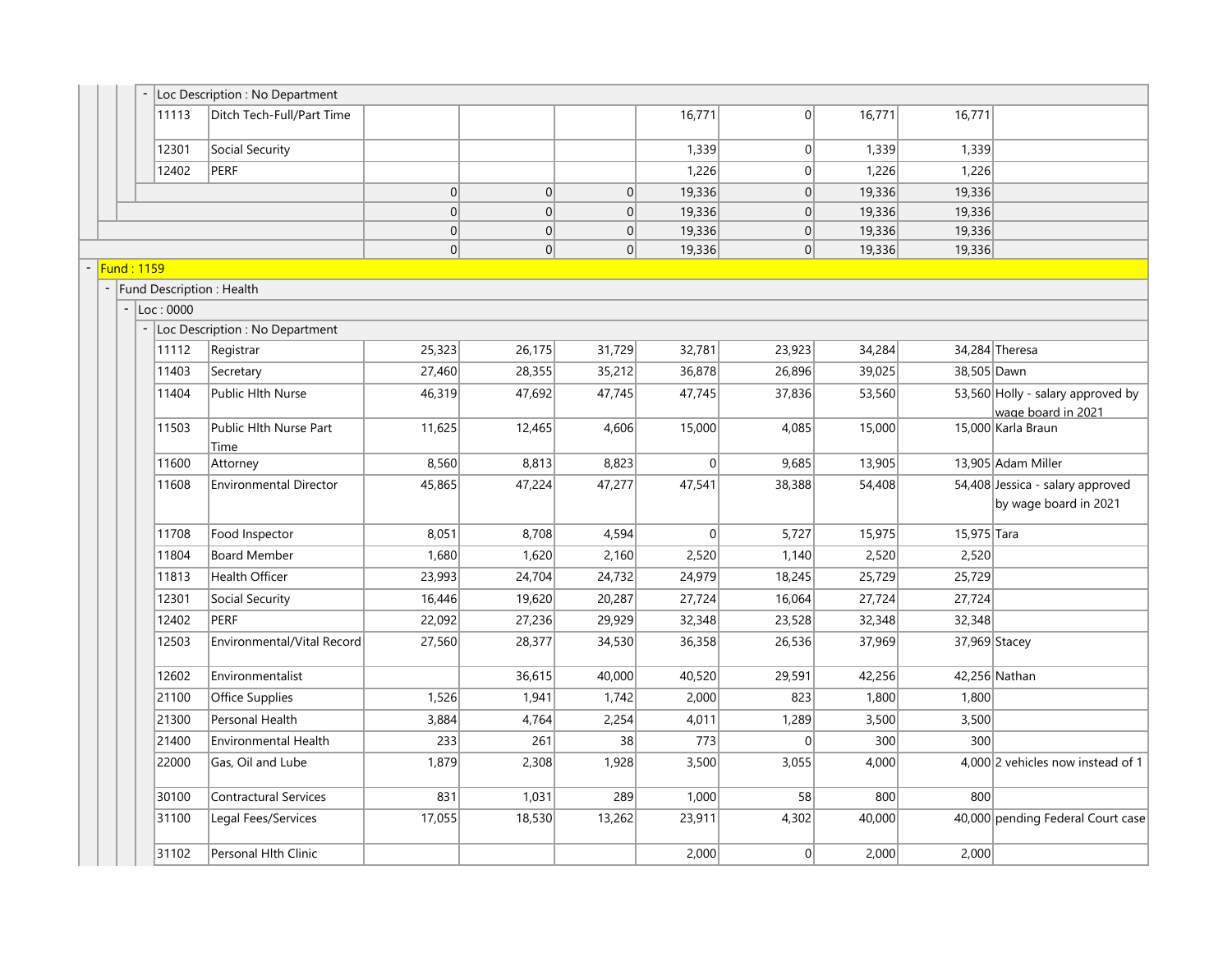| 31200             | Training                                     | 806     | 1,120   | 808     | 1,300   | 165             | 1,900   | 1,900   |  |
|-------------------|----------------------------------------------|---------|---------|---------|---------|-----------------|---------|---------|--|
| 31204             | <b>Environmental Services</b>                | 158     | 160     | 284     | 500     | 84              | 350     | 350     |  |
| 31304             | <b>Personal Health Services</b>              | 162     | 140     | 162     | 300     | 14              | 175     | 175     |  |
| 31600             | Postage                                      | 496     | 816     | 1,065   | 1,000   | 330             | 1,000   | 1,000   |  |
| 31700             | Travel                                       | 3,628   | 3,431   | 1,016   | 4,500   | 877             | 3,500   | 3,500   |  |
| 32200             | Printing                                     | 989     | 1,165   | 1,009   | 1,100   | 964             | 1,000   | 1,000   |  |
| 32602             | Liability Insurance                          | 218     | 222     | 111     | 400     | 111             | 350     | 350     |  |
| 32803             | Malpractice Insurance                        | 2,303   | 2,303   | 3,459   | 2,303   | 0               | 3,459   | 3,459   |  |
| 33700             | <b>Equipment Repair</b>                      |         |         |         | 500     | 0               | 500     | 500     |  |
| 35100             | Dues & Subscriptions                         | 105     | 298     | 35      | 580     | 80 <sup>°</sup> | 500     | 500     |  |
| 42601             | Equipment                                    | 138     | 120     |         | 500     | 13              | 250     | 250     |  |
|                   |                                              | 299,385 | 356,214 | 359,086 | 394,572 | 273,809         | 460,087 | 459,567 |  |
|                   |                                              | 299,385 | 356,214 | 359,086 | 394,572 | 273,809         | 460,087 | 459,567 |  |
|                   |                                              | 299,385 | 356,214 | 359,086 | 394,572 | 273,809         | 460,087 | 459,567 |  |
|                   |                                              | 299,385 | 356,214 | 359,086 | 394,572 | 273,809         | 460,087 | 459,567 |  |
| <b>Fund: 1168</b> |                                              |         |         |         |         |                 |         |         |  |
|                   | - Fund Description : Health Maintenance      |         |         |         |         |                 |         |         |  |
| $-$ Loc : 0000    |                                              |         |         |         |         |                 |         |         |  |
|                   | Loc Description : No Department              |         |         |         |         |                 |         |         |  |
| 12004             | Nurse                                        | 20,596  | 18,023  | 17,221  | 20,291  | 15,572          | 20,291  | 20,291  |  |
| 12301             | Social Security                              | 1,707   | 1,379   | 1,317   | 1,700   | 1,191           | 1,700   | 1,700   |  |
| 21100             | Office Supplies                              |         |         |         | 2,150   | 0               | 2,150   | 2,150   |  |
| 31700             | Travel                                       | 267     |         |         | 1,000   | 0               | 1,000   | 1,000   |  |
| 42601             | Equipment                                    |         |         |         | 8,281   | 38,030          | 8,281   | 8,281   |  |
|                   |                                              | 22,570  | 19,402  | 18,538  | 33,422  | 54,793          | 33,422  | 33,422  |  |
|                   |                                              | 22,570  | 19,402  | 18,538  | 33,422  | 54,793          | 33,422  | 33,422  |  |
|                   |                                              | 22,570  | 19,402  | 18,538  | 33,422  | 54,793          | 33,422  | 33,422  |  |
|                   |                                              | 22,570  | 19,402  | 18,538  | 33,422  | 54,793          | 33,422  | 33,422  |  |
| <b>Fund: 1169</b> |                                              |         |         |         |         |                 |         |         |  |
|                   | - Fund Description : Local Roads And Streets |         |         |         |         |                 |         |         |  |
| $-$ Loc : 0000    |                                              |         |         |         |         |                 |         |         |  |
|                   | Loc Description : No Department              |         |         |         |         |                 |         |         |  |
| 31100             | Legal Fees/Services                          |         |         | 809     | 12,500  | 6,332           | 12,500  | 12,500  |  |
| 31701             | <b>Materials</b>                             | 24,855  | 10,779  |         | 275,000 | 208,582         | 300,000 | 300,000 |  |
| 34200             | <b>Other Contractual Services</b>            |         | 10,557  | 4,735   | 5,000   | 644             | 5,000   | 5,000   |  |
| 42800             | Trucks & Equip                               |         | 64,900  | 111,002 | 250,000 | 24,539          | 250,000 | 250,000 |  |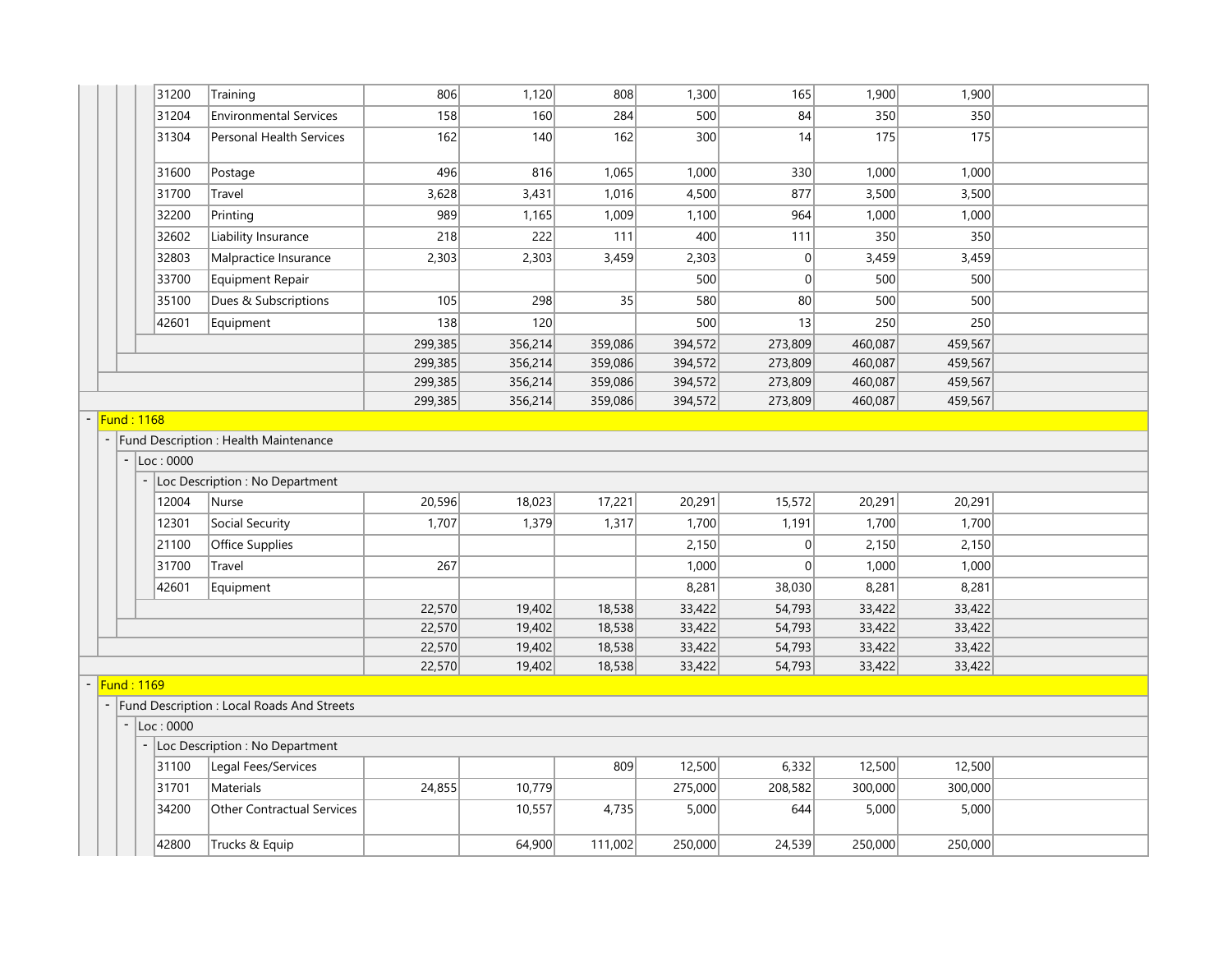| 30110          | <b>Professional Services</b>                       |         | 2,265   |         | 12,500  | 9,750    | 12,500   | 12,500          |                                                             |
|----------------|----------------------------------------------------|---------|---------|---------|---------|----------|----------|-----------------|-------------------------------------------------------------|
|                |                                                    | 24,855  | 88,501  | 116,546 | 555,000 | 249,847  | 580,000  | 580,000         |                                                             |
|                |                                                    | 24,855  | 88,501  | 116,546 | 555,000 | 249,847  | 580,000  | 580,000         |                                                             |
|                |                                                    | 24,855  | 88,501  | 116,546 | 555,000 | 249,847  | 580,000  | 580,000         |                                                             |
|                |                                                    | 24,855  | 88,501  | 116,546 | 555,000 | 249,847  | 580,000  | 580,000         |                                                             |
| - Fund: 1170   |                                                    |         |         |         |         |          |          |                 |                                                             |
|                | - Fund Description : LIT Public Safety - Co. Share |         |         |         |         |          |          |                 |                                                             |
| $-$ Loc : 0005 |                                                    |         |         |         |         |          |          |                 |                                                             |
|                | Loc Description : Sheriff                          |         |         |         |         |          |          |                 |                                                             |
| 11100          | <b>Elected Offical</b>                             | 86,923  | 88,248  | 88,298  | 105,000 | 76,088   | 105,000  | 105,000 Sheriff |                                                             |
| 11200          | Deputy/s                                           | 54,537  | 56,153  | 62,960  | 65,250  | 47,630   | 67,208   |                 | 67,940 Lynn, Kelly                                          |
| 11201          | Chief Deputy                                       | 55,907  | 57,616  | 58,095  | 59,151  | 43,186   | 73,500   |                 | 73,500 Chief Deputy added to pay<br>matrix                  |
| 11307          | Matron                                             | 37,427  | 38,535  | 40,063  | 40,014  | 32,030   | 45,448   |                 | 45,446 same as base deputy - will<br>have NEW title in 2022 |
| 11500          | Overtime                                           | 19,144  | 19,344  | 17,571  | 25,000  | 12,959   | 25,000   | 25,000          |                                                             |
| 11605          | Admin. Asst.                                       | 1,344   |         | 35,167  | 36,275  | 26,478   | 37,364   |                 | 53,820 ReJena - will be Matron in<br>2022                   |
| 11800          | Deputies/Sergeants                                 | 567,363 | 635,963 | 645,000 | 686,097 | 495,645  | 805,344  |                 | 821,868 2 additional deputies (still<br>have 1 to hire)     |
| 11903          | Special Deputy                                     | 35,947  | 9,860   | 6,480   | 22,200  | 3,477    | 22,200   | 8,490           |                                                             |
| 12000          | Merit Board                                        | 1,200   | 1,200   | 1,200   | 1,200   | $\Omega$ | 1,200    | 1,200           |                                                             |
| 12102          | Security Officers                                  | 71,283  | 70,527  | 70,606  | 102,724 | 56,167   | 109,891  |                 | 109,891 3 court security officers                           |
| 12301          | Social Security                                    |         |         | 75,684  | 86,500  | 58,489   | $\Omega$ |                 | 0 REMOVED FROM LIT                                          |
| 12402          | PERF                                               |         |         | 25,301  | 30,000  | 20,182   | $\Omega$ |                 | 0 REMOVED FROM LIT                                          |
| 12502          | <b>Sheriff Retirement</b>                          |         |         | 163,000 | 163,000 | 165,003  | $\Omega$ |                 | 0 REMOVED FROM LIT                                          |
| 22000          | Gas, Oil and Lube                                  | 70,937  | 66,484  | 55,535  | 56,650  | 61,658   | 56,650   |                 | 56,650 Reimbursements from<br>other County Offices          |
| 22200          | <b>Tires</b>                                       | 6,692   | 6,254   | 5,327   | 4,500   | 543      | 4,500    | 4,500           |                                                             |
| 22303          | Safety Dollars                                     | 5,000   | 5,000   | 5,000   | 5,000   | 5,000    | 5,000    | 5,000           |                                                             |
| 22601          | Other Supplies                                     | 5,983   | 6.471   | 6,462   | 6,500   | 2,373    | 6,500    | 6,500           |                                                             |
| 23300          | Garage                                             | 11,318  | 14,994  | 17,556  | 17,000  | 15,642   | 17,000   | 17,000          |                                                             |
| 24400          | Uniforms                                           | 13,625  | 10,184  | 7,957   | 24,600  | 12,059   | 20,000   |                 | $10,000$ 2 new deputy                                       |
| 24800          | Schooling & Supplies                               | 3,957   | 5,898   | 5,066   | 8,000   | 2,962    | 8,000    | 8,000           |                                                             |
| 31100          | Legal Fees/Services                                | 28,601  | 10,050  | 6,550   | 15,000  | 11,437   | 15,000   | 15,000          |                                                             |
| 33700          | Equipment Repair                                   | 41,754  | 2,234   | 2,845   | 3,300   | 1,371    | 3,300    | 3,300           |                                                             |
| 35100          | Dues & Subscriptions                               | 1,043   | 574     | 12,467  | 1,200   | 392      | 1,200    | 1,200           |                                                             |
| 35500          | Radio                                              | 8,328   | 12,190  | 12,240  | 11,000  | 3,055    | 11,000   | 11,000          |                                                             |
|                |                                                    |         |         |         |         |          |          |                 |                                                             |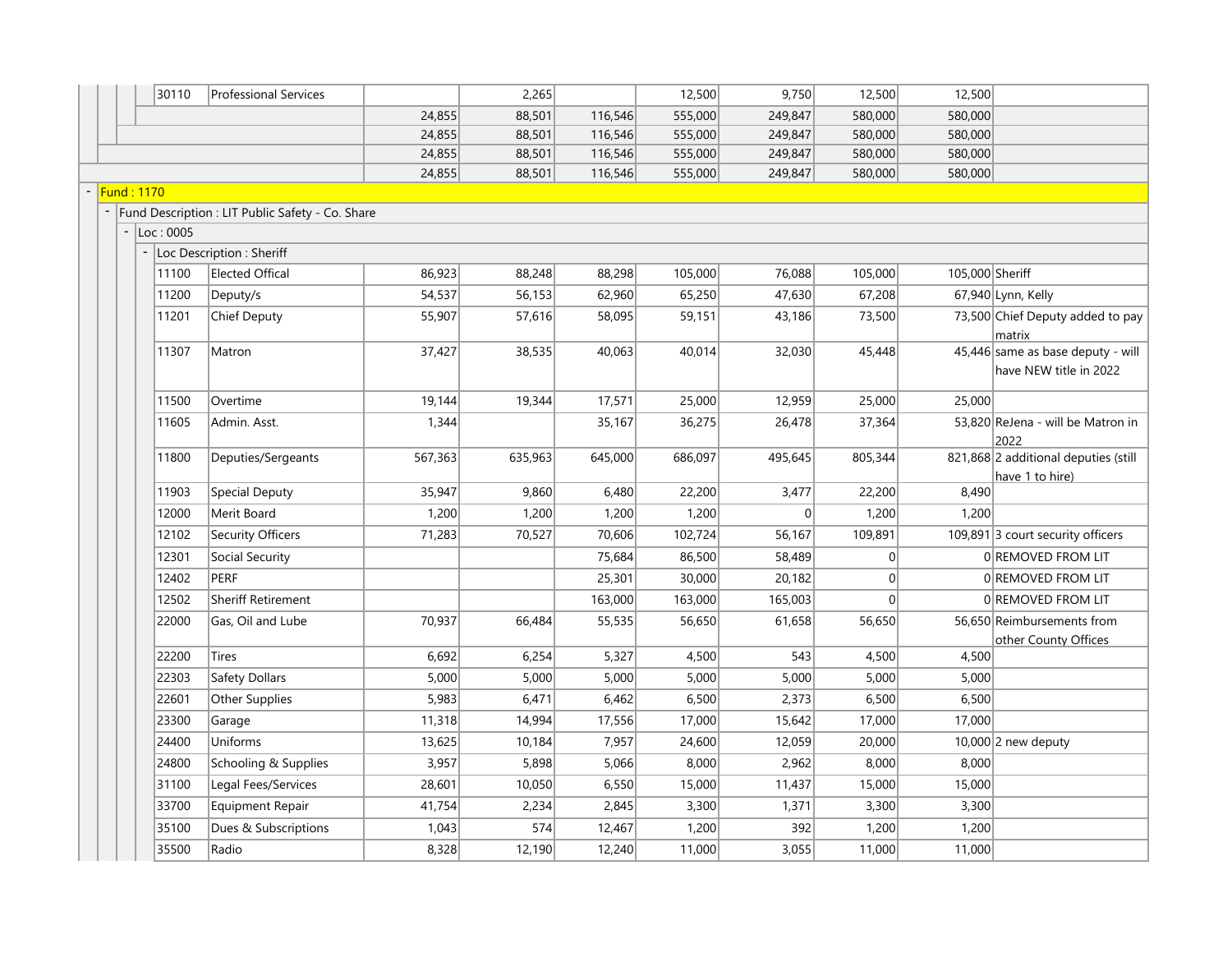|                   | 35700                               | Software Maintenance                     | 48,699    |           |           | 13,700    | 6,037     | 13,700    |           | 13,700 Lexipol                                         |
|-------------------|-------------------------------------|------------------------------------------|-----------|-----------|-----------|-----------|-----------|-----------|-----------|--------------------------------------------------------|
|                   | 42500                               | Computer Hardware<br>Purchase            | 23,958    | 31,876    | 5,313     | 15,000    | 819       | 25,000    |           | 15,000 Additional computers for<br>additional officers |
|                   |                                     |                                          | 1,200,970 | 1,149,655 | 1,431,743 | 1,603,861 | 1,160,682 | 1,479,005 | 1,479,005 |                                                        |
|                   |                                     |                                          | 1,200,970 | 1,149,655 | 1,431,743 | 1,603,861 | 1,160,682 | 1,479,005 | 1,479,005 |                                                        |
|                   |                                     |                                          | 1,200,970 | 1,149,655 | 1,431,743 | 1,603,861 | 1,160,682 | 1,479,005 | 1,479,005 |                                                        |
|                   |                                     |                                          | 1,200,970 | 1,149,655 | 1,431,743 | 1,603,861 | 1,160,682 | 1,479,005 | 1,479,005 |                                                        |
| <b>Fund: 1175</b> |                                     |                                          |           |           |           |           |           |           |           |                                                        |
|                   |                                     | - Fund Description : Jail Misdemeanant   |           |           |           |           |           |           |           |                                                        |
|                   | $-$ Loc : 0000                      |                                          |           |           |           |           |           |           |           |                                                        |
|                   |                                     | Loc Description : No Department          |           |           |           |           |           |           |           |                                                        |
|                   | 21100                               | Office Supplies                          |           | 2,796     | 4,223     | 6,500     | 3,939     | 6,500     | 6,500     |                                                        |
|                   | 33700                               | Equipment Repair                         |           | 5,312     | 4,604     | 6,000     | 4,625     | 6,000     | 6,000     |                                                        |
|                   | 33801                               | CJIS Network Connection                  |           | 3,600     | 3,600     | 3,600     | 2,700     | 1,200     | 1,200     |                                                        |
|                   |                                     |                                          | 0         | 11,708    | 12,427    | 16,100    | 11,264    | 13,700    | 13,700    |                                                        |
|                   |                                     |                                          | 0         | 11,708    | 12,427    | 16,100    | 11,264    | 13,700    | 13,700    |                                                        |
|                   |                                     |                                          | 0         | 11,708    | 12,427    | 16,100    | 11,264    | 13,700    | 13,700    |                                                        |
|                   |                                     |                                          | 0         | 11,708    | 12,427    | 16,100    | 11,264    | 13,700    | 13,700    |                                                        |
| <b>Fund: 1176</b> |                                     |                                          |           |           |           |           |           |           |           |                                                        |
|                   | - Fund Description : MVH            |                                          |           |           |           |           |           |           |           |                                                        |
|                   | $\overline{\phantom{a}}$ Loc : 0530 |                                          |           |           |           |           |           |           |           |                                                        |
|                   |                                     | Loc Description : Highway Administration |           |           |           |           |           |           |           |                                                        |
|                   | 11111                               | Supervisor                               | 48,390    | 49,823    | 63,069    | 52,823    | 38,581    | 54,408    | 78,408    |                                                        |
|                   | 11309                               | Assistant Supervisor                     | 43,372    | 43,969    | 32,642    | 44,243    | 32,314    | 46,082    | 57,570    |                                                        |
|                   | 11414                               | Book Keeper                              | 31,639    | 32,554    | 35,332    | 36,358    | 25,636    | 37,946    | 37,946    |                                                        |
|                   | 11500                               | Overtime                                 | 3,238     | 3,073     | 653       | 4,900     | 511       | 4,900     | 4,900     |                                                        |
|                   | 11610                               | <b>Book Keeper</b>                       | 27,494    | 29,279    | 31,041    | 32,781    | 23,354    | 34,276    | 34,276    |                                                        |
|                   | 21100                               | Office Supplies                          | 1,309     | 649       | 595       | 2,000     | 373       | 4,000     | 4,000     |                                                        |
|                   | 21302                               | Computer Supplies                        | 656       |           | 2,070     | 1,000     | $\Omega$  | 1,500     | 1,500     |                                                        |
|                   | 22601                               | Other Supplies                           | 195       | 725       | 1,966     | 500       | 116       | 3,000     | 3,000     |                                                        |
|                   | 31100                               | Legal Fees/Services                      |           |           | 1,280     | 2,000     | 0         | 2,000     | 2,000     |                                                        |
|                   | 31600                               | Postage                                  | 132       | 149       | 101       | 150       | 12        | 150       | 150       |                                                        |
|                   | 31700                               | Travel                                   | 298       | 480       | 635       | 1,500     | 544       | 1,500     | 1,500     |                                                        |
|                   | 31800                               | Telephone                                | 2,139     | 2,193     | 2,137     | 2,200     | 1,668     | 2,200     | 2,200     |                                                        |
|                   | 32200                               | Printing                                 | 281       | 699       | 344       | 500       | 301       | 500       | 500       |                                                        |
|                   | 32201                               | Advertising                              | 348       | 353       | 982       | 1,100     | 716       | 1,500     | 1,500     |                                                        |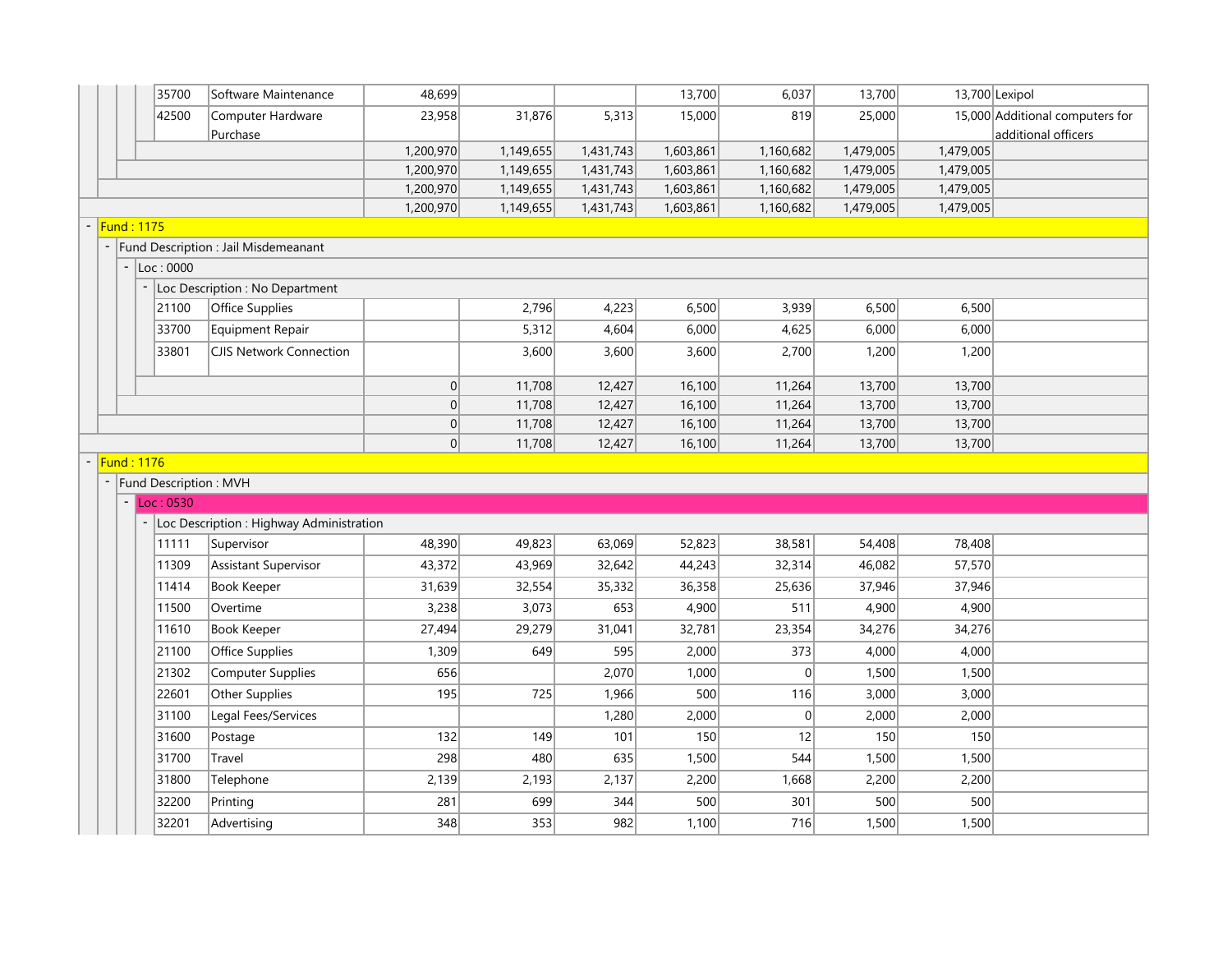| 32800     | Computer Maintenance                     | 1,744     | 1,195   | 1,195   | 2,000     | 0        | 2,000     | 2,000     |                                                          |
|-----------|------------------------------------------|-----------|---------|---------|-----------|----------|-----------|-----------|----------------------------------------------------------|
| 33100     | Radio Maintenance                        | 2,972     |         | 1,356   | 2,000     | 1,082    | 2,000     | 2,000     |                                                          |
| 33700     | Equipment Repair                         | 105       |         |         | 500       | 0        | 500       | 500       |                                                          |
| 35207     | Other Services & Charges                 | 2,473     | 893     | 1,727   | 5,000     | 1,617    | 5,000     | 5,000     |                                                          |
| 35305     | <b>ELTF Deductible</b>                   |           |         |         | 25,000    | 0        | 25,000    | 25,000    |                                                          |
|           |                                          | 166,785   | 166,034 | 177,125 | 216,555   | 126,825  | 228,462   | 263,950   |                                                          |
|           |                                          | 166,785   | 166,034 | 177,125 | 216,555   | 126,825  | 228,462   | 263,950   |                                                          |
| Loc: 0531 |                                          |           |         |         |           |          |           |           |                                                          |
|           | - Loc Description : Maintenance & Repair |           |         |         |           |          |           |           |                                                          |
| 11300     | Part Time                                |           | 11,359  | 5,636   | 12,000    | 11,575   | 14,000    | 14,000    |                                                          |
| 11500     | Overtime                                 | 2,357     | 3,840   | 1,280   | 15, 140   | 2,456    | 15,140    | 15,140    |                                                          |
| 11607     | Maintenance Operator                     | 144,693   | 128,853 | 99,385  | 151,500   | 98,497   | 156,045   |           | 156,045 NE6 plus $$.60 = operator$                       |
| 11706     | Maintenance Worker                       | 435,415   | 354,443 | 339,436 | 546,526   | 347,351  | 562,922   |           | wage<br>$526,922$ NE6 - 15 employees paid<br>out of this |
| 22201     | <b>Weed Spray</b>                        | 392       | 184     | 1,212   | 1,500     | 0        | 1,500     | 1,500     |                                                          |
| 22305     | Dustay Dust Control                      | 16,872    |         | 30,105  | 10,000    | 28,961   | 35,000    | 35,000    |                                                          |
| 22401     | Stone                                    | 697,835   | 8,926   | 39,850  | 25,000    | 0        | 30,000    | 30,000    |                                                          |
| 22500     | Bituminous                               | 553,054   | 5,436   |         | 200,000   | 20,095   | 200,000   | 200,000   |                                                          |
| 22602     | Hardware & Tools                         | 3,906     | 2,793   | 3,454   | 3,000     | 1,348    | 3,000     | 3,000     |                                                          |
| 22800     | Culverts & Pipes                         | 54,253    | 24,349  | 21,454  | 30,000    | 31,704   | 40,000    | 40,000    |                                                          |
| 22900     | Lumber                                   | 48        |         |         | 100       | 0        | 1,000     | 1,000     |                                                          |
| 23000     | Signs                                    | 17,700    | 23,411  | 22,504  | 25,000    | 23,931   | 25,000    | 25,000    |                                                          |
| 23100     | <b>Bricks</b>                            | 98        |         |         | 300       | $\Omega$ | 300       | 300       |                                                          |
| 23200     | Cement & Ready Mix                       | 2,459     | 3,474   | 258     | 3,000     | 526      | 3,500     | 3,500     |                                                          |
| 23500     | <b>Buggy Plates</b>                      | 1,800     | 411     | 22,061  | 2,500     | 469      | 30,000    | 30,000    |                                                          |
| 30100     | Contractural Services                    |           |         | 21,902  | 50,000    | 36,280   | 50,000    | 50,000    |                                                          |
| 34101     | <b>Equipment Rental/Lease</b>            | 17,799    |         | 500     | 3,000     | 1,748    | 10,000    | 10,000    |                                                          |
| 34200     | <b>Other Contractual Services</b>        | 390,317   |         | 4,535   | 500,000   | 86,830   | 500,000   | 500,000   |                                                          |
| 34302     | <b>Utility Repair</b>                    |           |         |         | 10,000    | 0        | 10,000    | 10,000    |                                                          |
| 35208     | Drainage & Other<br>Assessments          | 5,634     | 5,314   | 5,292   | 7,000     | 5,516    | 7,000     | 7,000     |                                                          |
|           |                                          | 2,344,632 | 572,793 | 618,864 | 1,595,566 | 697,287  | 1,694,407 | 1,658,407 |                                                          |
|           |                                          | 2,344,632 | 572,793 | 618,864 | 1,595,566 | 697,287  | 1,694,407 | 1,658,407 |                                                          |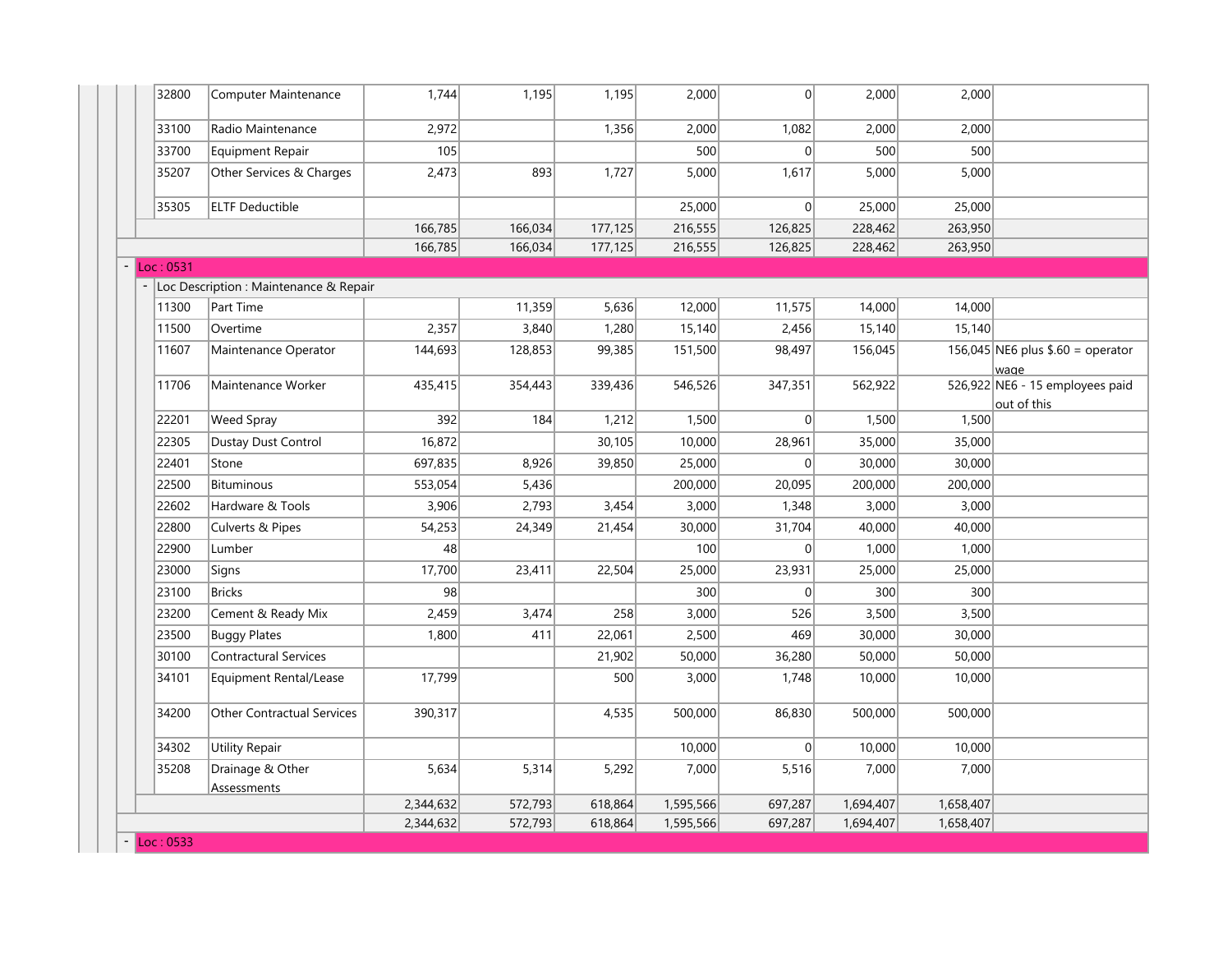| 11413 | Garage Mechanic (Salary)                | 39,298    | 40,316    | 41,778    | 42,848    | 28,997    | 44,118    |           | $44,118$ NE6 + \$1.20 |
|-------|-----------------------------------------|-----------|-----------|-----------|-----------|-----------|-----------|-----------|-----------------------|
| 11500 | Overtime                                | 795       | 1,595     | 726       | 3,000     | 340       | 340       | 340       |                       |
| 11609 | Asst Garage Mechanic                    | 37,584    | 38,642    | 40,554    | 41,600    | 30,333    | 43,347    |           | $43,347$ NE6 + \$.60  |
| 12103 | <b>Hepatitis Shots</b>                  |           |           |           | 100       | $\Omega$  | 100       | 100       |                       |
| 12301 | Social Security                         | 59,110    | 53,161    | 50,158    | 74,865    | 46,655    | 80,000    | 80,000    |                       |
| 12402 | PERF                                    | 108,275   | 88,587    | 83,139    | 104,700   | 76,666    | 105,000   | 105,000   |                       |
| 12501 | Random Drug & Alch Test                 | 1,076     | 2,013     | 1,790     | 2,250     | 1,391     | 2,250     | 2,250     |                       |
| 12601 | Health Insurance                        | 503,791   | 442,346   | 404,807   | 510,800   | 416,766   | 510,800   | 510,800   |                       |
| 12700 | Workman's Comp                          | 40,583    | 36,525    | 16,828    | 50,000    | 38,438    | 50,000    | 50,000    |                       |
| 22000 | Gas, Oil and Lube                       | 178,526   | 176,874   | 105,068   | 175,000   | 117,244   | 250,000   | 250,000   |                       |
| 22200 | <b>Tires</b>                            | 32,267    | 20,652    | 22,898    | 25,000    | 20,452    | 25,000    | 25,000    |                       |
| 22304 | Other Garage & Motor<br><b>Supplies</b> | 7,283     | 14, 116   | 14,868    | 15,000    | 11,831    | 15,000    | 15,000    |                       |
| 22501 | <b>Batteries</b>                        | 899       | 998       | 1,286     | 2,000     | 694       | 2,000     | 2,000     |                       |
| 22601 | Other Supplies                          | 61,654    | 69,118    | 54,277    | 70,000    | 34,090    | 70,000    | 70,000    |                       |
| 22603 | <b>Grader Blades</b>                    | 16,131    | 1,134     | 3,510     | 10,000    | $\Omega$  | 10,000    | 10,000    |                       |
| 22700 | Fasteners                               | 584       | 120       | 1,174     | 2,000     | 1,066     | 2,000     | 2,000     |                       |
| 24400 | Uniforms                                | 14,139    | 11,831    | 11,732    | 15,000    | 10,694    | 15,000    | 15,000    |                       |
| 32600 | Unemployment                            |           |           |           | 500       | $\Omega$  | 500       | 500       |                       |
| 32802 | Insurance                               | 59,011    | 67,766    | 77,845    | 66,000    | $\Omega$  | 80,000    | 80,000    |                       |
| 33102 | <b>Utlities</b>                         | 16,942    | 16,677    | 16,503    | 17,000    | 16,524    | 18,000    | 18,000    |                       |
| 33604 | Machine Work                            | 102       |           |           | 1,500     | 0         | 1,500     | 1,500     |                       |
| 33703 | Truck & Tract Repairs                   | 27,043    | 33,517    | 41,368    | 35,000    | 11,135    | 45,000    | 45,000    |                       |
| 33902 | Road Equip Repairs                      | 2,375     | 755       | 2,142     | 10,000    | 1,144     | 10,000    | 10,000    |                       |
| 34002 | <b>Other Repairs</b>                    | 4,392     | 18,401    | 3,699     | 10,000    | 1,240     | 10,000    | 10,000    |                       |
| 34100 | Garage Repairs                          | 19,593    | 326       | 19,820    | 11,000    | 72        | 11,000    | 11,000    |                       |
| 34300 | Wrecker                                 | 1,550     |           | 625       | 4,000     | 6,850     | 7,000     | 7,000     |                       |
| 42602 | Garage & Office Equip                   | 10,353    |           | 21,738    | 170,000   | 151,589   | 50,000    | 50,000    |                       |
| 42800 | Trucks & Equip                          | 559,763   | 95,685    | 322,853   | 150,000   | $\Omega$  | 150,000   | 150,000   |                       |
|       |                                         | 1,803,119 | 1,231,155 | 1,361,186 | 1,619,163 | 1,024,211 | 1,607,955 | 1,607,955 |                       |
|       |                                         | 1,803,119 | 1,231,155 | 1,361,186 | 1,619,163 | 1,024,211 | 1,607,955 | 1,607,955 |                       |
|       |                                         | 4,314,536 | 1,969,982 | 2,157,175 | 3,431,284 | 1,848,323 | 3,530,824 | 3,530,312 |                       |
|       |                                         | 4,314,536 | 1,969,982 | 2,157,175 | 3,431,284 | 1,848,323 | 3,530,824 | 3,530,312 |                       |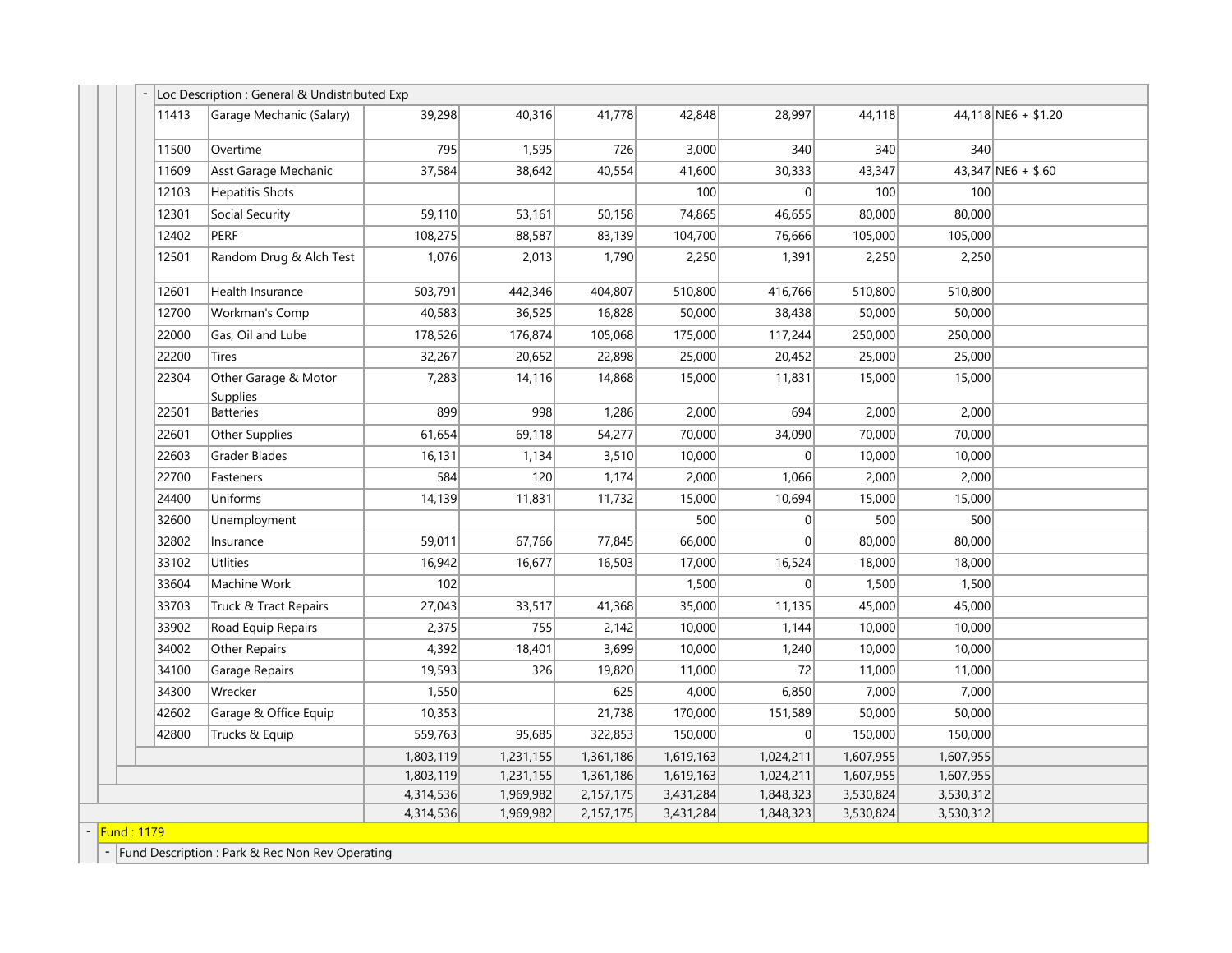| Loc: 0000         |                                                |                  |           |         |         |          |         |         |  |
|-------------------|------------------------------------------------|------------------|-----------|---------|---------|----------|---------|---------|--|
| $\blacksquare$    | Loc Description : No Department                |                  |           |         |         |          |         |         |  |
| 11704             | Wages                                          | 38,321           | 40,182    | 32,808  | 56,622  | 28,234   | 58,321  | 58,321  |  |
| 12301             | Social Security                                | 2,932            | 3,074     | 2,482   | 4,493   | 2,160    | 4,493   | 4,493   |  |
| 21100             | Office Supplies                                |                  |           |         | 1,000   | $\Omega$ | 1,000   | 1,000   |  |
| 21500             | <b>Operating Supplies</b>                      | 16,838           | 16,707    | 17,517  | 26,600  | 14,404   | 22,000  | 22,000  |  |
| 30100             | Contractural Services                          | 2,173            | 4,507     | 5,530   | 6,000   | 4,284    | 6,000   | 6,000   |  |
| 31200             | Training                                       |                  |           |         | 2,000   | 280      | 2,000   | 2,000   |  |
| 31600             | Postage                                        |                  |           |         | 400     | $\Omega$ | 400     | 400     |  |
| 31700             | Travel                                         |                  |           |         | 500     | $\Omega$ | 500     | 500     |  |
| 35101             | Refund-Dues                                    | 163              | 215       | 176     | 600     | 285      | 450     | 450     |  |
| 42601             | Equipment                                      | 8,769            | 6,491     | 4,921   | 15,000  | 1,715    | 12,050  | 12,050  |  |
|                   |                                                | 69,196           | 71,176    | 63,434  | 113,215 | 51,362   | 107,214 | 107,214 |  |
|                   |                                                | 69,196           | 71,176    | 63,434  | 113,215 | 51,362   | 107,214 | 107,214 |  |
|                   |                                                | 69,196           | 71,176    | 63,434  | 113,215 | 51,362   | 107,214 | 107,214 |  |
|                   |                                                | 69,196           | 71,176    | 63,434  | 113,215 | 51,362   | 107,214 | 107,214 |  |
| - Fund: 1186      |                                                |                  |           |         |         |          |         |         |  |
|                   | - Fund Description : Rainy Day Fund            |                  |           |         |         |          |         |         |  |
| $-$ Loc : 0000    |                                                |                  |           |         |         |          |         |         |  |
|                   | - Loc Description : No Department              |                  |           |         |         |          |         |         |  |
| 31603             | Emergency Declaration                          |                  |           | 19,679  | 100,000 | (1, 274) | 100,000 | 100,000 |  |
| 38300             | Consulting Fees                                |                  |           |         |         | 14,351   | 0       | 0       |  |
|                   |                                                | $\overline{0}$   | 0         | 19,679  | 100,000 | 13,077   | 100,000 | 100,000 |  |
|                   |                                                | $\boldsymbol{0}$ | 0         | 19,679  | 100,000 | 13,077   | 100,000 | 100,000 |  |
|                   |                                                | $\overline{0}$   | 0         | 19,679  | 100,000 | 13,077   | 100,000 | 100,000 |  |
|                   |                                                | 0                | $\vert$ 0 | 19,679  | 100,000 | 13,077   | 100,000 | 100,000 |  |
| - Fund: 1189      |                                                |                  |           |         |         |          |         |         |  |
|                   | - Fund Description : Recorders Perp Fund       |                  |           |         |         |          |         |         |  |
| $-$ Loc : 0000    |                                                |                  |           |         |         |          |         |         |  |
| $\blacksquare$    | Loc Description : No Department                |                  |           |         |         |          |         |         |  |
| 11300             | Part Time                                      |                  | 66        | 273     | 5,500   | 1,242    | 5,500   | 5,500   |  |
| 12301             | Social Security                                |                  |           | $\vert$ | 550     | 95       | 550     | 550     |  |
|                   |                                                | $\overline{0}$   | 66        | 277     | 6,050   | 1,337    | 6,050   | 6,050   |  |
|                   |                                                | $\overline{0}$   | 66        | 277     | 6,050   | 1,337    | 6,050   | 6,050   |  |
|                   |                                                | $\overline{0}$   | 66        | 277     | 6,050   | 1,337    | 6,050   | 6,050   |  |
| <b>Fund: 1200</b> |                                                | 0                | 66        | 277     | 6,050   | 1,337    | 6,050   | 6,050   |  |
|                   |                                                |                  |           |         |         |          |         |         |  |
|                   | - Fund Description : Supp Public Defender Serv |                  |           |         |         |          |         |         |  |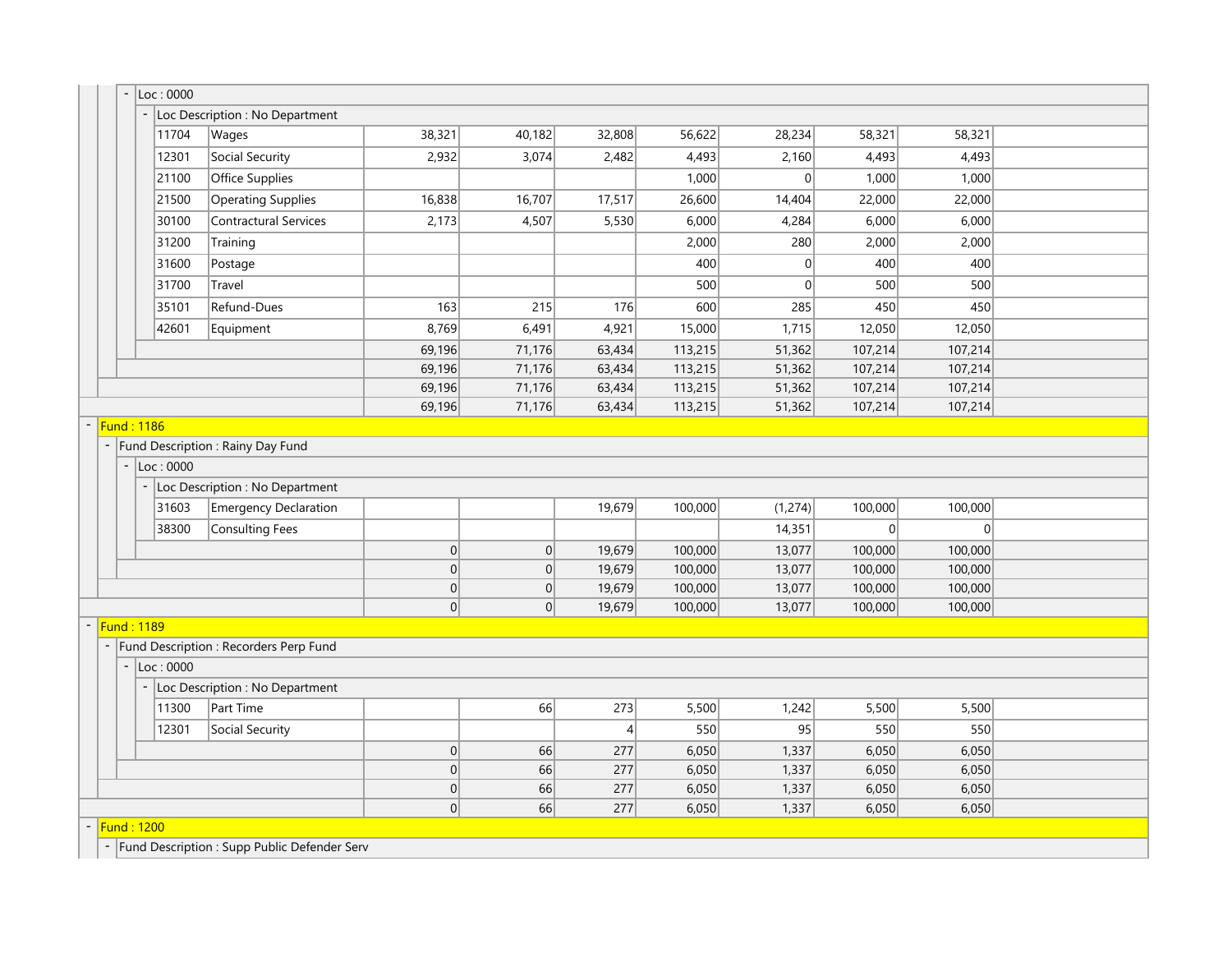|              |                          | Loc: 0000      |                                                     |        |        |        |        |                |          |                |                                  |
|--------------|--------------------------|----------------|-----------------------------------------------------|--------|--------|--------|--------|----------------|----------|----------------|----------------------------------|
|              | $\overline{\phantom{a}}$ |                | Loc Description : No Department                     |        |        |        |        |                |          |                |                                  |
|              |                          | 11811          | Stipend Fund                                        |        |        |        |        | 0              | 450      | 450            |                                  |
|              |                          | 13500          | Appointed Pauper Council                            | 5,385  | 7,343  | 7,509  | 10,000 | 7,465          | $\Omega$ | $\overline{0}$ |                                  |
|              |                          |                |                                                     | 5,385  | 7,343  | 7,509  | 10,000 | 7,465          | 450      | 450            |                                  |
|              |                          |                |                                                     | 5,385  | 7,343  | 7,509  | 10,000 | 7,465          | 450      | 450            |                                  |
|              |                          |                |                                                     | 5,385  | 7,343  | 7,509  | 10,000 | 7,465          | 450      | 450            |                                  |
|              |                          |                |                                                     | 5,385  | 7,343  | 7,509  | 10,000 | 7,465          | 450      | 450            |                                  |
| - Fund: 1202 |                          |                |                                                     |        |        |        |        |                |          |                |                                  |
|              |                          |                | - Fund Description : County Surveyor Corner Perp    |        |        |        |        |                |          |                |                                  |
|              |                          | $-$ Loc : 0000 |                                                     |        |        |        |        |                |          |                |                                  |
|              | $\blacksquare$           |                | Loc Description : No Department                     |        |        |        |        |                |          |                |                                  |
|              |                          | 11113          | Ditch Tech-Full/Part Time                           | 4,318  | 4,592  | 3,130  | 5,000  | 4,063          | 5,000    | 5,000          |                                  |
|              |                          | 12301          | Social Security                                     | 324    | 345    | 234    | 915    | 276            | 915      | 915            |                                  |
|              |                          | 12402          | PERF                                                | 522    | 560    | 382    | 1,285  | 496            | 1,285    | 1,285          |                                  |
|              |                          |                |                                                     | 5,164  | 5,497  | 3,746  | 7,200  | 4,835          | 7,200    | 7,200          |                                  |
|              |                          |                |                                                     | 5,164  | 5,497  | 3,746  | 7,200  | 4,835          | 7,200    | 7,200          |                                  |
|              |                          |                |                                                     | 5,164  | 5,497  | 3,746  | 7,200  | 4,835          | 7,200    | 7,200          |                                  |
|              |                          |                |                                                     | 5,164  | 5,497  | 3,746  | 7,200  | 4,835          | 7,200    | 7,200          |                                  |
| Fund: 1206   |                          |                |                                                     |        |        |        |        |                |          |                |                                  |
|              |                          |                | - Fund Description : Tobacco Grant Fund             |        |        |        |        |                |          |                |                                  |
|              |                          | $-$ Loc : 0000 |                                                     |        |        |        |        |                |          |                |                                  |
|              |                          |                | Loc Description : No Department                     |        |        |        |        |                |          |                |                                  |
|              |                          | 21100          | Office Supplies                                     | 61     | 542    | 53     | 781    | 7 <sup>1</sup> | 681      | 681            |                                  |
|              |                          | 21201          | Health Engineer                                     | 1,599  | 1,805  | 1,657  | 1,750  | 1,425          | 1,850    |                | 1,850 Vaccine Fridge             |
|              |                          | 21301          | <b>Environmental Supplies</b>                       | 18,508 | 14,327 | 12,012 | 18,500 | 5,150          | 18,500   |                | 18,500 Mosquito Control Supplies |
|              |                          |                |                                                     | 20,168 | 16,674 | 13,722 | 21,031 | 6,582          | 21,031   | 21,031         |                                  |
|              |                          |                |                                                     | 20,168 | 16,674 | 13,722 | 21,031 | 6,582          | 21,031   | 21,031         |                                  |
|              |                          |                |                                                     | 20,168 | 16,674 | 13,722 | 21,031 | 6,582          | 21,031   | 21,031         |                                  |
|              |                          |                |                                                     | 20,168 | 16,674 | 13,722 | 21,031 | 6,582          | 21,031   | 21,031         |                                  |
| - Fund: 1217 |                          |                |                                                     |        |        |        |        |                |          |                |                                  |
|              |                          |                | - Fund Description : Elected Official Training Cnty |        |        |        |        |                |          |                |                                  |
|              |                          | $-$ Loc : 0000 |                                                     |        |        |        |        |                |          |                |                                  |
|              |                          |                | Loc Description : No Department                     |        |        |        |        |                |          |                |                                  |
|              |                          | 31103          | Auditor Training                                    | 500    | 402    | 381    | 500    | 0              | 1,000    | 1,000          |                                  |
|              |                          | 31205          | Clerk Training                                      | 500    | 500    | 139    | 500    | 999            | 1,000    | 1,000          |                                  |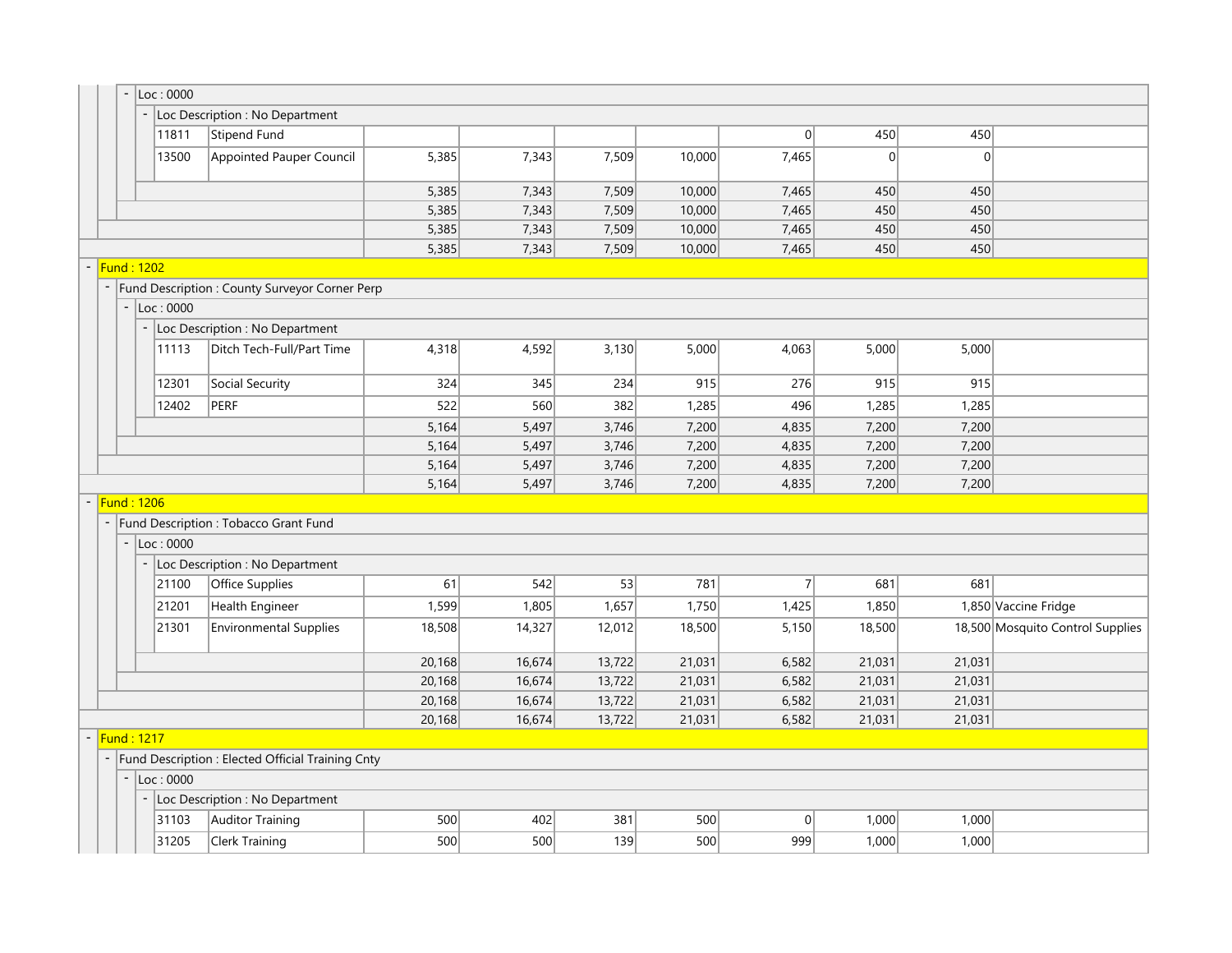|              | 31301             | <b>Recorder Training</b>                  | 416    | 368     | 150     | 500     | 1,319    | 2,000   | 2,000   |                      |
|--------------|-------------------|-------------------------------------------|--------|---------|---------|---------|----------|---------|---------|----------------------|
|              | 31403             | Surveyor Training                         |        |         |         | 500     | $\Omega$ | 1,000   | 1,000   |                      |
|              | 31503             | <b>Treasurer Training</b>                 | 500    | 500     | 152     | 500     | $\Omega$ | 1,000   | 1,000   |                      |
|              |                   |                                           | 1,916  | 1,770   | 822     | 2,500   | 2,318    | 6,000   | 6,000   |                      |
|              |                   |                                           | 1,916  | 1,770   | 822     | 2,500   | 2,318    | 6,000   | 6,000   |                      |
|              |                   |                                           | 1,916  | 1,770   | 822     | 2,500   | 2,318    | 6,000   | 6,000   |                      |
|              |                   |                                           | 1,916  | 1,770   | 822     | 2,500   | 2,318    | 6,000   | 6,000   |                      |
| - Fund: 1219 |                   |                                           |        |         |         |         |          |         |         |                      |
|              |                   | - Fund Description : Parks And Recreation |        |         |         |         |          |         |         |                      |
|              | $-$ Loc : 0000    |                                           |        |         |         |         |          |         |         |                      |
|              |                   | Loc Description : No Department           |        |         |         |         |          |         |         |                      |
|              | 11704             | Wages                                     | 58,676 | 57,033  | 69,330  | 71,870  | 52,024   | 74,026  | 74,435  |                      |
|              | 11804             | Board Member                              |        | 3,025   | 1,250   | 1,800   | 0        | 1,800   | 1,800   |                      |
|              | 12301             | Social Security                           | 4,389  | 4,269   | 5,188   | 6,150   | 3,889    | 6,150   | 6,150   |                      |
|              | 12402             | <b>PERF</b>                               | 6,432  | 6,553   | 8,449   | 8,119   | 6,347    | 8,119   | 8,119   |                      |
|              | 21100             | Office Supplies                           | 32     |         | 35      | 1,000   | $\Omega$ | 1,000   | 1,000   |                      |
|              | 21603             | Institutional                             | 192    |         |         | 200     | $\Omega$ | 200     | 200     |                      |
|              | 21901             | Chemicals                                 | 317    | 181     | 801     | 1,000   | 200      | 1,000   | 1,000   |                      |
|              | 22000             | Gas, Oil and Lube                         | 4,208  | 3,179   | 2,847   | 5,150   | 4,519    | 5,150   | 5,150   |                      |
|              | 30100             | <b>Contractural Services</b>              | 1,100  | 905     | 1,635   | 1,500   | 1,062    | 1,500   | 1,500   |                      |
|              | 31701             | Materials                                 | 2,477  | 1,644   | 2,909   | 2,000   | 1,652    | 2,000   | 2,000   |                      |
|              | 32802             | Insurance                                 |        | 4,646   | 4,309   | 5,000   | 975      | 5,000   | 5,000   |                      |
|              | 33102             | <b>Utlities</b>                           | 1,269  | 1,550   | 995     | 2,060   | 696      | 2,100   | 2,100   |                      |
|              | 33700             | Equipment Repair                          | 511    | 1,570   | 806     | 3,000   | 1,446    | 3,000   | 3,000   |                      |
|              | 34600             | Contractural-City of                      | 7,425  | 7,735   | 7,925   | 8,348   | 6,769    | 8,600   |         | 8,600 Estimated Only |
|              |                   | Decatur                                   |        |         |         |         |          |         |         |                      |
|              | 34700             | Assessments                               | 58     | 94      | 107     | 125     | 136      | 140     | 140     |                      |
|              | 35101             | Refund-Dues                               |        |         |         | 50      | 0        | 50      | 50      |                      |
|              | 42601             | Equipment                                 | 2,050  | 10,919  | 3,132   | 4,000   | 5,100    | 5,100   | 5,100   |                      |
|              | 43100             | Other Capital Outlays                     | 1,400  | 4,200   | 9,271   | 12,000  | 541      | 10,000  | 9,500   |                      |
|              |                   |                                           | 90,536 | 107,503 | 118,989 | 133,372 | 85,356   | 134,935 | 134,844 |                      |
|              |                   |                                           | 90,536 | 107,503 | 118,989 | 133,372 | 85,356   | 134,935 | 134,844 |                      |
|              |                   |                                           | 90,536 | 107,503 | 118,989 | 133,372 | 85,356   | 134,935 | 134,844 |                      |
|              |                   |                                           | 90,536 | 107,503 | 118,989 | 133,372 | 85,356   | 134,935 | 134,844 |                      |
|              | <b>Fund: 1222</b> |                                           |        |         |         |         |          |         |         |                      |
|              |                   | - Fund Description : Statewide 911        |        |         |         |         |          |         |         |                      |
|              | $-$ Loc : 0000    |                                           |        |         |         |         |          |         |         |                      |

- Loc Description : No Department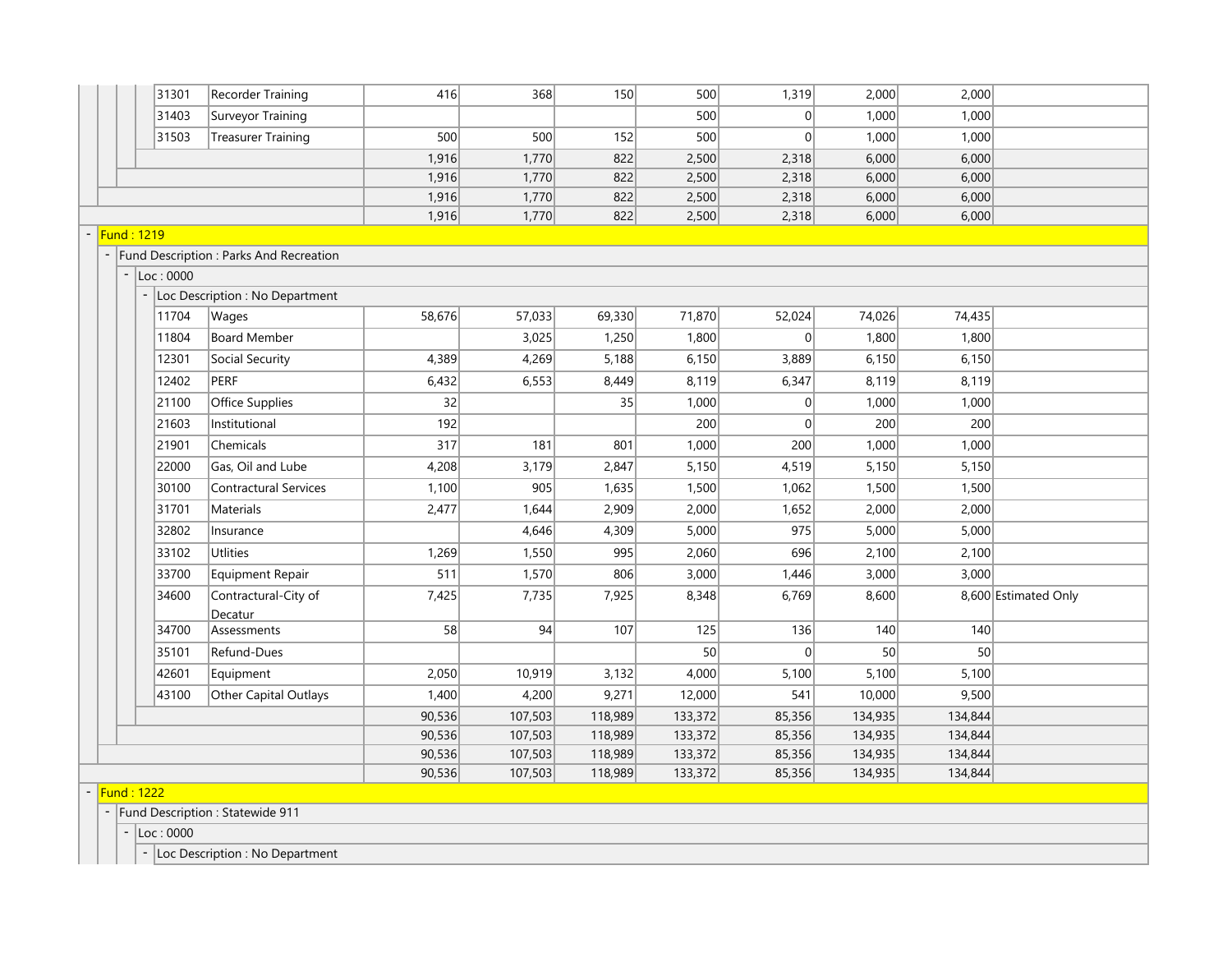| 10700             | Coordinator                            | 35,531             | 36,584             | 36,625             | 37,061             | 15,525             | 0                  | 0                  |                                                      |
|-------------------|----------------------------------------|--------------------|--------------------|--------------------|--------------------|--------------------|--------------------|--------------------|------------------------------------------------------|
| 10900             | Dispatcher                             | 191,598            | 215,277            | 248,263            | 253,822            | 196,033            | 320,466            |                    | 315,550 New dispatchers pay<br>matrix                |
| 11415             | Asst Dispatcher                        | 25,698             | 32,225             | 31,219             | 30,282             | 24,579             | 30,282             |                    | 30,282 PT dispatchers                                |
| 11500             | Overtime                               | 1,813              | 624                | 6,083              | 10,500             | 4,685              | 10,500             | 10,500             |                                                      |
| 11901             | Chief Dispatcher                       |                    | 41,746             | 43,728             | 44,243             | 32,315             | 50,950             |                    | 50,053 Bill Grimm                                    |
| 12301             | Social Security                        |                    |                    | 26,832             | 25,705             | 20,146             | 30,800             | 30,800             |                                                      |
| 12402             | PERF                                   |                    |                    | 40,907             | 40,993             | 30,295             | 49,000             | 49,000             |                                                      |
| 21101             | 911 Database Access                    | 40,907             | $\Omega$           |                    | 0                  | 0                  | $\Omega$           | $\mathbf 0$        |                                                      |
| 31200             | Training                               | 2,966              | 8,780              | 967                | 6,386              | 1,587              | 6,200              | 6,200              |                                                      |
| 37500             | Radio Tower Lease                      |                    | 55,437             | 42,735             | 66,600             | 31,778             | 31,100             |                    | 31,100 NT 1210.25 (14,523 yr), ST<br>1375 (16,500yr) |
| 34400             | Equipment/Software                     |                    | 131,363            | 123,913            | 113,000            | 118,327            | 113,000            | 113,000            |                                                      |
| 34303             | 911 Database                           |                    | 38,673             | 37,204             | 72,640             | 28,310             | 72,000             | 72,000             |                                                      |
|                   |                                        | 298,513            | 560,709            | 638,476            | 701,232            | 503,580            | 714,298            | 708,485            |                                                      |
|                   |                                        | 298,513            | 560,709            | 638,476            | 701,232            | 503,580            | 714,298            | 708,485            |                                                      |
|                   |                                        | 298,513            | 560,709            | 638,476            | 701,232            | 503,580            | 714,298            | 708,485            |                                                      |
|                   |                                        | 298,513            | 560,709            | 638,476            | 701,232            | 503,580            | 714,298            | 708,485            |                                                      |
| <b>Fund: 1224</b> |                                        |                    |                    |                    |                    |                    |                    |                    |                                                      |
|                   | - Fund Description : Reassessment 2015 |                    |                    |                    |                    |                    |                    |                    |                                                      |
| $-$ Loc : 0000    | Loc Description : No Department        |                    |                    |                    |                    |                    |                    |                    |                                                      |
| 35210             | County Aerial                          |                    |                    | 26,550             | 30,000             | 0                  | 30,000             | 30,000             |                                                      |
| 11300             | Part Time                              | 1,675              | 1,560              | 310                | 2,500              | 0                  | 2,500              | 1,000              |                                                      |
| 11902             | Clerks                                 | 37,865             | 39,076             | 42,675             | 43,954             | 32,076             | 45,491             | 45,287             |                                                      |
| 12301             | Social Security                        | 2,867              | 1,532              | 3,183              | 3,600              | 2,374              | 3,600              | 3,656              |                                                      |
| 12402             | PERF                                   | 4,619              | 2,381              | 5,207              | 5,100              | 3,913              | 5,100              | 5,525              |                                                      |
| 21100             | Office Supplies                        | 964                | 639                | 192                | 1,000              | 638                | 1,000              | 600                |                                                      |
| 31700             | Travel                                 | 477                | 420                | 85                 | 500                | 0                  | 500                | 2,000              |                                                      |
| 33600             | Maintenance Contracts                  |                    |                    |                    |                    |                    | 42,090             |                    |                                                      |
| 35204             | Reassess Contract                      | 31,525             | 16,059             | 27,498             | 36,600             | 11,598             |                    | 42,090             |                                                      |
|                   |                                        | 60,496             | 61,813             | 57,217             | 65,000             | 55,170             | 74,750             | 74,750             |                                                      |
| 35700             | Software Maintenance                   | 44,334             | 18,300             | 30,862             | 35,000             | 43,069             | 40,250             | 40,250             |                                                      |
| 42601             | Equipment                              | 2,250              |                    |                    | $\Omega$           | 0                  | 1,000              | 1,000              |                                                      |
|                   |                                        | 187,072            | 141,780            | 193,779            | 223,254            | 148,838            | 246,281            | 246,158            |                                                      |
|                   |                                        | 187,072<br>187,072 | 141,780<br>141,780 | 193,779<br>193,779 | 223,254<br>223,254 | 148,838<br>148,838 | 246,281<br>246,281 | 246,158<br>246,158 |                                                      |
|                   |                                        | 187,072            | 141,780            | 193,779            | 223,254            | 148,838            | 246,281            | 246,158            |                                                      |
| - Fund : 2100     |                                        |                    |                    |                    |                    |                    |                    |                    |                                                      |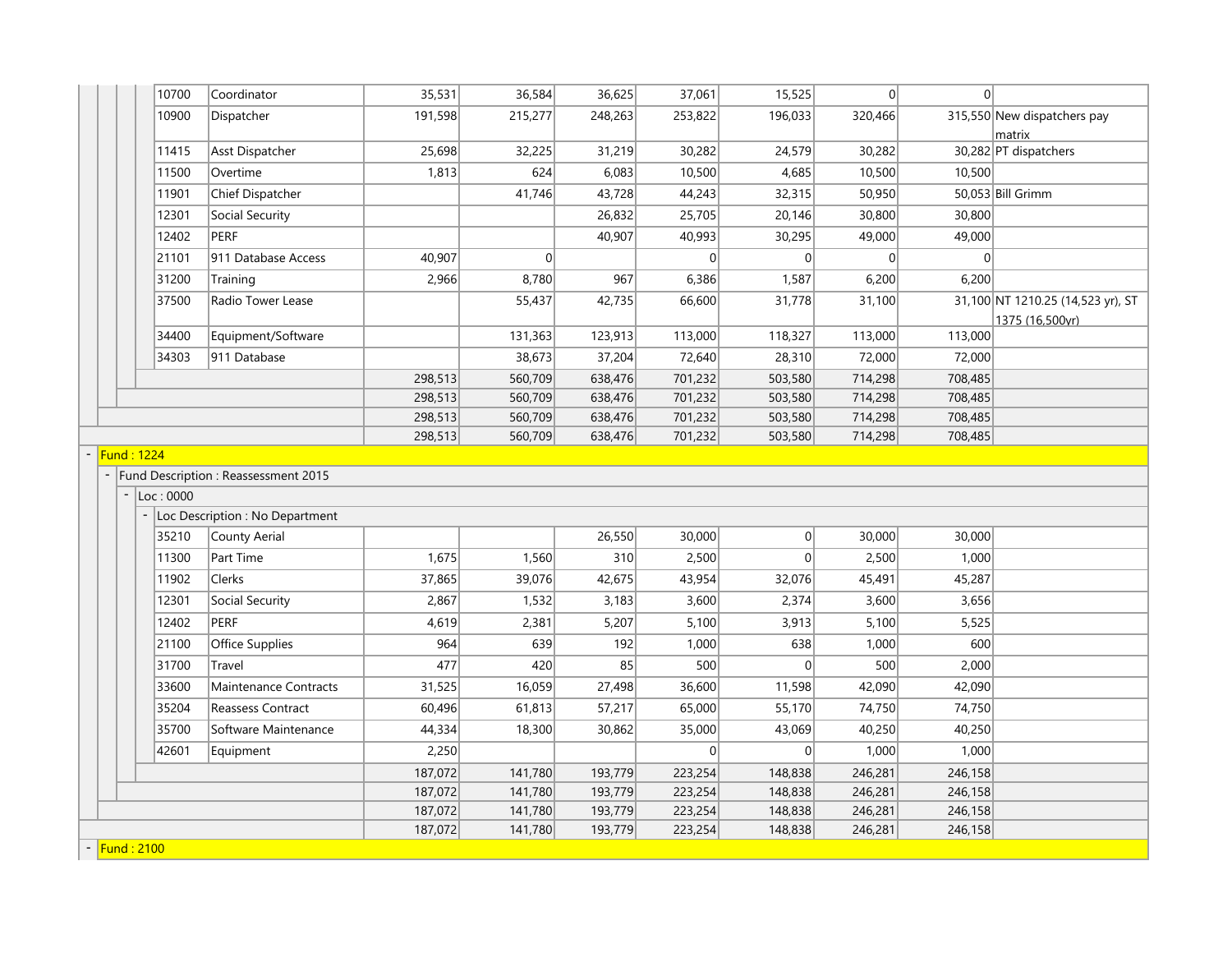|                                   | - Fund Description : Adult Probation Services |                |                |          |          |                             |                      |                |                       |
|-----------------------------------|-----------------------------------------------|----------------|----------------|----------|----------|-----------------------------|----------------------|----------------|-----------------------|
| $-$ Loc : 0000                    |                                               |                |                |          |          |                             |                      |                |                       |
|                                   | - Loc Description : No Department             |                |                |          |          |                             |                      |                |                       |
| 11114                             | Asst. Chief Probation<br>Officer              |                | 3,101          | 288      | 0        | $\Omega$                    | $\Omega$             | $\Omega$       |                       |
| 11207                             | Probation Officer                             |                | 6,996          | 3,764    | 0        | $\Omega$                    | 9,357                |                | $9,357$ Jaime         |
| 11300                             | Part Time                                     | 1,185          | 1,115          | 75       | 5,000    | $\Omega$                    | $\Omega$             | $\overline{0}$ |                       |
| 11504                             | <b>Probation Officer</b>                      | 24,039         | 25,000         | 20,192   | 25,000   | 18,269                      | 29,500               |                | 29,500 Danelle        |
| 12301                             | Social Security                               | 1,952          | 2,682          | 1,808    | 3,000    | 1,298                       | 3,000                |                | 3,000 Jaime, Danelle  |
| 12402                             | PERF                                          | 2,933          | 4,247          | 2,958    | 4,000    | 2,229                       | 5,000                |                | 5,000 Jaime, Danelle  |
| 12601                             | Health Insurance                              | 11,834         | 26,639         | 21,125   | 36,000   | 7,252                       | 31,000               |                | 31,000 Jaime, Danelle |
| 21100                             | Office Supplies                               |                | 1,541          | 488      | 2,000    | $\Omega$                    | 2,000                | 2,000          |                       |
| 24400                             | Uniforms                                      | 1,102          |                |          | 300      | 162                         | 300                  | 300            |                       |
| 33002                             | PSI Writer                                    | 18,743         | 18,077         | 22,807   | 26,000   | 8,892                       | 26,000               |                | 26,000 Jessica Nix    |
| 33800                             | Drug Testing                                  |                | 10,950         | 23,158   | 18,000   | 19,104                      | 18,000               | 18,000         |                       |
| 34104                             | Rent                                          | 1,200          |                |          | 1,000    | 0                           | 1,000                | 1,000          |                       |
| 34301                             | Interpreter Services                          |                | 560            | 340      | 2,000    | 180                         | 2,000                | 2,000          |                       |
| 34500                             | Disposal                                      | 312            | 312            | 305      | 500      | 335                         | 1,000                | 1,000          |                       |
| 35700                             | Software Maintenance                          | 2,039          | 680            | 170      | 2,000    | $\Omega$                    | $\Omega$             | $\Omega$       |                       |
| 42601                             | Equipment                                     | 4,324          | 8,735          | 1,234    | 4,000    | 654                         | 4,000                | 4,000          |                       |
|                                   |                                               | 69,663         | 110,635        | 98,712   | 128,800  | 58,375                      | 132,157              | 132,157        |                       |
|                                   |                                               | 69,663         | 110,635        | 98,712   | 128,800  | 58,375                      | 132,157              | 132,157        |                       |
|                                   |                                               | 69,663         | 110,635        | 98,712   | 128,800  | 58,375                      | 132,157              | 132,157        |                       |
|                                   |                                               | 69,663         | 110,635        | 98,712   | 128,800  | 58,375                      | 132,157              | 132,157        |                       |
| - Fund: 2501                      |                                               |                |                |          |          |                             |                      |                |                       |
|                                   | - Fund Description : Urinalysis Fees          |                |                |          |          |                             |                      |                |                       |
| $-$ Loc : 0000                    |                                               |                |                |          |          |                             |                      |                |                       |
|                                   | Loc Description : No Department               |                |                |          |          |                             |                      |                |                       |
| 33800                             | Drug Testing                                  | 9,829          | 7,053          |          | 0        | 0                           | 0                    | 0              |                       |
|                                   |                                               | 9,829<br>9,829 | 7,053<br>7,053 | 0 <br> 0 | 0        | $\vert$ 0<br>$\overline{0}$ | $\overline{0}$<br> 0 | 0 <br> 0       |                       |
|                                   |                                               | 9,829          | 7,053          | 0        | 0 <br> 0 | $\Omega$                    | $\overline{0}$       | 0              |                       |
|                                   |                                               | 9,829          | 7,053          | 0        | 0        | 0                           | $\overline{0}$       | 0              |                       |
| - Fund: 2502                      |                                               |                |                |          |          |                             |                      |                |                       |
| - Fund Description : Transfer Fee |                                               |                |                |          |          |                             |                      |                |                       |
| $-$ Loc : 0000                    |                                               |                |                |          |          |                             |                      |                |                       |
|                                   | Loc Description : No Department               |                |                |          |          |                             |                      |                |                       |
| 21100                             | Office Supplies                               |                | 1,046          |          | 200      | $\overline{0}$              | 500                  | 500            |                       |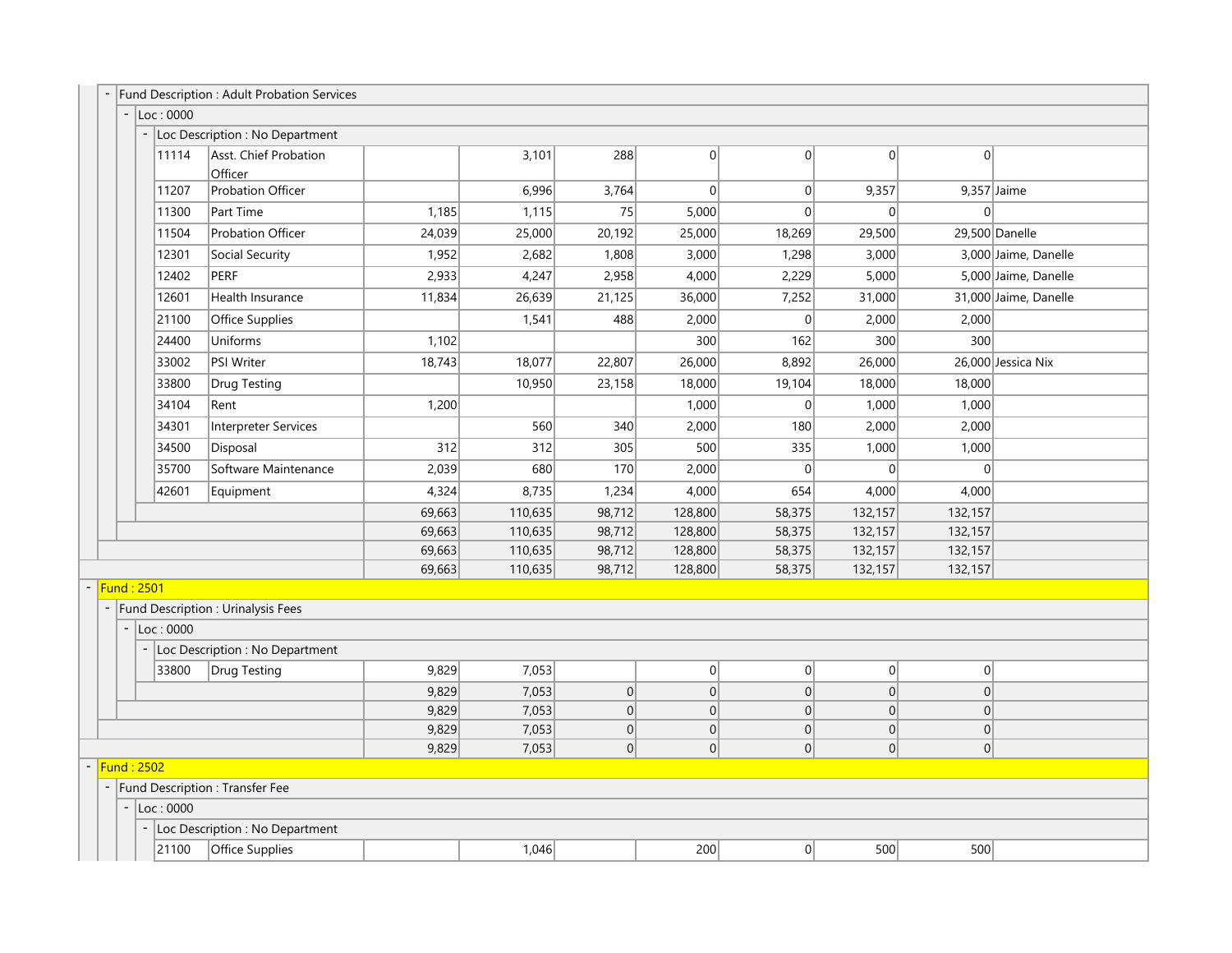| 31501<br>7,675<br>7,875<br>7,800<br>10,000<br>10,000<br>Plat Book Engineer<br>6,419 | 10,000                                         |
|-------------------------------------------------------------------------------------|------------------------------------------------|
|                                                                                     |                                                |
| Maint/Transfer &<br>33602<br>3,000<br>3,000<br>2,000<br>2,000<br>$\Omega$<br>2,000  | 2,000                                          |
| PlatBooks                                                                           |                                                |
| 12,200<br>10,675<br>11,921<br>9,800<br>12,500<br>6,419                              | 12,500                                         |
| 10,675<br>11,921<br>9,800<br>12,200<br>12,500<br>6,419                              | 12,500                                         |
| 10,675<br>11,921<br>12,200<br>12,500<br>9,800<br>6,419                              | 12,500                                         |
| 10,675<br>11,921<br>9,800<br>12,200<br>12,500<br>6,419                              | 12,500                                         |
| <b>Fund: 2540</b>                                                                   |                                                |
| - Fund Description : Comm Corr Project Income                                       |                                                |
| $-$ Loc : 0000                                                                      |                                                |
| Loc Description: No Department                                                      |                                                |
| 19,969<br>22,740<br>11109<br><b>Executive Director</b><br>18,490<br>15,009          | 22,740 lan Gilbert                             |
| 12,082<br>13,048<br>9,807<br>14,857<br>11211<br>Asst. Director                      | 14,857 Jeremy Wetter                           |
| 11300<br>Part Time<br>13,679<br>14,116<br>10,297<br>14,539                          | 14,539 Mark Cook - Field Officer               |
|                                                                                     | Part Time                                      |
| Field Officer<br>9,510<br>10,799<br>7,115<br>7,143<br>11411                         | 10,799 Aaron Thieme                            |
| 22,957<br>11502<br>Case Mgr./Full Time<br>9,215<br>17,110<br>12,291                 | 22,957 Madison Hake                            |
| 11605<br>Admin. Asst.<br>11,018<br>11,659<br>12,870<br>8,158                        | 12,870 Magen Wilson                            |
| 11702<br>Work Crew Manager<br>13,679<br>14, 116<br>9,379<br>14,539                  | 14,539 Lucas Rumschlag                         |
| 11900<br><b>Education Coordinator</b><br>29,541<br>28,689<br>21,828<br>31,137       | 31,137 Aaron Scheumann                         |
| Case Manager<br>22,252<br>23,812<br>12005<br>17,345<br>24,565                       | 24,565 Carly Raymond                           |
| 12101<br>Case Mgr. Supervisor<br>8,210<br>9,712<br>7,041<br>10,465                  | 10,465 Stephanie Beaver                        |
| 12,601<br>13,730<br>12301<br>Social Security<br>10,846<br>8,854                     | 13,730 All employees                           |
| PERF<br>12402<br>14,283<br>16,651<br>12,032<br>18,348                               | 18,348 All full time employees                 |
| 0 <br>$\Omega$<br>$\Omega$<br>12601<br>Health Insurance                             | $0$ Health Ins reimb to Co                     |
|                                                                                     | General                                        |
| 2,699<br>3,300<br>1,706<br>3,300<br>21100<br>Office Supplies                        | 3,300                                          |
| 21600<br>656<br>1,050<br>1,050<br>Food<br>409                                       | 1,050                                          |
| <b>Cleaning Supplies</b><br>119<br>22100<br> 0 <br> 0 <br>$\Omega$                  | 0                                              |
| 22302<br><b>Wearing Apparel</b><br>1,414<br>1,500<br>478<br>1,500                   | 1,500                                          |
| 22601<br>Other Supplies<br>2,064<br>2,000<br>2,000<br>449                           | 2,000 Education Supplies                       |
| 23301<br>Vehicle Maint & Supplies<br>2,086<br>2,900<br>2,900<br>2,615               | 2,900                                          |
|                                                                                     |                                                |
| 30100<br>Contractural Services<br>200<br> 0 <br>200                                 | 200                                            |
| 31200<br>3,600<br>2,780<br>3,600<br>Training<br>2,112                               | 3,600                                          |
| 3,300<br>31800<br>Telephone<br>2,141<br>3,300<br>1,581                              | 3,300 Cell Phones/Cradlepoints<br>for vehicles |
| 250<br>32200<br>Printing<br>230<br>103<br>250                                       |                                                |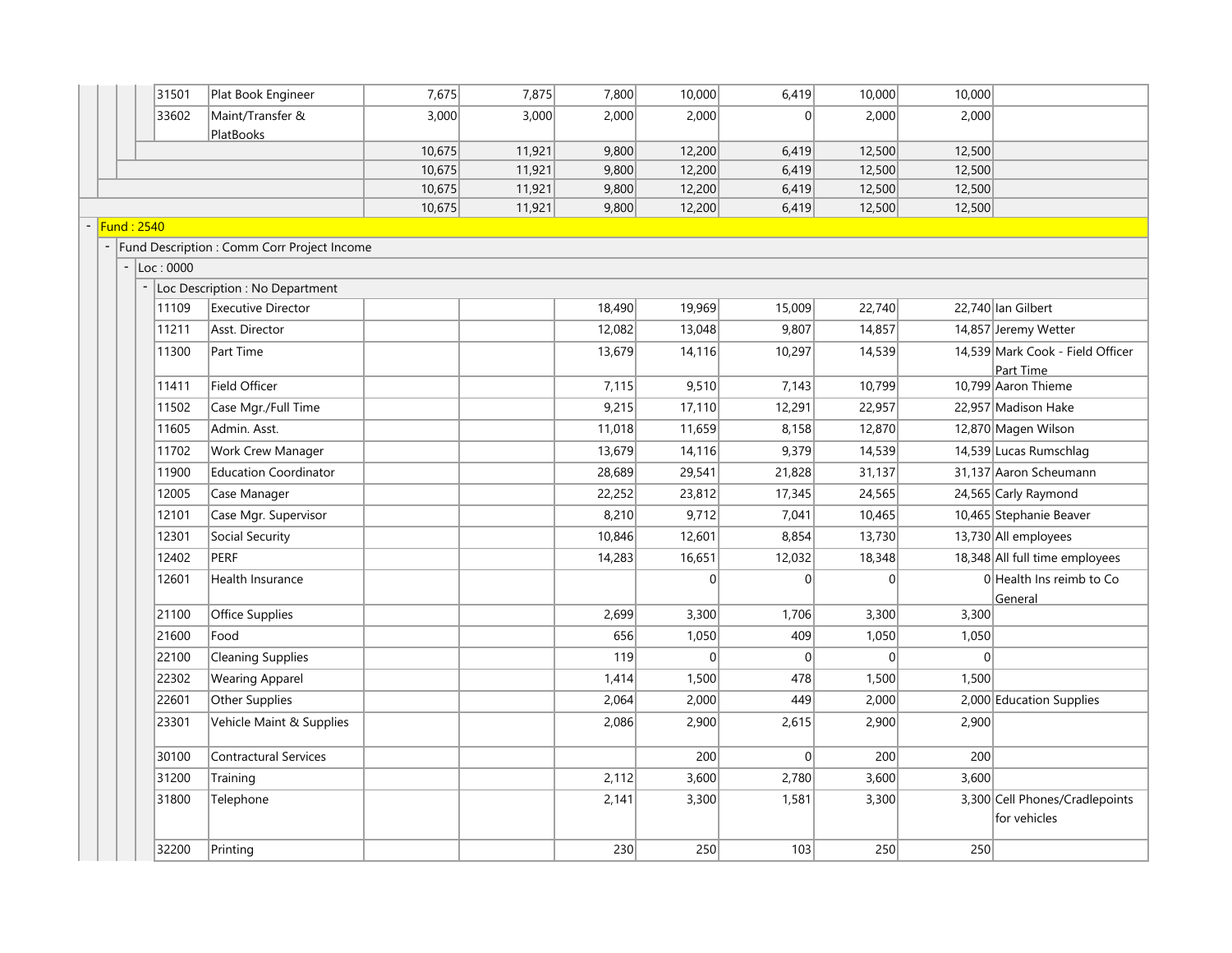|              | 32802          | Insurance                                 |                |        | 16,769  | 14,732  | $\Omega$ | 7,000   |         | 7,000 Auto/Liability Insurance -           |
|--------------|----------------|-------------------------------------------|----------------|--------|---------|---------|----------|---------|---------|--------------------------------------------|
|              |                |                                           |                |        |         |         |          |         |         | Reimb to Co                                |
|              | 33102          | <b>Utlities</b>                           |                |        | 3,296   | 10,000  | 6,376    | 10,000  |         | 10,000 Utilities pd for leased<br>building |
|              | 33700          | Equipment Repair                          |                |        | 8,958   | 9,505   | 3,078    | 9,505   | 9,505   |                                            |
|              | 33800          | <b>Drug Testing</b>                       |                |        | 9,947   | 6,600   | 4,254    | 6,600   | 6,600   |                                            |
|              | 34004          | <b>Court Solutions</b>                    |                |        | 2,516   | 3,000   | 389      | 3,000   | 3,000   |                                            |
|              | 34101          | Equipment Rental/Lease                    |                |        | 115,270 | 150,000 | 74,194   | 150,000 | 150,000 |                                            |
|              | 34301          | Interpreter Services                      |                |        |         | 250     | 0        | 250     | 250     |                                            |
|              | 42600          | Office Equipment                          |                |        | 757     | 10,000  | 307      | 10,000  | 10,000  |                                            |
|              | 44800          | Vehicle                                   |                |        |         | 0       | 0        | 15,000  | 15,000  |                                            |
|              | 34005          | Pest Control                              |                |        |         | 600     | 0        | 600     | 600     |                                            |
|              |                |                                           | 0              | 0      | 340,592 | 414,632 | 237,903  | 441,601 | 441,601 |                                            |
|              |                |                                           | 0              | 0      | 340,592 | 414,632 | 237,903  | 441,601 | 441,601 |                                            |
|              |                |                                           | 0              | 0      | 340,592 | 414,632 | 237,903  | 441,601 | 441,601 |                                            |
|              |                |                                           | 0              | 0      | 340,592 | 414,632 | 237,903  | 441,601 | 441,601 |                                            |
| - Fund: 2700 |                |                                           |                |        |         |         |          |         |         |                                            |
|              |                | - Fund Description : Drainage Maintanence |                |        |         |         |          |         |         |                                            |
|              | $-$ Loc : 0000 |                                           |                |        |         |         |          |         |         |                                            |
|              |                | - Loc Description : No Department         |                |        |         |         |          |         |         |                                            |
|              | 11113          | Ditch Tech-Full/Part Time                 | 52,893         | 43,405 | 49,775  | 66,567  | 36,809   | 66,567  | 66,567  |                                            |
|              | 12301          | Social Security                           | 3,985          | 3,267  | 3,487   | 5,588   | 2,523    | 5,588   | 5,588   |                                            |
|              | 12402          | PERF                                      | 5,586          | 5,202  | 6,073   | 5,778   | 4,491    | 5,778   | 5,778   |                                            |
|              |                |                                           | 62,464         | 51,874 | 59,335  | 77,933  | 43,823   | 77,933  | 77,933  |                                            |
|              |                |                                           | 62,464         | 51,874 | 59,335  | 77,933  | 43,823   | 77,933  | 77,933  |                                            |
|              |                |                                           | 62,464         | 51,874 | 59,335  | 77,933  | 43,823   | 77,933  | 77,933  |                                            |
|              |                |                                           | 62,464         | 51,874 | 59,335  | 77,933  | 43,823   | 77,933  | 77,933  |                                            |
| - Fund: 4120 |                |                                           |                |        |         |         |          |         |         |                                            |
|              |                | - Fund Description : Health Services      |                |        |         |         |          |         |         |                                            |
|              | $-$ Loc : 0000 |                                           |                |        |         |         |          |         |         |                                            |
|              |                | Loc Description : No Department           |                |        |         |         |          |         |         |                                            |
|              | 11300          | Part Time                                 |                |        |         | 4,000   | 0        | 4,000   | 4,000   |                                            |
|              | 12301          | Social Security                           |                |        |         | 320     | 0        | 320     | 320     |                                            |
|              | 21100          | Office Supplies                           |                |        | 740     | 2,000   | $\Omega$ | 1,000   | 1,000   |                                            |
|              | 42601          | Equipment                                 |                |        | 2,241   | 2,000   | 0        | 2,000   | 2,000   |                                            |
|              |                |                                           | $\overline{0}$ | 0      | 2,981   | 8,320   | 0        | 7,320   | 7,320   |                                            |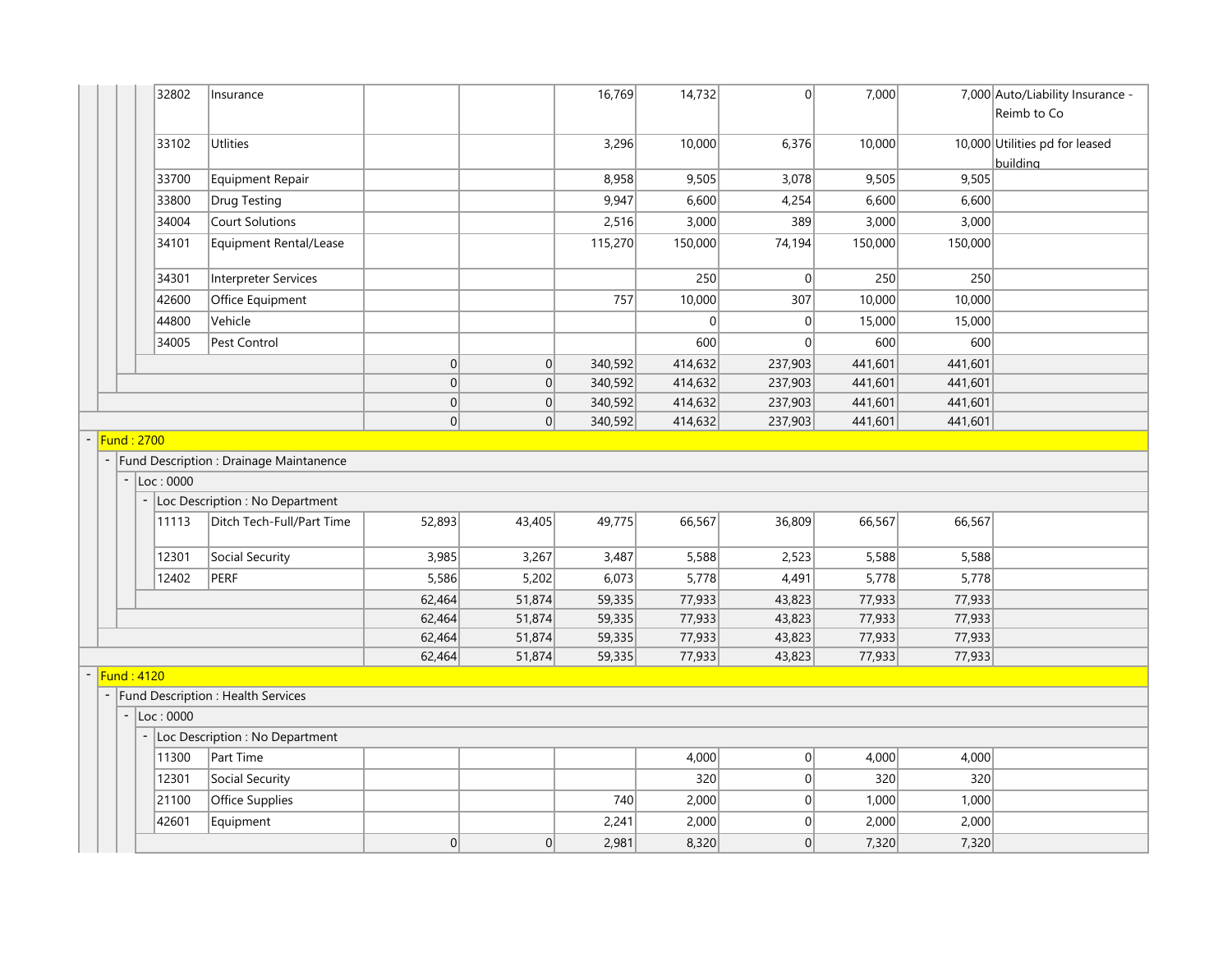|                                                    |                                               |                                 |                                       | 0      | 0        | 2,981   | 8,320   | $\overline{0}$ | 7,320   | 7,320      |                          |  |
|----------------------------------------------------|-----------------------------------------------|---------------------------------|---------------------------------------|--------|----------|---------|---------|----------------|---------|------------|--------------------------|--|
|                                                    |                                               |                                 |                                       | 0      | $\Omega$ | 2,981   | 8,320   | 0              | 7,320   | 7,320      |                          |  |
|                                                    |                                               |                                 |                                       | 0      | 0        | 2,981   | 8,320   | 0              | 7,320   | 7,320      |                          |  |
| <b>Fund: 4977</b>                                  |                                               |                                 |                                       |        |          |         |         |                |         |            |                          |  |
|                                                    |                                               |                                 | - Fund Description : County Wheel Tax |        |          |         |         |                |         |            |                          |  |
|                                                    |                                               | $-$ Loc : 0000                  |                                       |        |          |         |         |                |         |            |                          |  |
|                                                    |                                               |                                 | Loc Description : No Department       |        |          |         |         |                |         |            |                          |  |
|                                                    |                                               | 22401                           | Stone                                 |        | 285,378  | 101,732 | 100,000 | 2,196          | 100,000 | 100,000    |                          |  |
|                                                    |                                               | 22500                           | <b>Bituminous</b>                     |        | 7,609    | 58,994  | 150,000 | 56,977         | 150,000 | 150,000    |                          |  |
|                                                    |                                               | 34200                           | <b>Other Contractual Services</b>     |        | 63,350   | 544,190 | 400,000 | 3,900          | 400,000 | 400,000    |                          |  |
|                                                    |                                               |                                 |                                       | 0      | 356,337  | 704,916 | 650,000 | 63,073         | 650,000 | 650,000    |                          |  |
|                                                    |                                               |                                 |                                       | 0      | 356,337  | 704,916 | 650,000 | 63,073         | 650,000 | 650,000    |                          |  |
|                                                    |                                               |                                 |                                       | 0      | 356,337  | 704,916 | 650,000 | 63,073         | 650,000 | 650,000    |                          |  |
|                                                    |                                               |                                 |                                       | 0      | 356,337  | 704,916 | 650,000 | 63,073         | 650,000 | 650,000    |                          |  |
|                                                    |                                               | <b>Fund: 8897</b>               |                                       |        |          |         |         |                |         |            |                          |  |
| - Fund Description : Prosecutor IV-D After 10-1-99 |                                               |                                 |                                       |        |          |         |         |                |         |            |                          |  |
|                                                    |                                               | $-$ Loc : 0000                  |                                       |        |          |         |         |                |         |            |                          |  |
|                                                    |                                               |                                 | Loc Description : No Department       |        |          |         |         |                |         |            |                          |  |
|                                                    |                                               | 11210                           | IV-D Deputy Prosecutor                | 780    | 803      | 804     | 828     | 604            | 829     |            | 829 Julie-Marie          |  |
|                                                    |                                               | 11308                           | IV-D Caseworker (3)                   | 3,420  | 3,685    | 3,834   | 4,194   | 2,828          | 4,224   |            | $4,224$ Janelle          |  |
|                                                    |                                               | 11412                           | IV-D Caseworker (4)                   | 3,420  | 4,169    | 4,194   | 4,194   | 3,065          | 4,213   |            | 4.213 Michelle           |  |
|                                                    |                                               | 11812                           | IV-D Caseworker (5)                   | 3,420  | 4,169    | 4,194   | 3,871   | 3,065          | 3,996   | 3,996 Fawn |                          |  |
|                                                    |                                               | 12301                           | Social Security                       | 801    | 926      | 927     | 7,892   | 676            | 7,892   |            | 7,892 All 3 caseworkers  |  |
|                                                    |                                               | 12402                           | PERF                                  | 1,252  | 1,565    | 1,589   | 12,585  | 1,167          | 12,585  |            | 12,585 All 3 caseworkers |  |
|                                                    |                                               |                                 |                                       | 13,093 | 15,317   | 15,542  | 33,564  | 11,405         | 33,739  | 33,739     |                          |  |
|                                                    |                                               |                                 |                                       | 13,093 | 15,317   | 15,542  | 33,564  | 11,405         | 33,739  | 33,739     |                          |  |
|                                                    |                                               |                                 |                                       | 13,093 | 15,317   | 15,542  | 33,564  | 11,405         | 33,739  | 33,739     |                          |  |
|                                                    |                                               |                                 |                                       | 13,093 | 15,317   | 15,542  | 33,564  | 11,405         | 33,739  | 33,739     |                          |  |
|                                                    |                                               | <b>Fund: 8899</b>               |                                       |        |          |         |         |                |         |            |                          |  |
|                                                    | - Fund Description : Clerk IV-D After 10-1-99 |                                 |                                       |        |          |         |         |                |         |            |                          |  |
|                                                    |                                               | $-$ Loc : 0000                  |                                       |        |          |         |         |                |         |            |                          |  |
|                                                    |                                               | Loc Description : No Department |                                       |        |          |         |         |                |         |            |                          |  |
|                                                    |                                               | 21100                           | Office Supplies                       | 996    | 267      | 50      | 6,000   | 367            | 6,000   | 6,000      |                          |  |
|                                                    |                                               | 30100                           | <b>Contractural Services</b>          | 10,327 | 8,716    | 7,910   | 14,000  | 5,897          | 14,000  | 14,000     |                          |  |
|                                                    |                                               | 31700                           | Travel                                | 46     | 220      | 66      | 4,000   | 84             | 4,000   | 4,000      |                          |  |
|                                                    |                                               |                                 |                                       | 11,369 | 9,203    | 8,026   | 24,000  | 6,348          | 24,000  | 24,000     |                          |  |
|                                                    |                                               |                                 |                                       | 11,369 | 9,203    | 8,026   | 24,000  | 6,348          | 24,000  | 24,000     |                          |  |